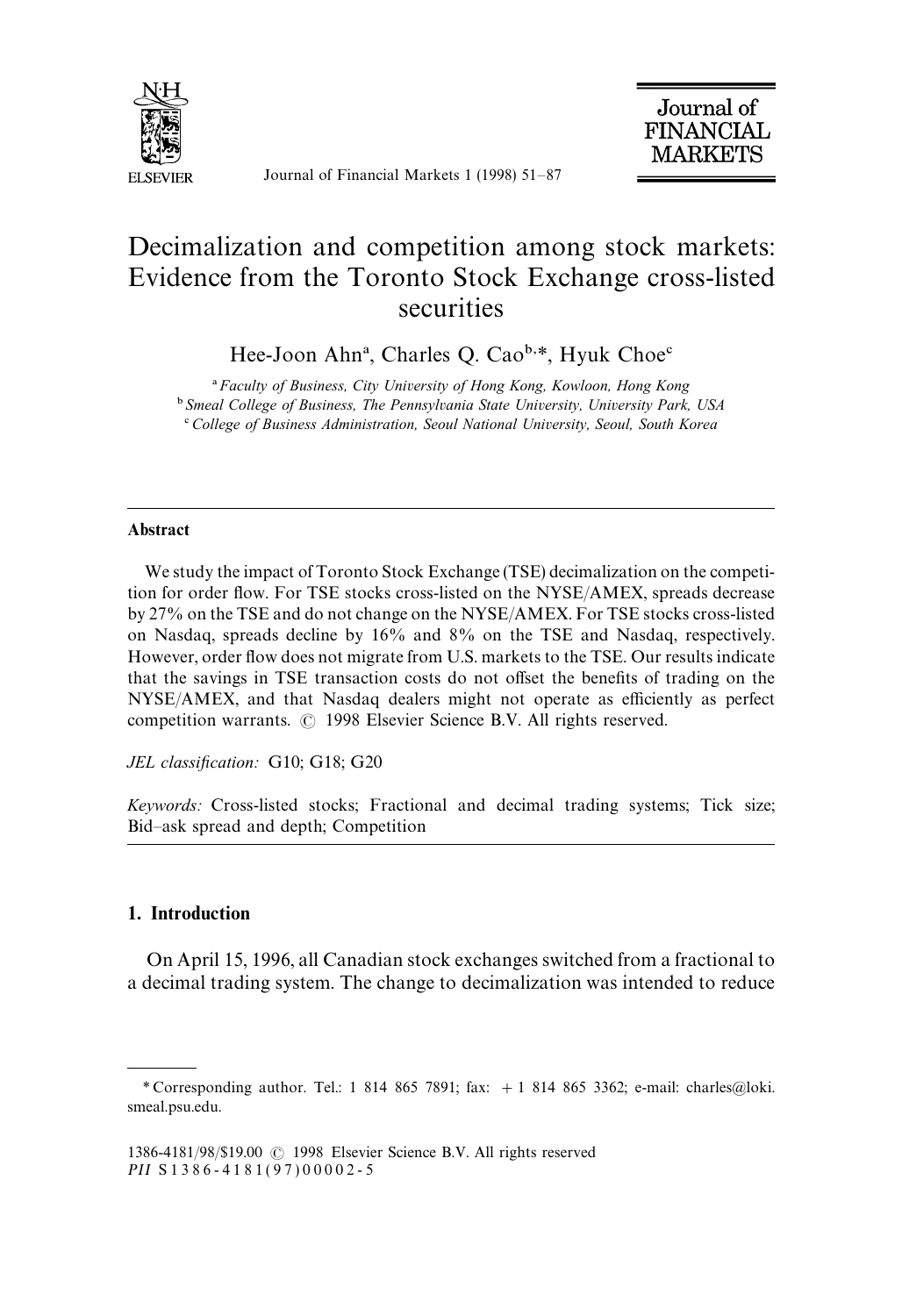trading costs and strengthen the competitive position of the Canadian equity markets. As the Toronto Stock Exchange (TSE) stated:

When decimal trading begins, the Canadian securities industry will gain a critical, competitive edge in the world arena. The TSE expects this bold, revolutionary step to increase our trading volume and market share by enhancing the TSE's competitiveness with U.S. markets. When the world invests in Canada, the world invests in companies listed on the TSE.1

In the U.S., a recent study by the Security and Exchange Commission (SEC) also concludes that the current fractional pricing should be revised in favor of a decimal pricing system (SEC Market 2000 Study, 1994). Currently, among the top 20 exchanges in the world, those in the U.S. are the only exchanges that use fractional pricing. This paper examines whether reducing tick size by an exchange strengthens the competitiveness of the exchange in a global equity market where the same stock is traded on more than one exchange. To accomplish this purpose, we focus on TSE stocks that are cross-listed and actively traded on U.S. stock markets. Academics and policy makers predict that switching to a decimal trading system will reduce trading costs, make the exchange more competitive, and attract order flow of cross-listed stocks traded on other exchanges with larger tick sizes and higher trading costs (Foerster and Karolyi, 1993; Freedman, 1989; SEC Market 2000 Study, 1994). However, there is little empirical evidence to support these claims. This paper provides a direct test of these predictions.

Many TSE stocks are cross-listed on the New York Stock Exchange (NYSE), the American Stock Exchange (AMEX), or the National Association of Security Dealer Automated Quotation/National Market System (Nasdaq/NMS). The number of these stocks (189 stocks in total) accounts for 15% of all TSE stocks. however, their dollar trading volume accounts for as much as 90% of the total trading volume of all TSE stocks in 1995 (these figures include trading volume on the TSE only).<sup>2</sup> Thus, maintaining a liquid market for these cross-listed stocks is critical to the survival of the TSE. For stocks cross-listed in Canada and the U.S., Canadian exchanges have lost market share to U.S. markets (*The* ¼*all Street Journal*, April 15, 1996). The TSE decimalization experiment is intended to be an important impetus to entice order flows for cross-listed stocks away from U.S. markets. It should be noted that the issue here is not the decimalization itself, but the reduction of the tick size caused by the decimalization, which is likely to reduce trading costs. In Canada, the decimalization reduced the tick size from C\$0.125 to C\$0.050 for stocks traded at or above C\$5.

<sup>&</sup>lt;sup>1</sup> See The Toronto Stock Exchange (1996b).

<sup>2</sup> See The Toronto Stock Exchange (1996a).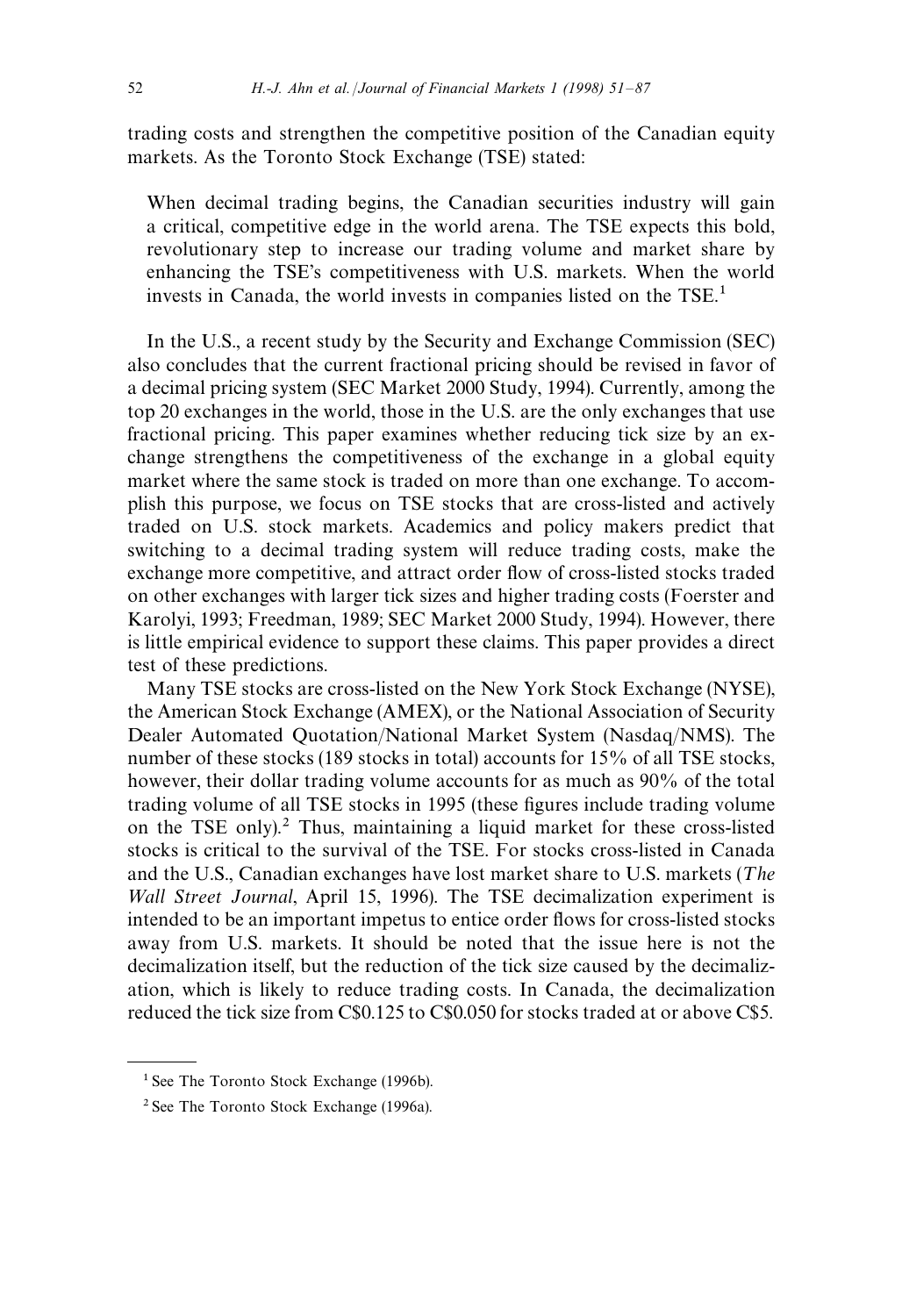We estimate trading costs, trading volume, and market depth surrounding the switch to the decimal trading system by using transaction data from the TSE, NYSE, AMEX and Nasdaq. Three mutually exclusive samples are constructed for the analysis: (1) TSE stocks that are not cross-listed on these U.S. markets; (2) TSE stocks cross-listed on U.S. markets and traded on the TSE; and (3) TSE stocks cross-listed and traded on U.S. markets.<sup>3</sup> The second and third samples are further partitioned into two groups based on where they are cross-listed, with NYSE and AMEX or Nasdaq.<sup>4</sup> We use two benchmark (control) samples. The first consists of NYSE/AMEX stocks that share similar stock characteristics with TSE stocks that are cross-listed on the NYSE/AMEX. The second consists of Nasdaq stocks that share similar characteristics with TSE stocks that are cross-listed on Nasdaq. The two benchmark samples allow us to separate the effect of the decimalization from the effect of other factors that are unrelated to the decimalization.

The primary finding is that order flows for the cross-listed stocks do not migrate from U.S. markets to the TSE, even though both quoted and effective spreads on the TSE fall significantly after decimalization. The reduction in the effective spreads on the TSE are 27% and 16%, respectively, for TSE stocks cross-listed on the NYSE/AMEX and Nasdaq. Neither the quoted nor the effective spreads decrease significantly on the NYSE/AMEX for the cross-listed TSE stocks. Further, there is no evidence that the NYSE and AMEX lose trading volume to the TSE. On the other hand, cross-listed stocks traded on Nasdaq experience an 8% decline in the spread, and trading volume is unaffected. In short, while the TSE decimalization does not appear to increase the competition between the TSE and the NYSE/AMEX, it does intensify the competition between the TSE and Nasdaq.

We interpret these results as follows: First, investors may have found that the savings in transaction costs on the TSE are not sufficient to offset the benefits of trading on the NYSE/AMEX. These benefits include the ease of trading and superior execution of blocks. Second, Canadian brokers and U.S. market

<sup>3</sup>Transaction data for the first and second samples are obtained from the Toronto Stock Exchange database. The bid and ask prices are quoted on the TSE in Canadian dollars. Transaction data for the third sample is from the TAQ database. The bid and ask prices are quoted on the NYSE/AMEX or Nasdaq in U.S. dollars. TSE stocks refer to stocks that are listed on the Toronto Stock Exchange, including Canadian stocks and foreign stocks. There are 66 foreign stocks listed on the TSE during the sample period, of which 40 are U.S. issues, 6 are U.K. issues, and the remaining 20 issues are from several different countries. However, foreign stocks are not actively traded on the TSE. After we impose filters on the initial sample of TSE stocks, as discussed in Section 4.1, all foreign stocks are excluded. As a result, samples (1)*—*(3) consist of Canadian stocks only.

<sup>4</sup>The trading mechanism of the AMEX is similar to that of the NYSE, thus we combine stocks cross-listed on the NYSE and AMEX. Excluding stocks cross-listed on the AMEX leads to similar results reported in the paper.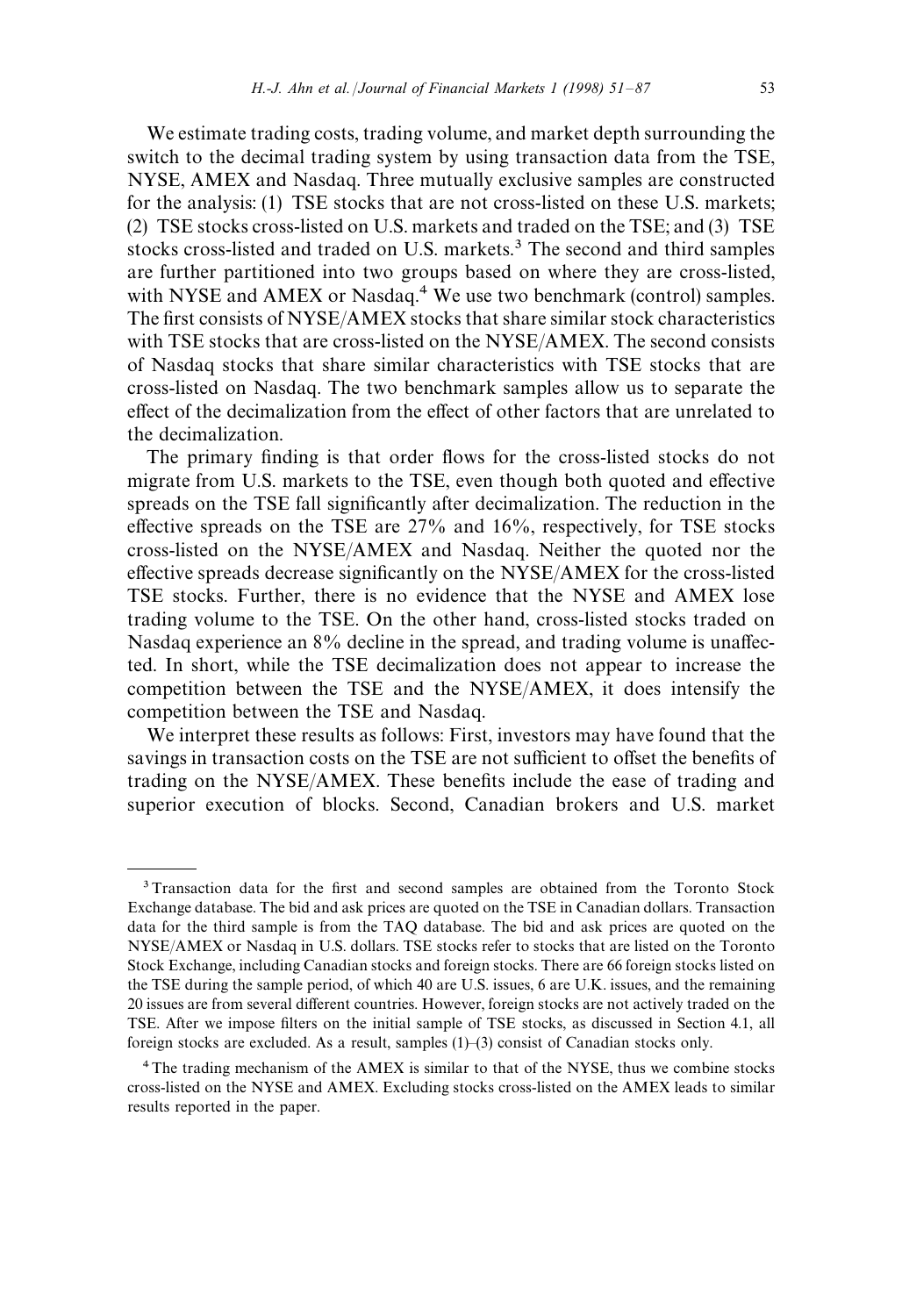makers and dealers might not be willing to trade on the TSE for their own benefits. The practice of payment-for-order flow is prohibited in Canada (e.g., between Canadian brokers and Canadian dealers), but allowed in the U.S. (e.g., between Canadian brokers and U.S. dealers). Canadian brokers might prefer forwarding the order to Nasdaq dealers for execution in exchange for the payment. On the other hand, U.S. market makers and dealers might execute the trade of TSE cross-listed stocks on the NYSE, AMEX, or Nasdaq to earn spread profits and commissions. Third, Nasdaq dealers might not be operating as efficiently as the perfect competition warrants. Otherwise, it would be difficult for them to reduce the spread, even under external pressure from the TSE.

This paper is closely related to several prior studies. Harris (1994) provides detailed predictions on how the spread, volume, and depth will change if the tick size is reduced from  $\frac{1}{8}$  to  $\frac{1}{16}$ . Ahn et al. (1996) examine empirically the actual impact of the tick size change on the AMEX stocks affected by the 1992's tick rule change. Bacidore (1997) studies the effect that TSE decimalization has on market quality, and finds that liquidity is not adversely affected by decimalization. Chordia and Subrahmanyam (1995) study the effects of a finite tick size and the practice of payment-for-order flow on the competition between NYSE and non-NYSE market makers. They find that, in the U.S., orders do not flow to the least cost provider of market making service. Harris (1996) investigates the empirical relation between tick size and order exposure by using order data from the Paris Bourse and the TSE. For stocks listed on the NYSE, Lee (1993) finds that the price obtained on similar adjacent trades can differ by location of execution. Weaver (1996) examines different changes in market quality across two trading systems on the TSE. Harris (1997) provides an excellent review of the argument for and against decimalization and recent evidence. This study differs from existing work in that it examines the impact of the tick-size change on the competition for order flow between Canadian and U.S. equity markets where the same stocks are actively traded in both countries.

The rest of the paper is organized as follows: Section 2 explains the trading mechanism of the TSE and the importance of the cross-listed stocks on the TSE. Section 3 develops empirically testable hypotheses. Section 4 describes the data, and Section 5 presents the empirical results. Section 6 provides interpretations of the results, and Section 7 concludes.

#### 2. The Toronto Stock Exchange and cross-listed stocks

The Toronto Stock Exchange is the tenth largest stock exchange in the world and the largest exchange in Canada. In 1995, the TSE dollar (share) volume constituted 81% (58%) of the total dollar (share) volume traded in Canada.

The TSE, like the NYSE, is a nonprofit organization owned by its member firms. The TSE has two parallel trading systems, a floor trading system and an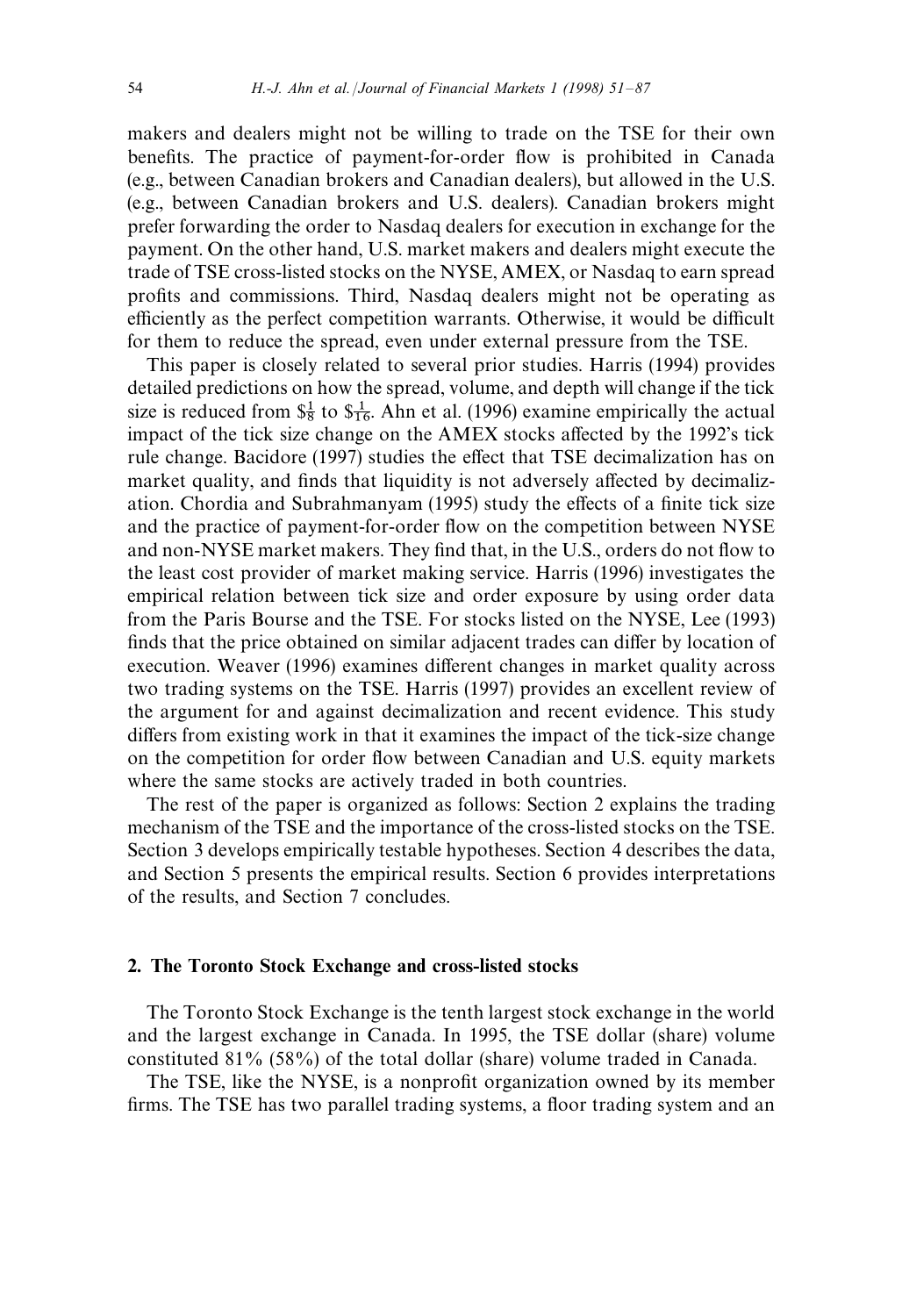automated trading system. The floor trading system is similar to that of the NYSE. Each TSE stock is allocated to a registered trader, who resembles the NYSE specialist. A registered trader's primary responsibility is to make an orderly market for the assigned stock by stabilizing stock prices and maintaining minimum spreads. The latter system is called the Computer Assisted Trading System (CATS). According to Huang and Stoll (1991) and Schwartz (1993), about 20% of the TSE volume is executed on CATS. Active stocks are traded mainly on the floor of the TSE.

Among the 1258 stocks listed on the TSE in 1995, 189 stocks are cross-listed on the NYSE, AMEX, or Nasdaq. While some TSE stocks are also cross-listed on other exchanges, their trading volumes pale in comparison to those stocks cross-listed on the NYSE, AMEX or Nasdaq. In 1995, TSE stocks cross-listed on the U.S. markets accounted for as much as 90% (C\$187,029 million) of the total dollar volume of all TSE stocks (C\$207,685 million).<sup>5</sup> In share volume, the cross-listed stocks accounted for 78% (12,308 million shares) of the TSE total volume (15,757 million shares). These figures include trading volumes on the TSE only. In addition, trades executed on the NYSE, AMEX and Nasdaq consisted of a significant portion of the total trades for all cross-listed TSE stocks. Of the total trading volume of C\$336,327 million in cross-listed stocks in 1995, 55.6% of trades were executed on the TSE, and 19.0%, 1.7% and 10.4% were executed on the NYSE, AMEX, and Nasdaq, respectively. That is, the trading volume on the NYSE, AMEX, and Nasdaq accounted for about one third of the total volume for the cross-listed stocks.

As these figures indicate, the TSE is faced with fierce competition from U.S. stock markets. Thus, to make the TSE more competitive in the global market, the TSE has ruled that the registered traders should be exempt from the stabilization requirements when they deal with the cross-listed stocks, which comprised more than 25% of the trading on the U.S. markets in the preceding year. However, despite this effort, the TSE market share for the cross-listed stocks has been declining, while the U.S. market share has been increasing in recent years. Since 1991, the NYSE/AMEX/Nasdaq market share, as measured by dollar and share volumes, has increased from 23.2% to 31.1% and from 19.5% to 23.2%, respectively. The decline in Canadian market share in the cross-listed stocks is one important reason why Canadian exchanges chose to adopt the decimal trading system.

## 3. Testable hypotheses

The hypotheses tested in this paper can be broadly divided into two classes: The first class of hypotheses predicts the impact of the TSE tick size change on

<sup>5</sup> See The Toronto Stock Exchange (1996a).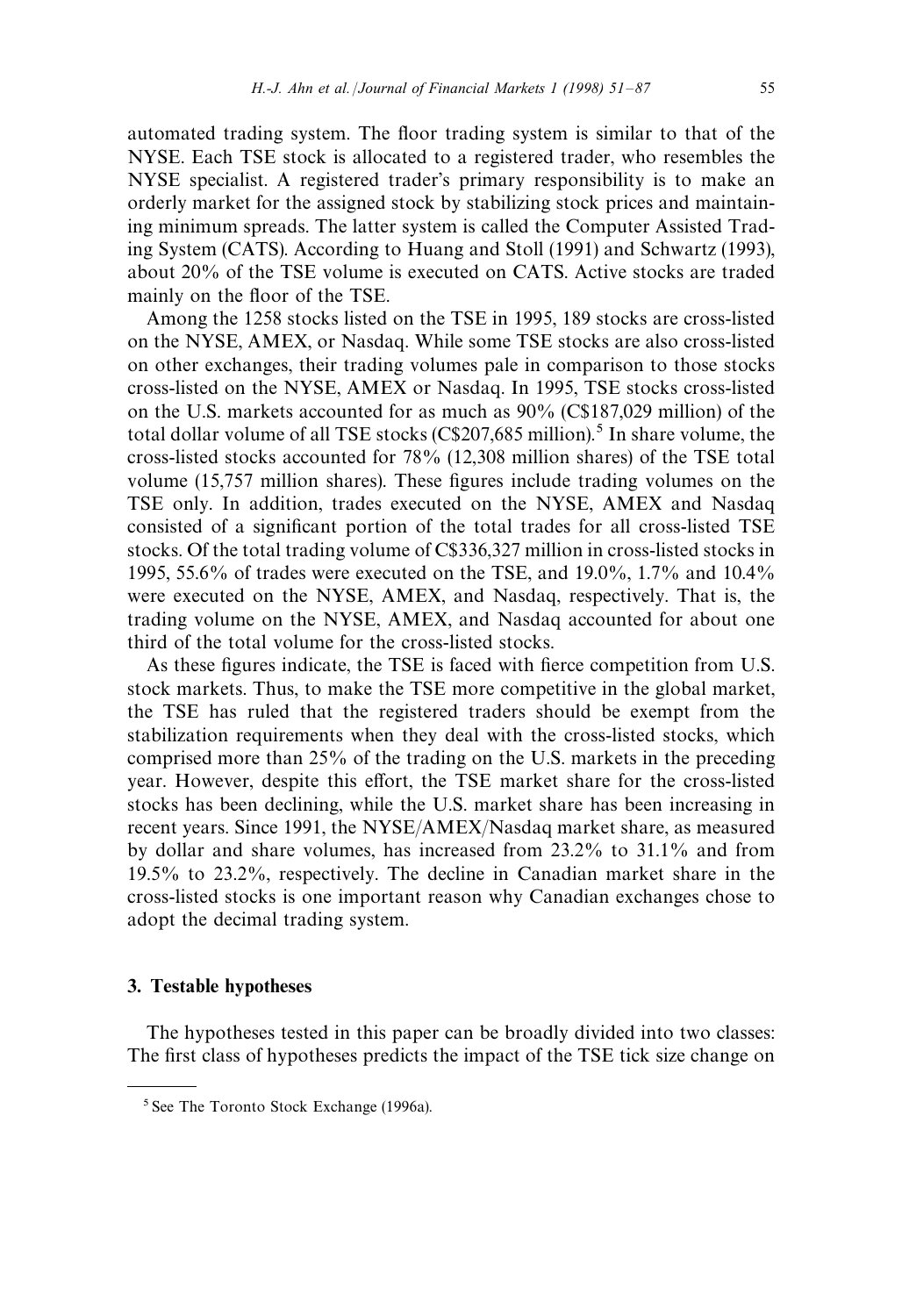the TSE. The second is concerned with the impact of the TSE tick-size change on U.S. markets for the cross-listed TSE stocks. While we are primarily interested in the second class of hypotheses, we will also test the first to provide a general perspective.

#### *3.1. The impacts of decimalization on the TSE*

The first set of hypotheses is the same as that developed by Harris (1994). Since the tick size sets the lower bound of the quoted bid*—*ask spread, a reduction in the tick size is likely to decrease the spread, which will increase trading volume since trading is less expensive. However, the reduction in the spread also makes market makers less willing to trade because the provision of liquidity is less profitable and the probability of trading with informed traders increases (Anshuman and Kalay, 1997). Thus, we can expect market depths (quotation sizes) to decrease. In summary, spreads are expected to decline, trading volume to rise, and market depths to fall after the TSE switches from a fractional to a decimal trading system.

## *3.2. The impact of the TSE decimalization on U.S*. *markets*

The second set of hypotheses is concerned with the external effect of the TSE decimalization. These hypotheses are based on the assumption that both the U.S. and Canadian markets are open trading environments in which both domestic and foreign investors can access either of the markets with few legal and practical constraints. In fact, arbitrage-motivated cross-border trading is popular for stocks that are cross-listed in both countries.<sup>6</sup> In addition, because the exchange rate is stable, currency risk is relatively low when converting Canadian dollars to U.S. dollars or vice versa.<sup>7</sup>

As discussed in the previous section, trading costs for cross-listed stocks should be lower on the TSE in the post decimalization period. All else equal,

<sup>6</sup> NYSE specialist firms and Nasdaq member firms often form alliances with TSE member firms and execute trades on the TSE via their Canadian parters. For example, Troster Singer Co., a division of Spear, Leeds, and Kellogg (the largest NYSE specialist firm), allies with Midland Walwyn Capital Inc., a TSE member firm. Both firms routinely participate in cross-border arbitrage and send the order to the other country for execution. Another example is that Toronto Dominion Bank, the parent company of Toronto Dominion Securities Inc. (a large TSE member firm) and Evergreen Inc. (a large discount brokerage firm in Canada), acquired Waterhouse Security, a U.S. discount brokerage firm that has operations on the NYSE and Nasdaq. Thus, Canadian dealers can easily access the U.S. market and execute trades on the NYSE, AMEX, and Nasdaq.

<sup>7</sup>For example, the exchange rate varies from C\$1.3554 to C\$1.3823 per U.S. dollar during the sample period. The average and the standard deviation of the exchange rate are 1.3669 and 0.0065, respectively.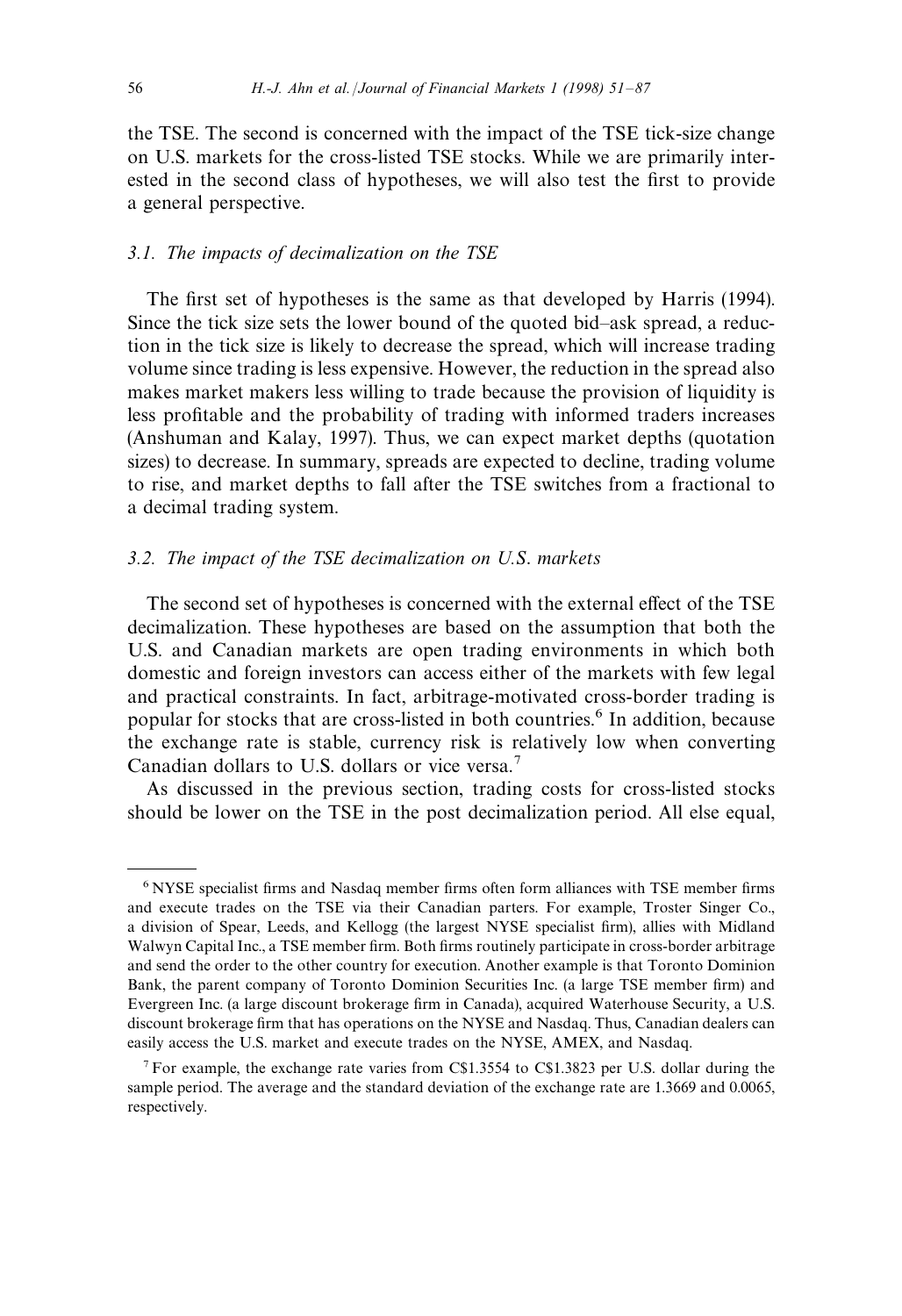investors should prefer to trade these cross-listed stocks on the TSE rather than on a U.S. market. Thus, the decrease in trading costs on the TSE should intensify the competition for order flow between the TSE and U.S. markets.

How U.S. market makers and specialists respond to the heightened competition from the TSE depends upon whether the U.S. markets operate efficiently. If U.S. markets operate efficiently in a competitive environment, the U.S. market makers and specialists may not have the capacity to adjust trading costs, since reducing the spread would be impossible, because the tick size on U.S. markets is binding, or difficult because the market makers would have to accept belowzero economic profits. If the market makers and specialists on U.S. markets are not compensated for their liquidity service, they could be less willing to trade the cross-listed stocks, which would reduce market depths. Consequently, order flows for the cross-listed stocks would migrate from the U.S. markets to the TSE, and the trading volume on U.S. markets would decline. On the other hand, if U.S. market makers and specialists make lucrative profits from trading cross-listed stocks, they could counter the pressure from the TSE by reducing the bid-ask spread. As profitability decreases, U.S. market makers and specialists may be less willing to trade these cross-listed stocks, thereby, reducing market depths. It is difficult to predict how trading volume could change, because the reduction of the spread might counteract the pressure from the TSE. The predictions discussed so far should apply to all U.S. equity markets on which TSE stocks are cross-listed, including the NYSE, the AMEX and Nasdaq,

The last hypothesis concerns Nasdaq dealers' response to the TSE decimalization. Recently, Christie and Schultz (1994) found that Nasdaq dealers tend to avoid odd-eighth quotes, resulting in higher spread for Nasdaq issues relative to matched sample of NYSE stocks. Christie and Schultz attribute this evidence to implicit collusion among dealers. Kandel and Marx (1997) suggest that the avoidance of odd-eighth quotes is used as a coordination device to increase spreads. Godek (1996) argues that this avoidance is caused by preference trading, which occurs when the order flows are routed to chosen dealers who might not post the best quote, but who promise to trade at the best quoted price.<sup>8</sup> Recently, the SEC conducted an investigation of the operations and activities of the Nasdaq market and concluded that 'The investigation revealed that the Nasdaq market has not always operated in an open and freely competitive manner' (SEC, 1996). If the Nasdaq market does not operate as efficiently as perfect competition warrants, we would expect that Nasdaq dealers would be likely to reduce the spread of the cross-listed TSE stocks in response to the TSE decimalization.

<sup>8</sup> See Christie, Harris and Schultz (1994), Barclay (1997), Bessembinder (1997) and Huang and Stoll (1996) for additional evidence and discussion.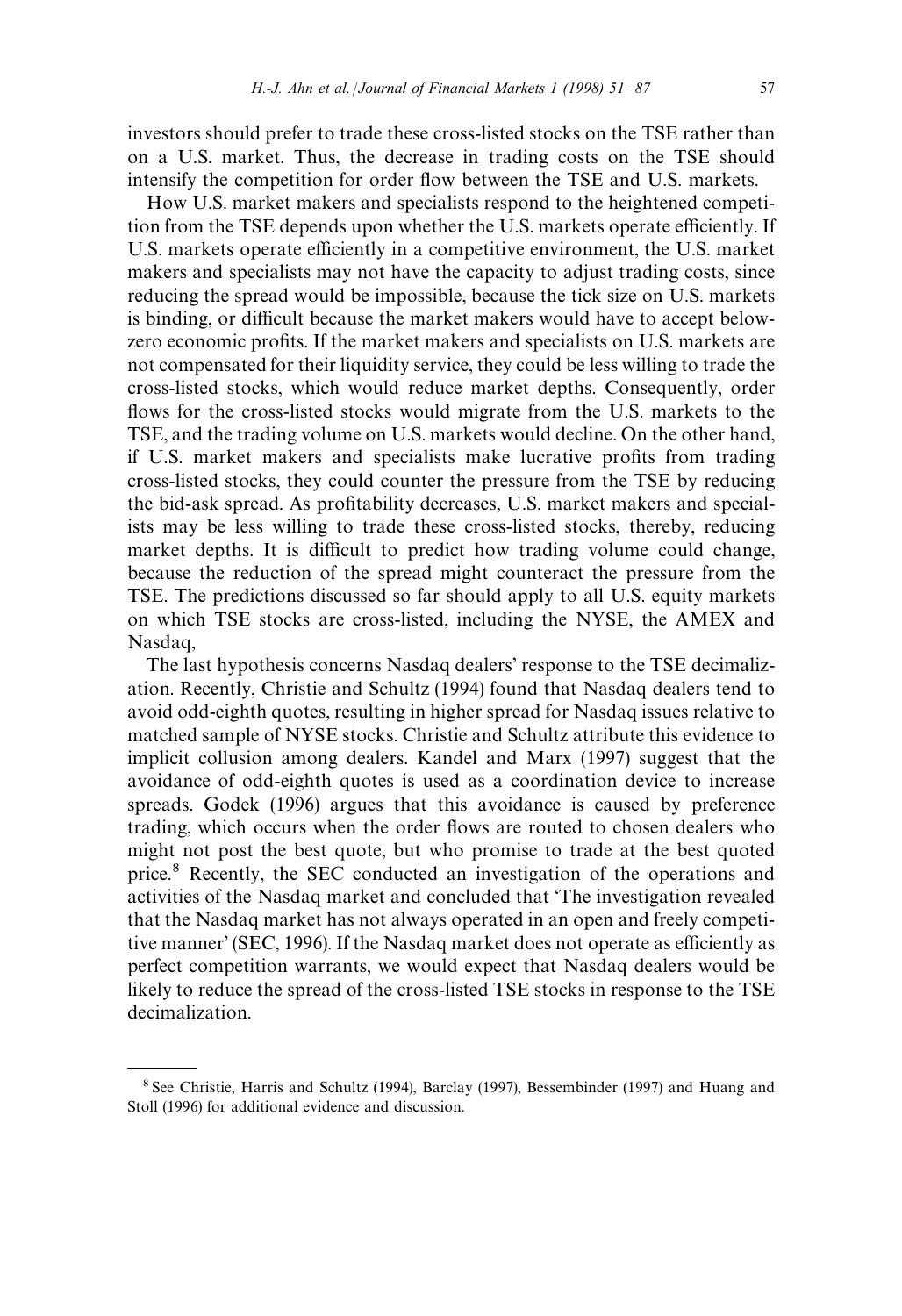#### 4. Data

#### *4.1. Sample selection*

The intraday data used in this paper comes from two sources. The transaction information for all TSE stocks is compiled by the Toronto Stock Exchange. This information includes trading prices, bid and ask quotes, volume, and quotation sizes for all stocks. For the cross-listed TSE stocks traded on the NYSE/AMEX/Nasdaq, we use the Trade and Quote (TAQ) database. Trades and quotes from the TSE are eliminated if they are flagged as errors, odd lots, delayed sales, delayed delivery, cancelled, or special terms. For the TAQ data, we eliminate trades flagged as errors and nonstandard delivery. We also eliminate quotes that are not labeled 'Best Bid and Offer'-eligible, i.e., closing quotations, trading halts, pre-opening indications, and nonfirm quotations.

The sample period spans five months from February 1 to June 30, 1996, which is divided into two subperiods of approximately equal length, the pre-event period (February 1, 1996 to April 14, 1996) and post-event period (April 16, 1996 to June 30, 1996). The event date is April 15, 1996, the day on which the Toronto Stock Exchange adopted a decimal trading system.

We construct five mutually exclusive stock samples, three from the TSE and two from U.S. markets. To construct the first three samples of TSE stocks, we eliminate stocks based on the following exclusion criteria: (1) non-common stocks; (2) stocks delisted by the TSE during the 30-day periods before and after April 15, 1996; (3) stocks that experienced a split during the sample period; (4) stocks with an average price below C\$5 during the pre-event period; and (5) stocks with less than 60 transactions during the five-month sample period. The TSE decimalization uniformly affects the stocks priced at or above C\$5: the tick size is reduced from C\$0.125 to C\$0.05.<sup>9</sup> These stocks are actively traded on the TSE. Among the 1258 securities traded on the TSE, 809 stocks meet the first four criteria, but the last criterion eliminates an additional 296 stocks. We partition the remaining 513 TSE stocks into three samples:

- 1. TSE-NYA: TSE stocks cross-listed on the NYSE/AMEX, but all data are derived from trading on the TSE (64 stocks).
- 2. TSE-NAS: TSE stocks cross-listed on Nasdaq, but all data are derived from trading on the TSE (65 stocks).

<sup>9</sup>For penny stocks and the 367 stocks priced between C\$1*—*3, there is no change in the tick size. For 120 TSE stocks priced between C\$3*—*5, the tick size is reduced from C\$0.05 to C\$0.01. We find that stocks in the price range of C\$3*—*5 respond differently to the tick size change from stocks priced above C\$5. The results are available upon request.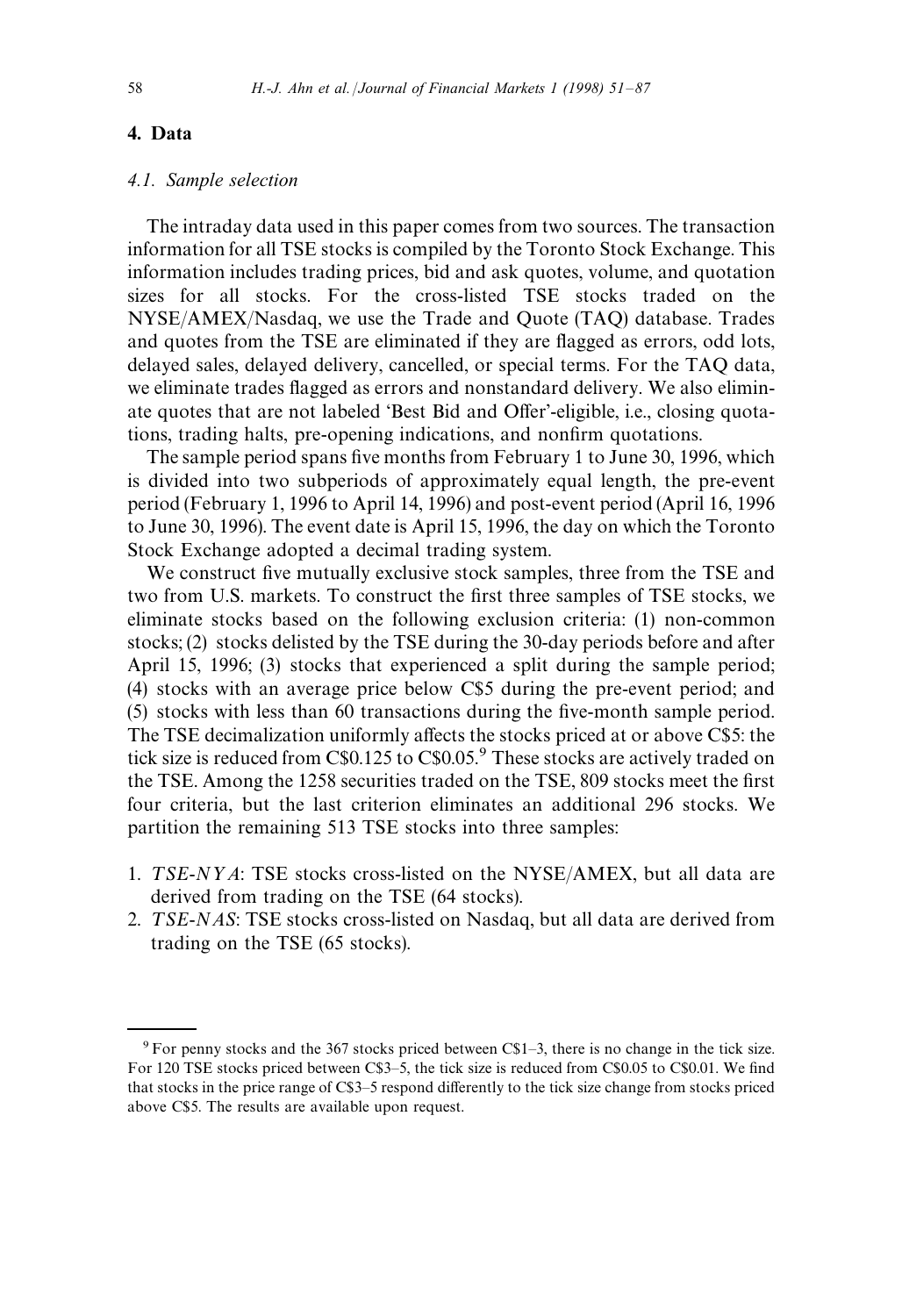- 3. *TSE-pure*: TSE stocks that are not cross-listed on U.S. markets (384 stocks). Since the stocks included in the first two samples are also traded in the U.S., we have two more samples of stocks that are traded on U.S. markets:
- 4. *N*½*A*: The same stocks as those in sample (1), but all data are derived from trading on the NYSE/AMEX (64 stocks).
- 5. *NAS*: The same stocks as those in sample (2), but all data are derived from trading on Nasdaq (65 stocks).

#### *4.2. Control samples*

In conducting our study, it is important to isolate factors that are unrelated to the decimalization, but which can affect the microstructure variables. We initially attempt to match stocks between *TSE-NYA*/*TSE-NAS* and *TSE-pure*, but fail to obtain a meaningful matched sample. The reason we could not find a match is that stocks in the latter sample are relatively inactive compared to those in the former two samples. Thus, we are not able to conduct a formal test on whether the former two samples behave differently from the latter. As a result, we construct pair-wise matched samples for the TSE stocks traded on U.S. markets. This enables us to control for factors that, while unrelated to decimalization, can affect trading costs and volume over time.

Since we have two samples of TSE stocks that are traded on U.S. markets, *N*½*A* and *NAS*, we construct two control samples:

(4a) *N*½*A*-*control*: Control sample from the NYSE/AMEX (64 stocks).

(5a) *NAS*-*control*: Control sample from Nasdaq (65 stocks).

The matching procedure is similar to that used in Huang and Stoll (1996), who compare execution costs on the NYSE and Nasdaq by matching stocks from two markets, and that used in Cao et al. (1997), who examine trading costs among NYSE specialist firms. Specifically, for each TSE stock traded on the NYSE/AMEX (or Nasdaq), we find a stock from the pool of the NYSE/AMEX (or Nasdaq) stocks that are not cross-listed on the TSE. The matching variables are average share price, daily average number of trades, daily average share volume, and daily average dollar volume. The literature finds that these variables are important determinants of the spread. The specific procedure is as follows: For each stock traded on the NYSE/AMEX (or Nasdaq), we compute the average values of the four matching variables from the pre-decimalization period. For a target stock in the *N*½*A* (or *NAS*) sample, we identify all stocks outside the *N*½*A* (or *NAS*) sample and whose prices are different from the price of the target stock by no more than 20%. For each pair of target stock and identified stocks, we calculate the sum of squares of the percentage difference in each matching variable. For a cross-listed stock *i* and a potential matching stock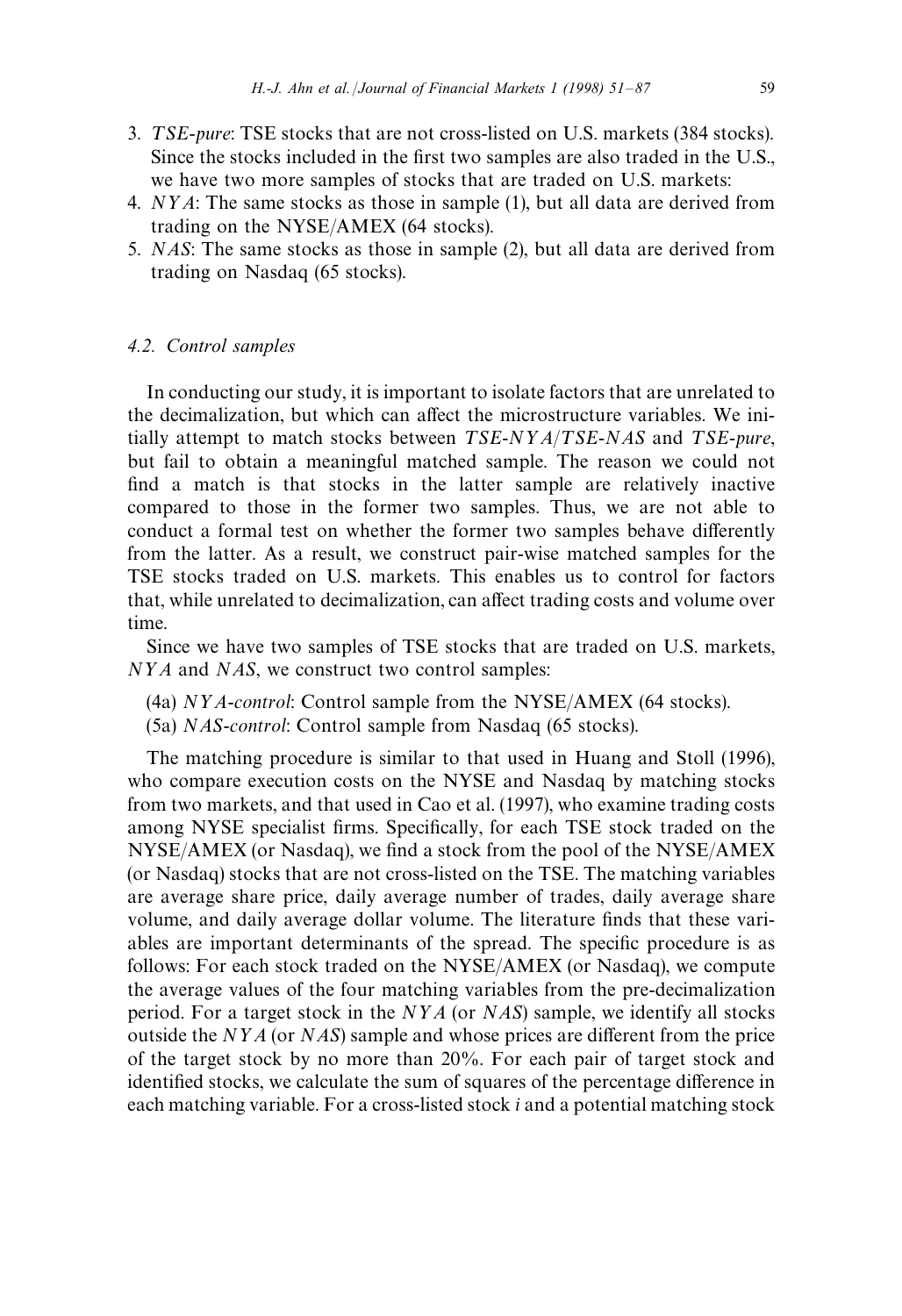*j*, we calculate

$$
\left(\frac{price_i - price_j}{(price_i + price_j)/2}\right)^2 + \left(\frac{Ntrade_i - Ntrade_j}{(Ntrade_i + Ntrade_j)/2}\right)^2 + \left(\frac{Svol_i - Svol_j}{(Svol_i + Svol_j)/2}\right)^2 + \left(\frac{Dvol_i - Dvol_j}{(Dvol_i + Dvol_j)/2}\right)^2,
$$
\n(1)

where *price*, *Ntrade*, *Svol* and *Dvol* are averages of prices, daily number of trades, daily share volume, and daily dollar volume on the NYSE/AMEX (or Nasdaq) from pre-decimalization period. The matching stock with the lowest sum of squares is chosen as the matched stock.

## 5. Empirical results

For the following empirical work, we focus on TSE stocks cross-listed on the NYSE, AMEX, or Nasdaq. We are interested in the behavior of several market microstructure variables during the period surrounding the TSE decimalization. These variables are the quoted bid*—*ask spread, the effective spread, trading volume, and the ask and bid sizes per quote. To test the hypotheses developed in Section 3, we first calculate the time-series averages of a given variable in the pre-decimalization and post-decimalization periods for each stock. Next we calculate the cross-sectional means, standard errors, and the medians from the time-series averages for each period. Two statistical tests, the *t*-test and nonparametric Wilcoxon test, are used to test whether the change in the variable from pre- to post-decimalization period is significant.

#### *5.1. Sample characteristics*

Table 1 provides cross-sectional means, standard deviations, and medians of the quoted spread, effective spread, proportional quoted spread, proportional effective spread, share price, daily dollar trading volume, daily number of trades, daily share volume, ask size, and bid size per quotes calculated from the  $2\frac{1}{2}$ -month period prior to the decimalization. If a stock is traded in Canada, the spreads are given in Canadian cents, and the price and dollar volume in Canadian dollars. For a stock traded in the U.S., the spreads are given in U.S. cents, and the price and dollar volume in U.S. dollars.10

Panels A and B of Table 1 show that the average share prices are C\$25.15 and C\$15.61 on the TSE for the stocks cross-listed on the NYSE/AMEX and

 $10$  For U.S. cents and dollars, we simply use the terms cents and dollars in subsequent discussions.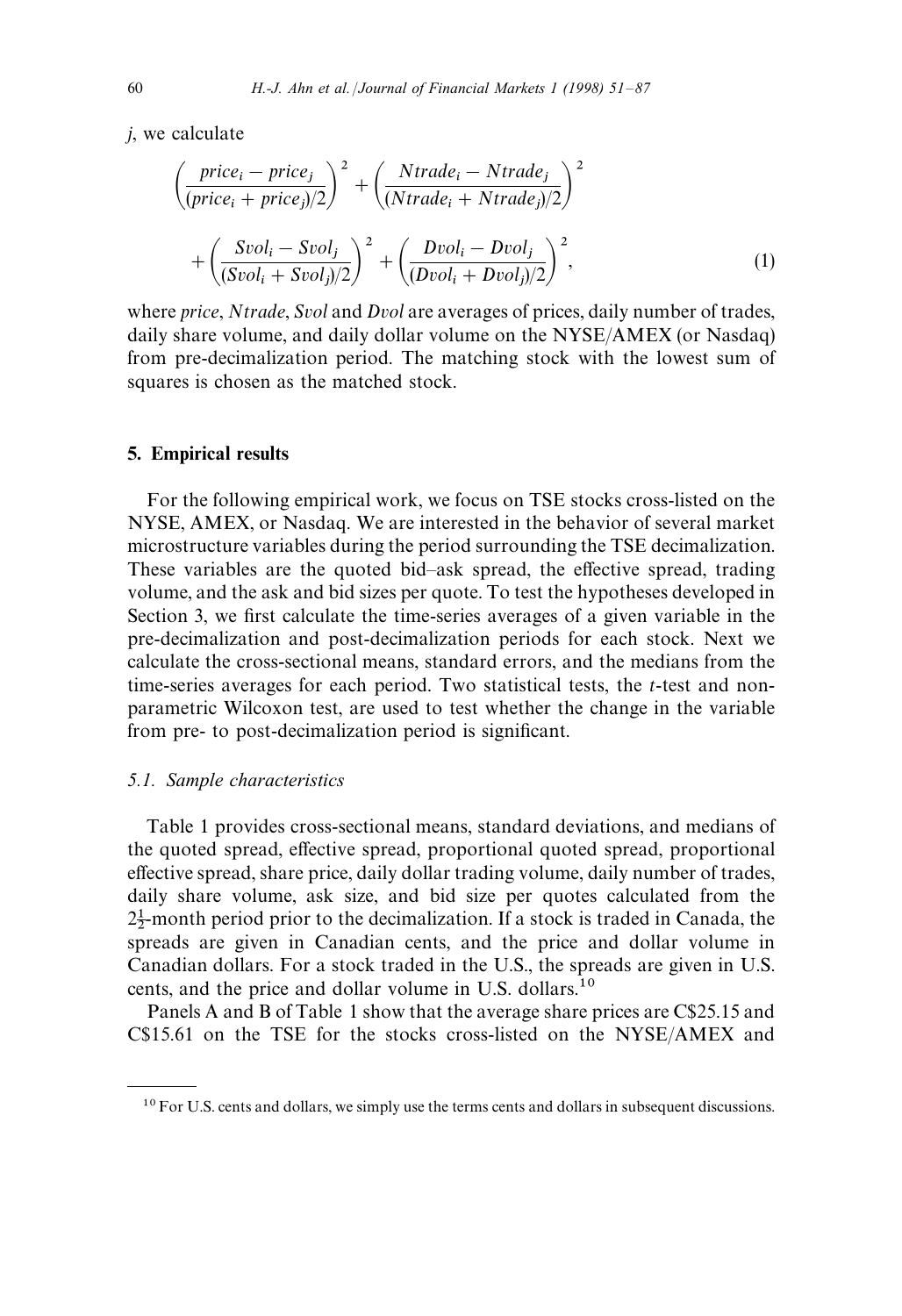Nasdaq, respectively. These values convert to \$18.35 and \$11.39 by using the average exchange rate of C\$1.37 per U.S. dollar from the pre-decimalization period. Panels D1 and E1 show that the average prices of the same stocks traded on the NYSE/AMEX and Nasdaq are \$18.40 and \$11.44, respectively. Thus, trading prices are very close in both countries.

By contrast, the quoted bid*—*ask spreads (and effective spread) differ dramatically for the same stocks traded on different markets. For the stocks cross-listed on the NYSE/AMEX and Nasdaq, the average quoted spreads are 21.76 and 33.48 Canadian cents (equivalent to 15.88 and 24.43 U.S. cents), respectively, on the TSE, which are much smaller than 30.55 and 34.40 cents on the NYSE/AMEX and Nasdaq. Such differences in spreads might reflect differences in the market structure between the TSE and U.S. markets.

Daily trading volume (both in dollars and shares) and daily number of trades reveal that the TSE is faced with strong competition from the NYSE, AMEX and Nasdaq. For example, the median dollar trading volume on the NYSE/AMEX is about 27% (\$752.64  $\times$  1.37/3800.07) of that on the TSE, and the median volume on Nasdaq is about 37% (\$226.28  $\times$  1.37  $\times$  50%/414.32) of that on the TSE.<sup>11</sup> The quotation depths on the TSE is nearly twice as much as large on the NYSE/AMEX.<sup>12</sup>

Panel C shows that TSE stocks not cross-listed on U.S. markets are relatively inactive. Although the average price is similar to those stocks cross-listed on Nasdaq, the median daily trading volume (both in dollars and in shares) and the median daily number of trades are much smaller. For this reason, we are unable to match cross-listed stocks with TSE stocks not cross-listed on U.S. markets.

Panels D1 and D2 show that the stock characteristics of the *N*½*A* sample and its control sample *N*½*A*-*control* are similar. For the *N*½*A* sample, the average stock price is \$18.40, the daily dollar volume is \$5.25 million, and the daily number of trades is 77 trades. For the control sample *N*½*A*-*control*, these statistics are \$18.54, \$5.33 million and 76 trades, respectively. In Panels E1 and E2, we provide summary statistics of the *NAS* sample and its control sample *NAS*-*control*. The difference in share price, trading volume and trading frequency between these two samples is also small. For example, for the *NAS* sample, the average price is \$11.44, the daily dollar volume is \$1.59 million and the daily number of trades is 51 trades. For the control sample *NAS*-*control*, these statistics are \$11.38, \$1.56 million and 53 trades, respectively. These results suggest that our procedure of constructing the control samples is reasonable.

<sup>&</sup>lt;sup>11</sup> Prior studies, including Atkins and Dyl (1996), and Gould and Kleidon (1994), point out that actual trading volume on Nasdaq is about 50*—*65% of reported Nasdaq volume due to the dealer effect on reported volume. We use 50% in the calculation.

 $12$  We do not analyze quotation depths on Nasdaq because bid and ask sizes recorded on the TAQ database are not meaningful. See the TAQ data manual.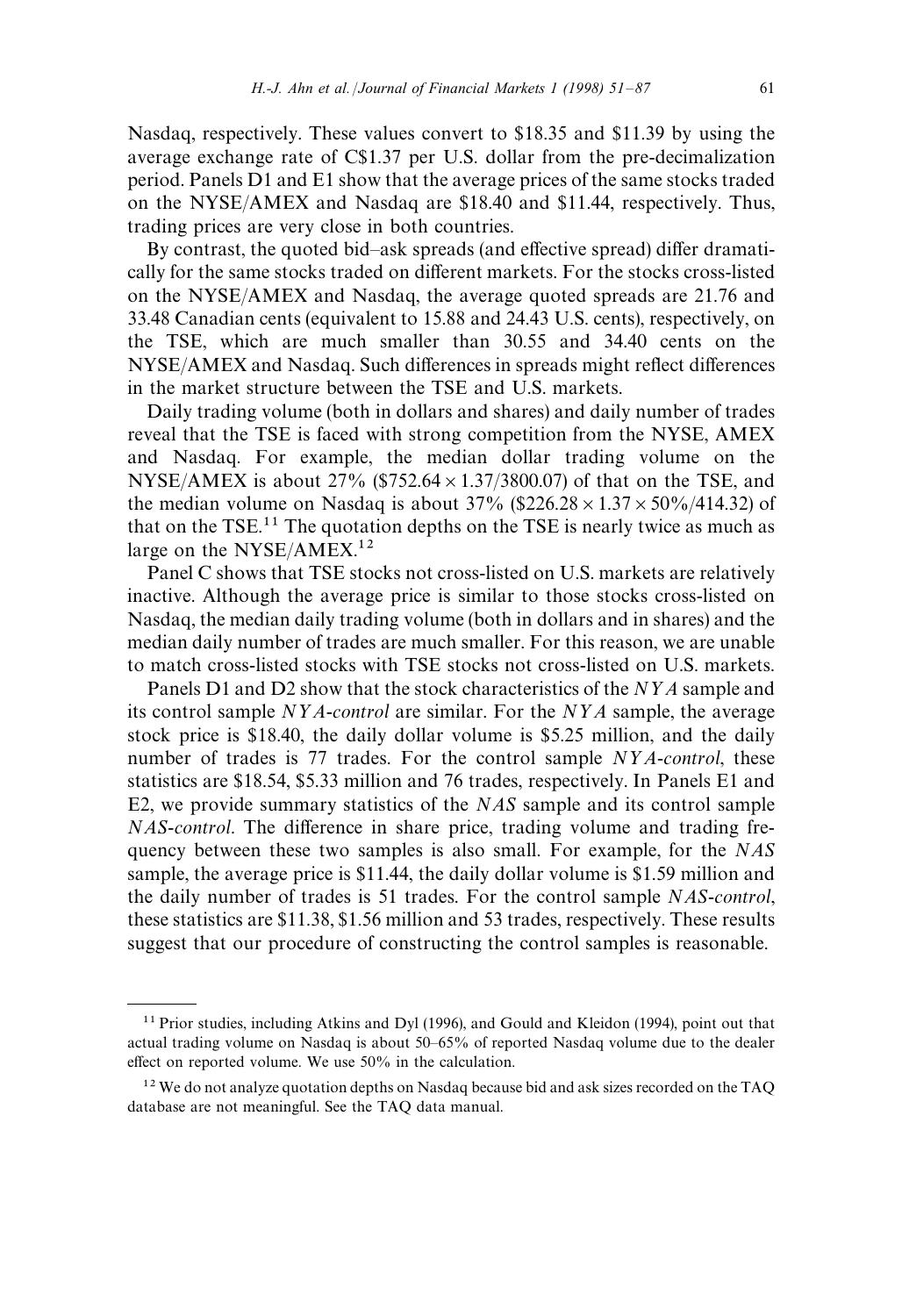|          |                  |                     |                        | Characteristics of sample stocks traded on the 1SE, NYSE/AMEX, and Nasdad                                                                                                                                                                                                                                                                                                                                                                                                                                                                                                                                                                                                                                                                                                                                                                                                                                                                                                                                                                                                                                                                                                                                                                                            |       |                           |                 |                          |                       |                       |
|----------|------------------|---------------------|------------------------|----------------------------------------------------------------------------------------------------------------------------------------------------------------------------------------------------------------------------------------------------------------------------------------------------------------------------------------------------------------------------------------------------------------------------------------------------------------------------------------------------------------------------------------------------------------------------------------------------------------------------------------------------------------------------------------------------------------------------------------------------------------------------------------------------------------------------------------------------------------------------------------------------------------------------------------------------------------------------------------------------------------------------------------------------------------------------------------------------------------------------------------------------------------------------------------------------------------------------------------------------------------------|-------|---------------------------|-----------------|--------------------------|-----------------------|-----------------------|
|          |                  |                     |                        | This table reports summary statistics for the quoted spread, effective spread, proportional quoted spread, proportional effective spread, share price, daily<br>statistics are calculated using intraday transaction data from the 23-month period prior to April 15, 1996, the day on which the TSE switched to a decimal<br>trading system. The quoted spread is the difference between the ask and bid quotes. The effective spread is calculated as $2 p_1 - q_1 $ where $p_i$ is the price at<br>time t and q, is the midpoint of bid and ask quotes in effect at t. The proportional quoted (effective) spread is the quoted (effective) spread divided by quote<br>the NYSE/AMEX or Nasdaq. The proportional spreads are given in percent. For share price and daily dollar volume, the statistics are given in Canadian<br>dollar volume, daily number of trade, daily share volume, ask-size per quote, and bid-size per quote for stocks in the sample. For a given stock, summary<br>midpoint. For quoted and effective spreads, the statistics are given in Canadian cents for stocks traded on the TSE and in U.S. cents for stocks traded on<br>dollars for stocks traded on the TSE and in U.S. dollars for stocks traded on the NYSE/AMEX or Nasdaq. |       |                           |                 |                          |                       |                       |
|          | Quoted<br>spread | Effective<br>spread | Proportional<br>quoted | Proportional<br>effective                                                                                                                                                                                                                                                                                                                                                                                                                                                                                                                                                                                                                                                                                                                                                                                                                                                                                                                                                                                                                                                                                                                                                                                                                                            | Price | Daily dollar<br>volume in | No. of<br>Daily | Daily share<br>volume in | per quote<br>Ask-size | per quote<br>Bid-size |
|          |                  |                     | spread                 | spread                                                                                                                                                                                                                                                                                                                                                                                                                                                                                                                                                                                                                                                                                                                                                                                                                                                                                                                                                                                                                                                                                                                                                                                                                                                               |       | 1,000's                   | trades          | 1,000's                  | $\ln 100$ 's          | $\sin 100$ 's         |
|          |                  |                     |                        | Panel A. TSE stocks cross-listed on the NYSE/AMEX, but data are from trading on TSE (N = 64)                                                                                                                                                                                                                                                                                                                                                                                                                                                                                                                                                                                                                                                                                                                                                                                                                                                                                                                                                                                                                                                                                                                                                                         |       |                           |                 |                          |                       |                       |
| Mean     | 21.76            | 15.86               | 1.28                   | 0.96                                                                                                                                                                                                                                                                                                                                                                                                                                                                                                                                                                                                                                                                                                                                                                                                                                                                                                                                                                                                                                                                                                                                                                                                                                                                 | 25.15 | 7420.53                   | 103.55          | 296.13                   | 128.63                | 133.80                |
| St. dev. | 13.80            | 7.90                | 0.97                   | 0.70                                                                                                                                                                                                                                                                                                                                                                                                                                                                                                                                                                                                                                                                                                                                                                                                                                                                                                                                                                                                                                                                                                                                                                                                                                                                 | 17.96 | 9550.80                   | 106.59          | 316.37                   | 132.38                | 138.73                |
| Median   | 17.40            | 12.31               | 0.93                   | 0.65                                                                                                                                                                                                                                                                                                                                                                                                                                                                                                                                                                                                                                                                                                                                                                                                                                                                                                                                                                                                                                                                                                                                                                                                                                                                 | 20.06 | 3800.07                   | 71.06           | 148.71                   | 75.16                 | 74.08                 |
|          |                  |                     |                        | Panel B. TSE stocks cross-listed on Nasdaq, but data are from trading on TSE only $(N = 65)$                                                                                                                                                                                                                                                                                                                                                                                                                                                                                                                                                                                                                                                                                                                                                                                                                                                                                                                                                                                                                                                                                                                                                                         |       |                           |                 |                          |                       |                       |
| Mean     | 33.48            | 22.95               | 2.32                   | 1.70                                                                                                                                                                                                                                                                                                                                                                                                                                                                                                                                                                                                                                                                                                                                                                                                                                                                                                                                                                                                                                                                                                                                                                                                                                                                 | 15.61 | 1263.95                   | 52.84           | 93.70                    | 56.11                 | 54.52                 |
| St. dev. | 41.42            | 23.24               | 1.19                   | 0.82                                                                                                                                                                                                                                                                                                                                                                                                                                                                                                                                                                                                                                                                                                                                                                                                                                                                                                                                                                                                                                                                                                                                                                                                                                                                 | 13.52 | 1685.60                   | 65.03           | 130.70                   | 56.88                 | 63.17                 |
| Median   | 21.77            | 15.62               | 2.18                   | 1.56                                                                                                                                                                                                                                                                                                                                                                                                                                                                                                                                                                                                                                                                                                                                                                                                                                                                                                                                                                                                                                                                                                                                                                                                                                                                 | 10.23 | 414.32                    | 24.90           | 43.54                    | 35.00                 | 30.90                 |

Table 1<br>Characteristics of sample stocks traded on the TSE, NVSE/AMEX, and Nasdaq Characteristics of sample stocks traded on the TSE, NYSE/AMEX, and Nasdaq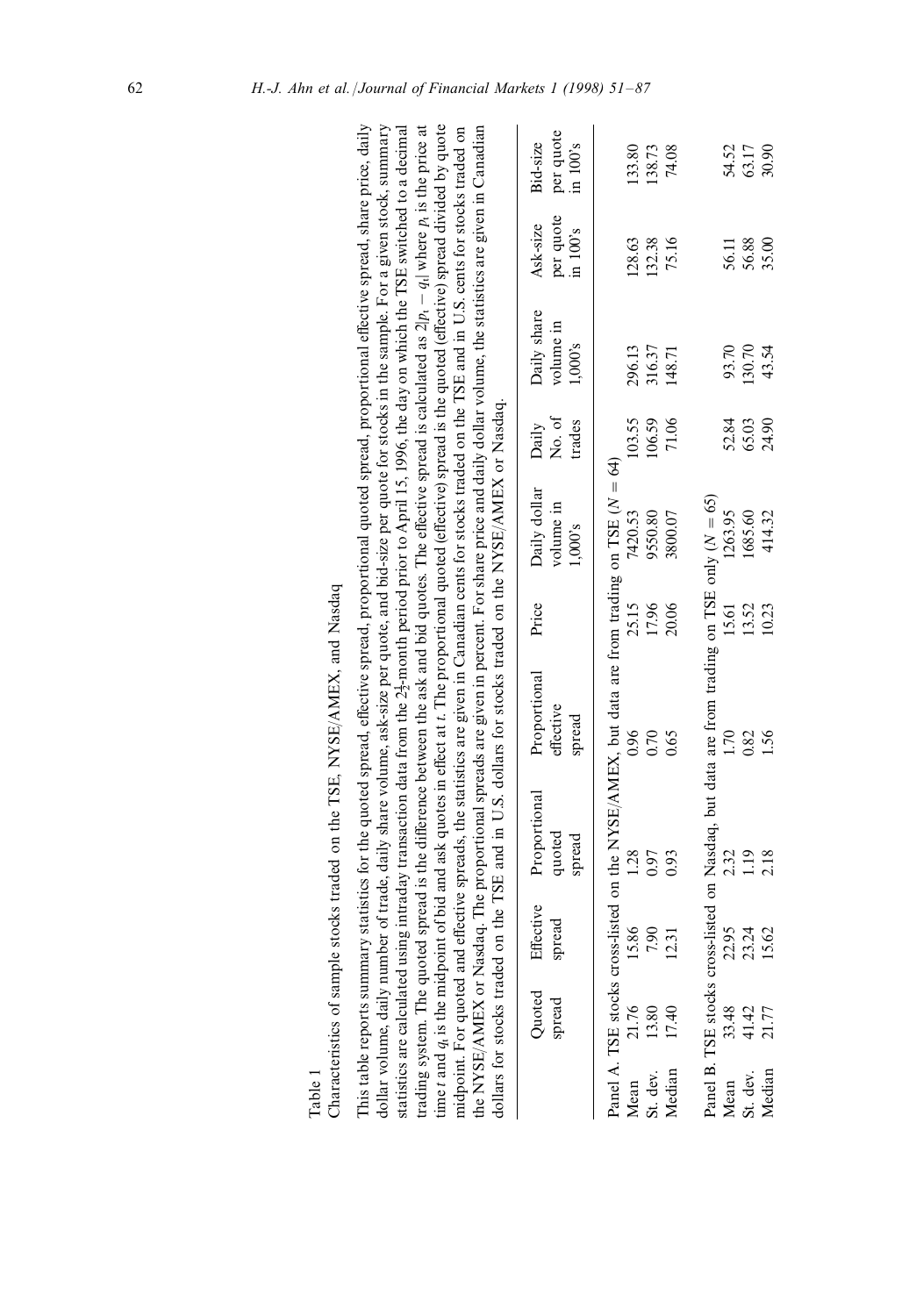|                  |                         |                         | Panel C. TSE stocks that are not cross-listed in the U.S. $(N = 384)$ |                                                                                                                  |                                                        |                    |                         |                  |                         |                                             |
|------------------|-------------------------|-------------------------|-----------------------------------------------------------------------|------------------------------------------------------------------------------------------------------------------|--------------------------------------------------------|--------------------|-------------------------|------------------|-------------------------|---------------------------------------------|
| Mean<br>St. dev. | 27.92<br>14.95<br>23.26 | $\frac{21.66}{11.60}$   | $223$<br>$23$<br>$2.03$                                               | $\frac{1.71}{0.95}$                                                                                              | $\begin{array}{c} 15.94 \\ 11.47 \\ 12.58 \end{array}$ | 1207.50<br>3598.67 | 28.23<br>57.60<br>10.39 | 67.90<br>130.38  | 58.68<br>78.80<br>33.38 | 56.90<br>75.90<br>34.30                     |
| Median           |                         |                         |                                                                       |                                                                                                                  |                                                        | 277.55             |                         | 19.86            |                         |                                             |
|                  |                         |                         |                                                                       | Panel D1. TSE stocks cross-listed on the NYSE/AMEX, but data are from trading on the NYSE/AMEX only ( $N = 64$ ) |                                                        |                    |                         |                  |                         |                                             |
|                  |                         |                         |                                                                       |                                                                                                                  |                                                        |                    |                         |                  |                         |                                             |
| Mean             | 30.55                   | 14.16                   |                                                                       | 1.10                                                                                                             | 18.40                                                  | 5256.92            |                         |                  | 70.00                   |                                             |
| St. dev.         | 14.61                   | 4.76<br>12.30           | $2.35$<br>$1.71$<br>$2.10$                                            | 0.64                                                                                                             | 13.12                                                  | 10643.52           | 77.72<br>117.97         | 209.74<br>336.64 | 83.04                   | 69.38<br>82.83                              |
| Median           | 25.38                   |                         |                                                                       | 0.96                                                                                                             | 14.63                                                  | 752.64             | 26.80                   | 67.31            | 38.75                   | 33.22                                       |
|                  |                         |                         | Panel D2. Control sample from the NYSE/AMEX ( $N = 64$ )              |                                                                                                                  |                                                        |                    |                         |                  |                         |                                             |
| Mean             |                         | 14.94                   |                                                                       | 1.14                                                                                                             |                                                        | 5335.37            |                         | 197.95           |                         |                                             |
| St. dev.         | 32.79<br>15.38          | 7.70                    | $2.54$<br>$1.96$<br>$2.00$                                            | 0.69                                                                                                             | 18.54<br>13.33                                         | 12238.33           | 76.45<br>119.94         | 369.25           | 50.40<br>75.40<br>21.76 | 53.40<br>79.52<br>22.52                     |
| Median           | 30.27                   | 13.52                   |                                                                       | 1.10                                                                                                             | 13.84                                                  | 537.94             | 29.00                   | 66.20            |                         |                                             |
|                  |                         |                         |                                                                       | Panel E1. TSE stocks cross-listed on Nasdaq, but data are from trading on Nasdaq only $(N = 65)$                 |                                                        |                    |                         |                  |                         |                                             |
| Mean             |                         |                         |                                                                       | 3.11                                                                                                             | 11.44                                                  | 1592.81            |                         |                  | Ź                       | Ź                                           |
| St. dev.         | 34.40<br>20.06          | 26.73<br>14.70<br>22.74 | $4.05$<br>$2.77$<br>$3.41$                                            | 2.07                                                                                                             | 9.92<br>7.50                                           | 5152.88            | 51.34<br>97.98          | 89.30<br>171.53  |                         |                                             |
| Median           | 26.53                   |                         |                                                                       | 2.65                                                                                                             |                                                        | 226.28             | 17.92                   | 33.65            |                         |                                             |
|                  |                         |                         | Panel E2. Control sample from Nasdaq $(N = 65)$                       |                                                                                                                  |                                                        |                    |                         |                  |                         |                                             |
| Mean             | 46.81                   | 37.31                   |                                                                       |                                                                                                                  |                                                        |                    |                         |                  | ≸                       | $\mathop{\lesssim}\limits^{\blacktriangle}$ |
| St. dev.         | 45.60                   | 38.11                   | 5.56<br>4.91<br>3.90                                                  | 4.46<br>4.11                                                                                                     | $\frac{11.38}{9.71}$                                   | 1567.50<br>5123.46 | 53.00<br>101.29         | 87.85<br>166.14  |                         |                                             |
| Median           | 33.00                   | 25.92                   |                                                                       | 3.07                                                                                                             | 7.83                                                   | 226.93             | 17.78                   | 34.00            |                         |                                             |
|                  |                         |                         |                                                                       |                                                                                                                  |                                                        |                    |                         |                  |                         |                                             |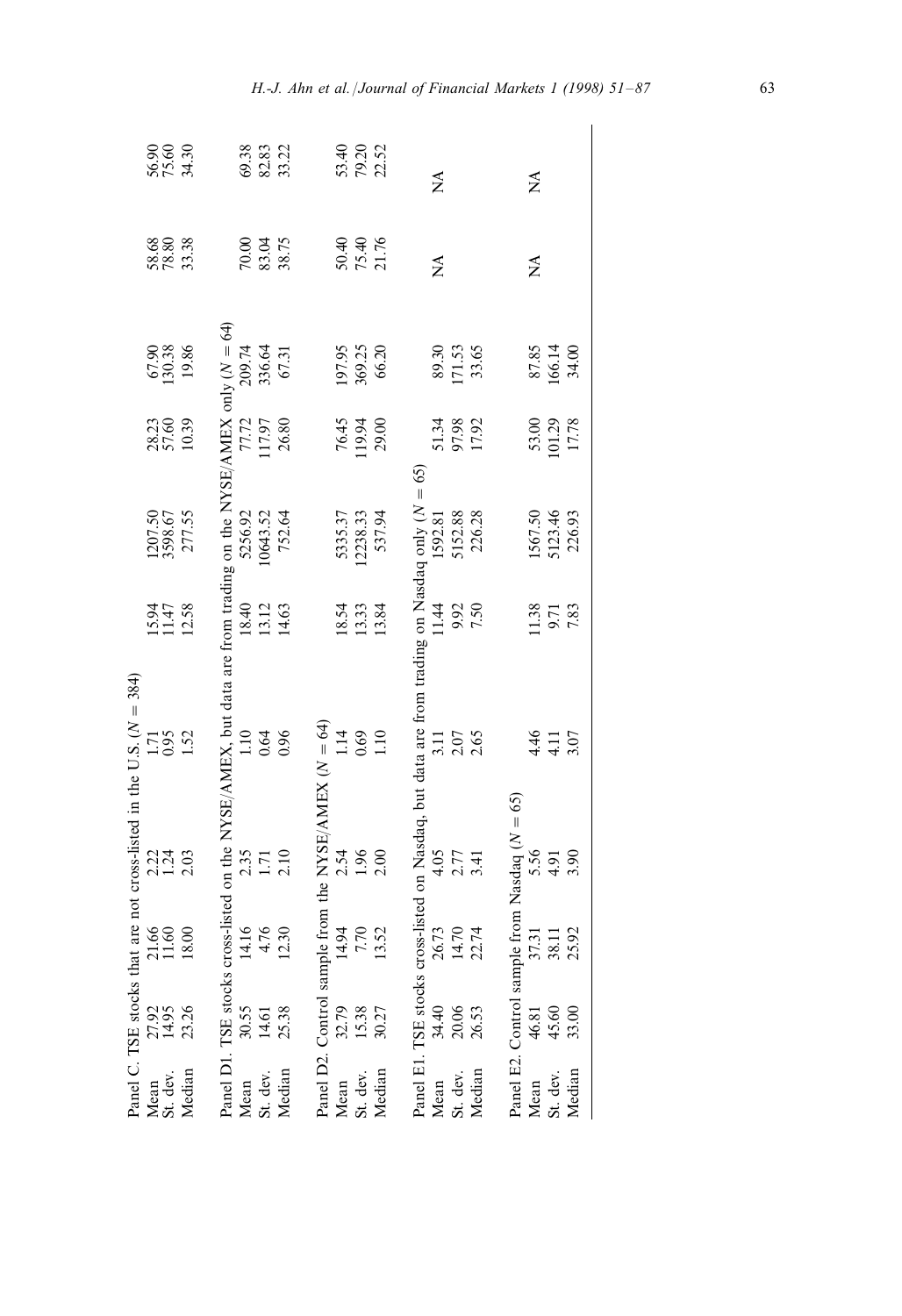## *5.2. The impacts of the TSE decimalization on spreads*

We first analyze the impacts of the TSE decimalization on bid*—*ask spreads. We use two spread measures. The first is the quoted spread, which is the difference between the ask and bid prices. The second measure is the effective spread, which we define as  $2|p_t - q_t|$ , where  $p_t$  is the transaction price at time *t*, and  $q_t$  is the midpoint of bid and ask quotes prevailing at time *t*. Since a significant portion of trades are executed at prices in between the bid and ask quotes, 13 the effective spread is a more reasonable measure of the transaction costs paid by investors. For the cross-listed stocks traded on the NYSE/AMEX or Nasdaq, we define the prevailing quote as the latest one among the quotes posted at least five seconds prior to the reported transaction time. We base this treatment on Lee and Ready (1991), who find that trades are often reported with a lag. They suggest comparing trades to the quote reported at least five seconds prior to the trade. Since late reporting is not an issue for stocks traded on the TSE, we do not make the adjustment when analyzing the quotes posted on the TSE.

## *5.2.1. Spreads on the TSE*

Table 2 shows that, for all three samples, both the quoted and effective spreads on the TSE are significantly reduced after the TSE decimalization. All test statistics, from both the nonparametric Wilcoxon tests and the *t*-tests, strongly reject the null hypothesis that there is no change in the spread or the effective spread from the pre- to the post-event period.<sup>14</sup> We find all test statistics are significant at the 5% level. For TSE stocks cross-listed on the NYSE/AMEX, the reduction in the quoted (effective) spread is 27.4% (26.2%), or four (three) Canadian cents, from 21.8 (15.9) to 17.8 (12.9) Canadian cents on a per-share basis. For the stocks cross-listed on Nasdaq, the quoted (effective) spread decreases from 33.5 (23.0) to 29.7 (20.6) Canadian cents, a 16.3% (15.5%) reduction. TSE stocks that are not cross-listed on U.S. markets also exhibit a reduction in the quoted (effective) spread of 16.8% (15.3%). Results based on the proportional spread show slightly larger reductions. We conclude that the observed spread changes are both statistically and economically significant.

Harris (1994) documents that the impact of the tick-size reduction on the bid-ask spreads is not uniform across stocks. For this reason, we partition each

<sup>13</sup>For stocks traded on the NYSE or Nasdaq, about 20%*—*38% of the trades are executed at prices better than the bid or ask prices. See Huang and Stoll (1996), Lee and Ready (1991), and McInish and Wood (1995) among many others.

<sup>14</sup>To test whether the change in the spread is zero, we calculate *t*-statistics (the ratio of percentage change and standard error, both of which are reported in the table). Due to space limitations, we do not report *t*-statistics in the table.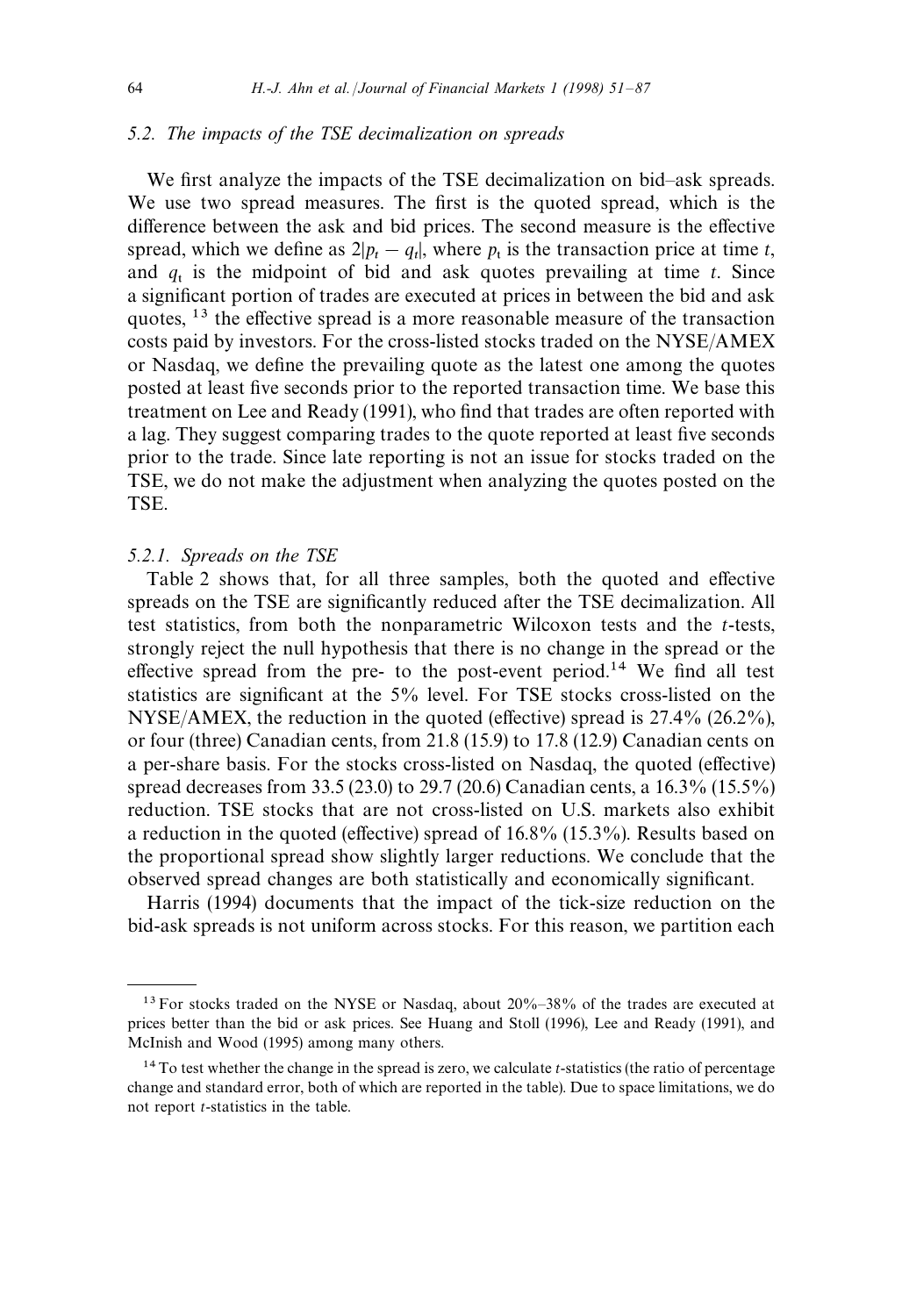The quoted and effective spreads on the Toronto Stock Exchange (TSE) for cross-listed and non-cross-listed TSE stocks The quoted and effective spreads on the Toronto Stock Exchange (TSE) for cross-listed and non-cross-listed TSE stocks

This table presents the quoted (effective) spread in Canadian cents, the proportional quoted (effective) spread in percent, and percentage change in each of these variables on the TSE for the  $2\frac{1}{2}$ -month period before and after April 15, 1996. Summary statistics are reported for TSE stocks cross-listed on the NYSE/AMEX or Nasdaq, and for TSE stocks not cross-listed in the U.S. The intraday information is from the TSE database. The quoted spread is the This table presents the quoted (effective) spread in Canadian cents, the proportional quoted (effective) spread in percent, and percentage change in each of these variables on the TSE for the 23-month period before and after April 15, 1996. Summary statistics are reported for TSE stocks cross-listed on the NYSE/AMEX or Nasdaq, and for TSE stocks not cross-listed in the U.S. The intraday information is from the TSE database. The quoted spread is the difference between the ask and bid quotes. The effective spread is calculated as  $2|p_1 - q_1|$  where  $p_1$  is the price at time t and q, is the midpoint of bid and ask difference between the ask and bid quotes. The effective spread is calculated as  $2|p_1 - q_1|$  where *p*<sub>1</sub> is the price at time *t* and *q*<sub>5</sub> is the midpoint of bid and ask quotes in effect at t. The proportional quoted (effective) spread is the quoted (effective) spread divided by quote midpoint. The cross-sectional means, quotes in effect at *t*. The proportional quoted (effective) spread is the quoted (effective) spread divided by quote midpoint. The cross-sectional means, standard errors (in parentheses), and medians are reported. standard errors (in parentheses), and medians are reported.

|                                 |                          |                                             | $ISE-NNA (N = 64)$                                      | Cross-listed on the NYSE/AMEX   |                              | Cross-listed on Nasdaq<br>$TSE-NAS (N = 65)$ |                                 |                              | Not cross-listed in the U.S.<br>$\text{TSE-pure}$ $(N = 384)$ |                                 |
|---------------------------------|--------------------------|---------------------------------------------|---------------------------------------------------------|---------------------------------|------------------------------|----------------------------------------------|---------------------------------|------------------------------|---------------------------------------------------------------|---------------------------------|
|                                 |                          | Before                                      | After                                                   | Change (%)                      | Before                       | After                                        | Change (%)                      | <b>Before</b>                | After                                                         | Change (%)                      |
| Quoted<br>spread                | Mean<br>(S.E.)<br>Median | 21.76<br>(1.72)<br>17.40                    | $(2.18)$<br>$(2.18)$<br>17.80                           | $27.38*$<br>$(3.46)$<br>$32.74$ | 33.48<br>(5.13)<br>21.77     | 29.72<br>(5.00)<br>19.84                     | $16.27*$<br>(3.20)<br>17.60     | 27.92<br>0.76)<br>23.26      | 24.55<br>(0.92)<br>18.64                                      | $16.80*$<br>$(1.43)$<br>22.05   |
| Effective<br>spread             | Mean<br>(S.E.)<br>Median | $\frac{(5.86)}{(0.98)}$                     | $\begin{array}{c} (2.87) \\ (1.37) \\ 8.47 \end{array}$ | $26.22*$<br>(3.63)<br>(3.40)    | 22.95<br>(2.90)<br>15.62     | 20.60<br>(3.00)<br>13.94                     | $15.51*$<br>$(3.22)$<br>$20.09$ | 21.66<br>(5.90)<br>18.00     | 19.36<br>(7.26)<br>15.02                                      | $15.324$<br>$(1.44)$<br>$20.24$ |
| Proportiona<br>quoted<br>spread | Mean<br>(S.E.)<br>Median | $\begin{array}{c} 1.28 \\ 0.12 \end{array}$ | $\begin{array}{c} 0.86 \\ 0.09 \\ 0.55 \end{array}$     | 32.56*<br>(2.64)<br>37.25       | $2.32$<br>$(0.15)$<br>$2.18$ | 1.95<br>0.16<br>1.56                         | 19.86*<br>(3.40)<br>22.50       | $2.22$<br>$(0.06)$<br>$2.03$ | $1.82$<br>$0.06$<br>$1.52$                                    | $20.27*$<br>(1.30)<br>23.69     |
| Proportiona<br>quoted<br>spread | Mean<br>(S.E.)<br>Median | $\begin{array}{c} 0.86 \\ 0.65 \end{array}$ | 0.00<br>0.00<br>0.42                                    | 31.30*<br>(2.84)<br>36.02       | $(0.10)$<br>1.56<br>1.70     | $\frac{(0.11)}{1.17}$<br>1.40                | $19.41*$<br>$(3.36)$<br>$23.55$ | $1.71$<br>$0.05$<br>$1.52$   | $143$<br>$0.05$<br>$1.22$                                     | $18.30*$<br>$(1.33)$<br>22.04   |
|                                 |                          |                                             |                                                         |                                 |                              |                                              |                                 |                              |                                                               |                                 |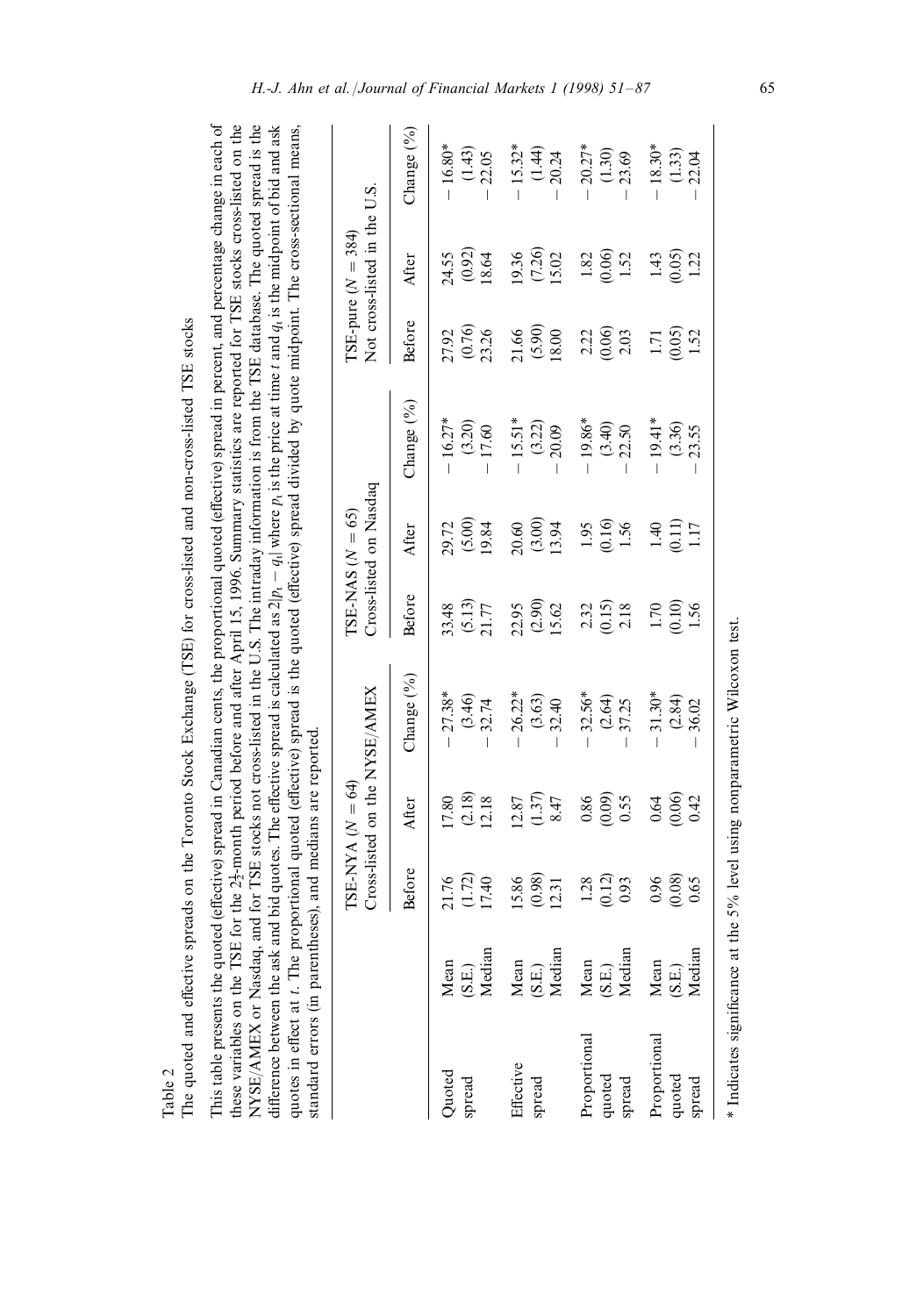sample into three equal-sized subsamples based on daily average number of trades in which daily average number of trades proxies for trading activity. Since decimalization can affect trading characteristics of the stock, we use the average number of trades from the pre-decimalization period as the partitioning variable.15 The results reported in Table 3 show that stocks with a greater trading frequency have a lower spread in the pre-event period. More importantly, stocks with a greater trading frequency experience a greater reduction in the spread. For TSE stocks cross-listed on the NYSE/AMEX, the reductions in the quoted (effective) spreads are  $11.6\%$  (8.9%), 28.8% (28.1%), and 41.1% (41.0%), respectively, for the three trading frequency subsamples. The other two samples (*TSE-NAS* and *TSE-pure*) exhibit a similar pattern.

We also examine the time-series behavior of the effective spread. The objective is to investigate whether the spread decreases suddenly after April 14, 1996, or has decreased slowly over time. We calculate the cross-sectional average of the effective spread on each day. Fig. 1 presents the time-series behavior of the cross-sectional average. The plot shows that the effective spread abruptly decreases within a few days after the event day. While this occurs for all three samples, the spread reduction is most clear-cut for TSE stocks cross-listed on the NYSE/AMEX. Clearly, the graph shows that the C  $\frac{1}{8}$  tick size is a binding constraint in the pre-decimalization period.

Overall, these results suggest that investors could find it less expensive to trade cross-listed stocks on the TSE than on U.S. markets. Therefore, we analyze how U.S. market makers and dealers respond to such pressure from the TSE.

# 5.2.2. Spreads on U.S. markets for cross-listed TSE stocks

Table 4 reports the quoted and effective spreads for TSE stocks that are also traded on the NYSE/AMEX or Nasdaq (samples *N*½*A* and *NAS*) and for the stocks in control samples (*N*½*A*-*control* and *NAS*-*control*). For TSE stocks traded on the NYSE/AMEX, the quoted (effective) spreads are 30.6 (14.1) and 30.5 (14.2) cents for pre- and post-decimalization periods, respectively. Thus, there is no significant change in the spread. The control sample does not exhibit a change in the spread either.

Interestingly, TSE stocks traded on Nasdaq exhibit completely different results. For these stocks, there is a 7.8% (11.9%) reduction in the spread (the proportional spread) quoted on Nasdaq from pre- to post-decimalization periods. The reduction is about 4 cents on a per-share basis, which is economically significant. By contrast, for the control sample consisting of similar Nasdaq stocks, there is no significant change in the spread. Similarly, the effective spread (the proportional effective spread) on Nasdaq for the TSE stocks is significantly

<sup>&</sup>lt;sup>15</sup> Trading frequency and share price are highly correlated. We also partition the sample into three equal-sized subsamples using share price as the partitioning variable. The results are similar and are available upon request.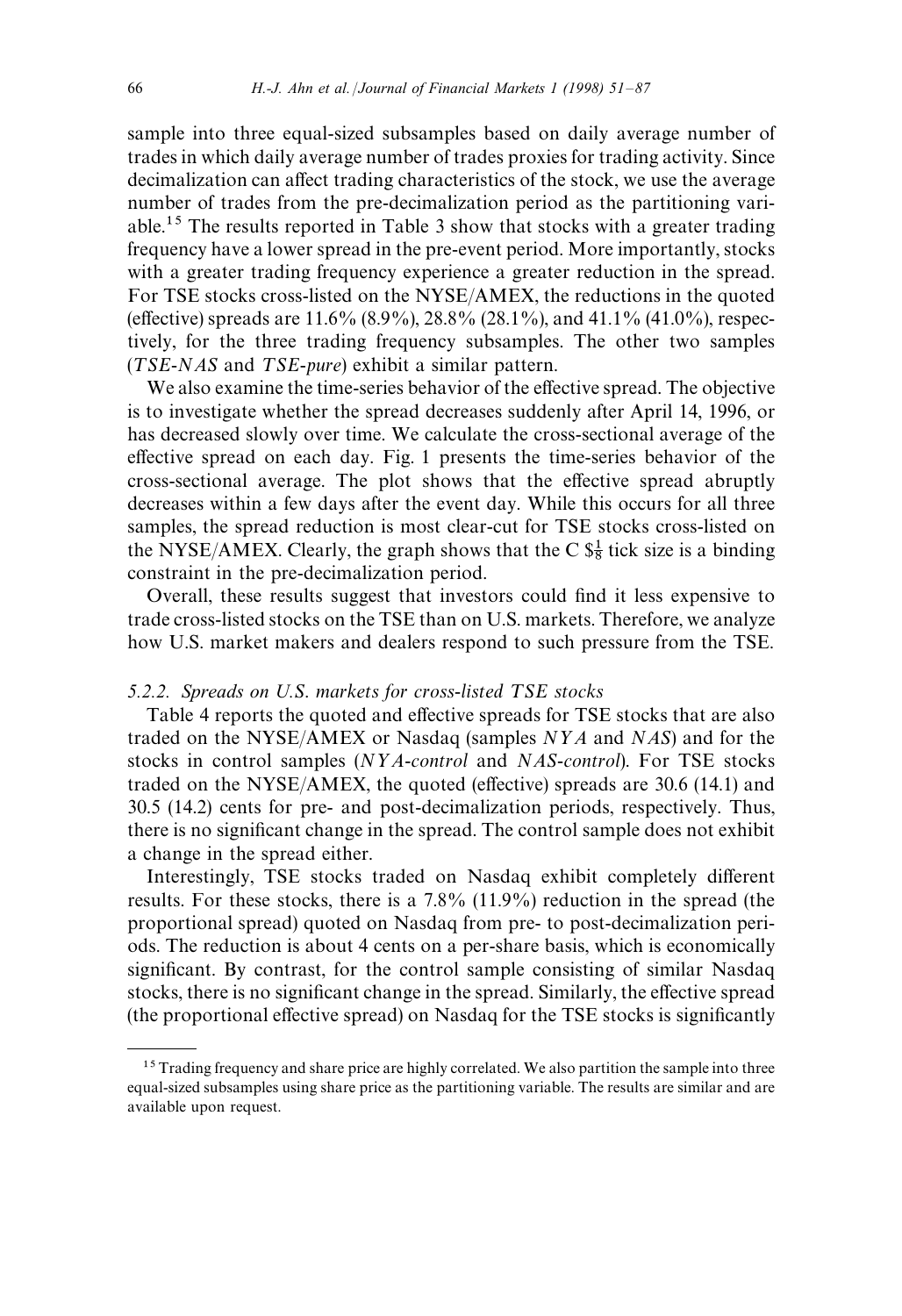reduced by 6.1% (12.7%), while the control sample does not experience any significant change in effective spread.

Collectively, the evidence from the TSE is consistent with the hypothesis that decimalization leads to a significant reduction in the spread on the TSE for cross-listed stocks. Due to the increased competition between the TSE and U.S. markets, the TSE decimalization also leads to a significant, although smaller, reduction in the spread on Nasdaq for TSE cross-listed stocks. However, the evidence strongly rejects the hypothesis that following the adoption of decimalization, the increased competition between the TSE and NYSE/AMEX should lead to a significant reduction in the spread on the NYSE/AMEX for TSE cross-listed stocks.

#### *5.3. The impacts of the TSE decimalization on volumes and depths*

Following the decimalization in Canada, investors who trade cross-listed TSE stocks on the TSE and Nasdaq can benefit because the effective spread is reduced by a significant amount. However, examining the change in the spread alone cannot tell us whether the change in the tick size will benefit or hurt market makers and specialists. Even though the spread narrowed after the decimalization, the market makers' profits might not have decreased if trading volume increased significantly to offset the impact of decreased per-share profit. We address this issue by examining the changes in trading volume and market depths.

#### *5.3.1. Volumes and depths on the TSE*

We use three measures to examine the impact of decimalization on trading volume: daily number of trades, share volume, and dollar volume. For each measure, we calculate the natural log of the ratio of pre-decimalization volume to post-decimalization volume to conduct statistical tests. This transformation is motivated by the fact that all three variables are highly skewed, as shown in Table 1. We use a similar logarithmic ratio for ask and bid sizes to test the change in market depths.

Table 5 presents trading volumes and market depths on the TSE for the three TSE samples. The result shows that share and dollar volumes for stocks cross-listed on the NYSE/AMEX decrease by 19.9% and 16.8%, respectively. Both decreases are significant at the 5% level. In the next subsection, we will show that, for TSE stocks cross-listed on the NYSE/AMEX, volumes on the NYSE/AMEX also decreased by similar percentages, and that there is no net increase in volume on the TSE following the decimalization. For stocks crosslisted on Nasdaq, share and dollar volumes have increased by 9.2% and 13.3%, respectively, and the associated standard deviations are 6.9% and 7.6%. However, these increases are insignificant at 5% level. TSE stocks not cross-listed on U.S. markets exhibit no significant change in share and dollar volumes.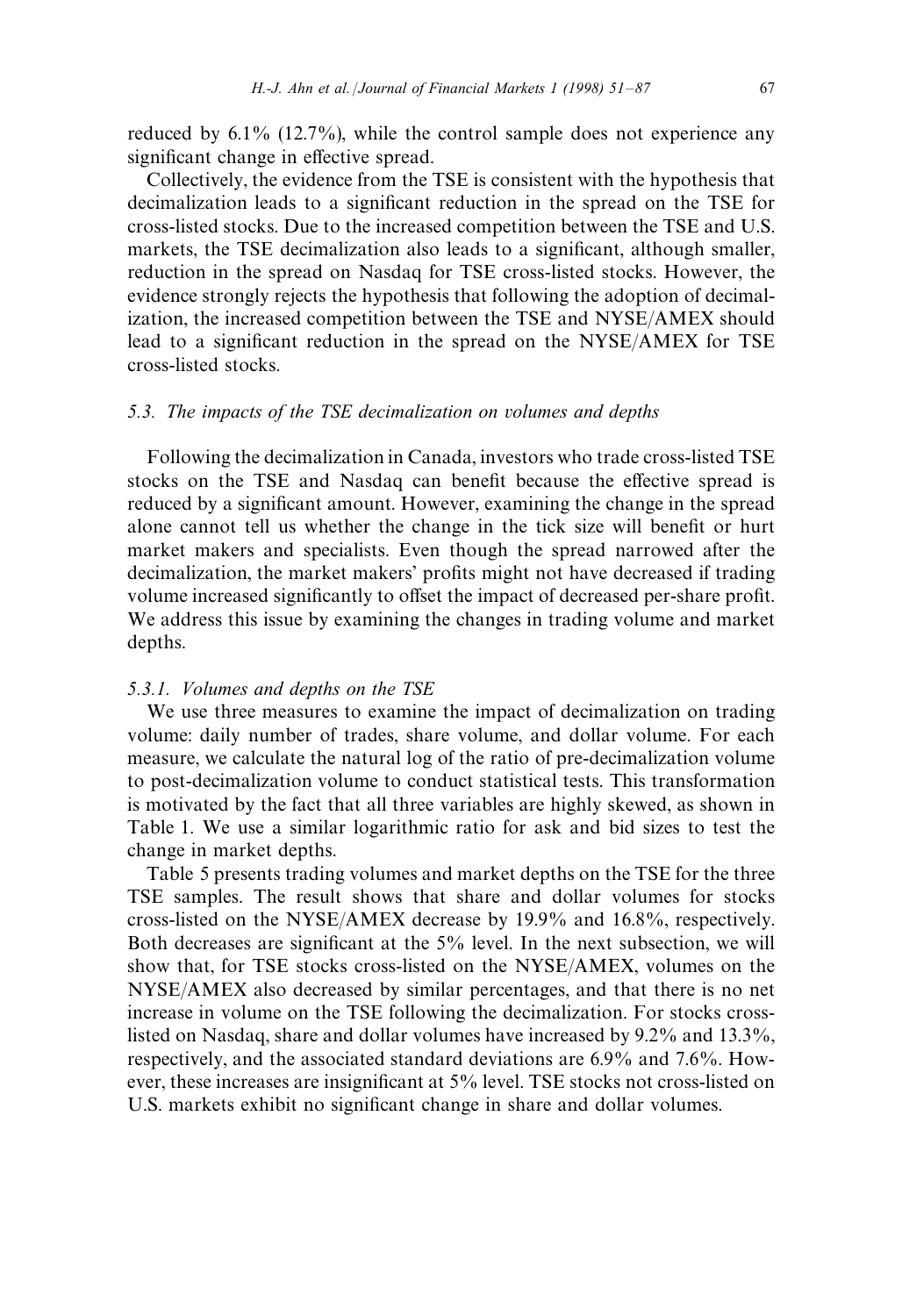| errors (in parentheses) are reported<br>Table 3             |                 |                          |                          |                                |                                               |                     |                 |                                       | average daily number of trades in the pre-decimalization period. The quoted spread is the difference between the ask and bid quotes. The effective spread is<br>This table presents the quoted (effective) spread in Canadian cents and percentage change in the quoted (effective) spread on the TSE for the 2 <sup>4</sup> -month<br>period before and after April 15, 1996. The intraday information is from the TSE database. Stocks in the sample are partitioned into three groups based on<br>calculated as $2 p_1 - q_1 $ where $p_i$ is the price at time t and $q_i$ is the midpoint of bid and and ask quotes in effect at t. The cross-sectional means and standard<br>The quoted and effective spreads on the Toronto Stock Exchange (TSE) for cross-listed and non-cross-listed TSE stocks (sorted by trading frequency) |
|-------------------------------------------------------------|-----------------|--------------------------|--------------------------|--------------------------------|-----------------------------------------------|---------------------|-----------------|---------------------------------------|----------------------------------------------------------------------------------------------------------------------------------------------------------------------------------------------------------------------------------------------------------------------------------------------------------------------------------------------------------------------------------------------------------------------------------------------------------------------------------------------------------------------------------------------------------------------------------------------------------------------------------------------------------------------------------------------------------------------------------------------------------------------------------------------------------------------------------------|
| Panel A: TSE stocks cross-listed on the NYSE/AMEX (TSE-NYA) |                 |                          |                          |                                |                                               |                     |                 |                                       |                                                                                                                                                                                                                                                                                                                                                                                                                                                                                                                                                                                                                                                                                                                                                                                                                                        |
|                                                             |                 | Ntrade < 31.0 $(N = 21)$ |                          |                                | $31.0 \leq N \text{trade} < 110.0 \ (N = 21)$ |                     |                 | $110.0 \leq N \text{trade } (N = 22)$ |                                                                                                                                                                                                                                                                                                                                                                                                                                                                                                                                                                                                                                                                                                                                                                                                                                        |
|                                                             | Before          | After                    | Change<br>$\binom{0}{0}$ | Before                         | After                                         | Change<br>$($ % $)$ | <b>Before</b>   | After                                 | Change (%)                                                                                                                                                                                                                                                                                                                                                                                                                                                                                                                                                                                                                                                                                                                                                                                                                             |
| Quoted spread                                               | (3.20)<br>29.28 | (4.48)<br>27.48          | $-11.57*$<br>(5.76)      | 20.82                          | (3.82)<br>16.43                               | $-28.80*$<br>(5.71) | (0.72)<br>15.48 | (1.64)<br>9.84                        | $-41.12*$<br>(4.95)                                                                                                                                                                                                                                                                                                                                                                                                                                                                                                                                                                                                                                                                                                                                                                                                                    |
| Effective spread                                            | (1.95)<br>20.57 | (2.83)<br>19.69          | (5.92)<br>$-8.85$        | $(3.58)$<br>$(4.86)$<br>(1.90) | (2.23)<br>11.58                               | 28.14*<br>(5.81)    | (0.32)<br>12.32 | (0.05)<br>7.58                        | $-41.00*$<br>(5.34)                                                                                                                                                                                                                                                                                                                                                                                                                                                                                                                                                                                                                                                                                                                                                                                                                    |
|                                                             |                 |                          |                          |                                |                                               |                     |                 |                                       |                                                                                                                                                                                                                                                                                                                                                                                                                                                                                                                                                                                                                                                                                                                                                                                                                                        |

68 *H.-J. Ahn et al.* /*Journal of Financial Markets 1 (1998) 51 —87*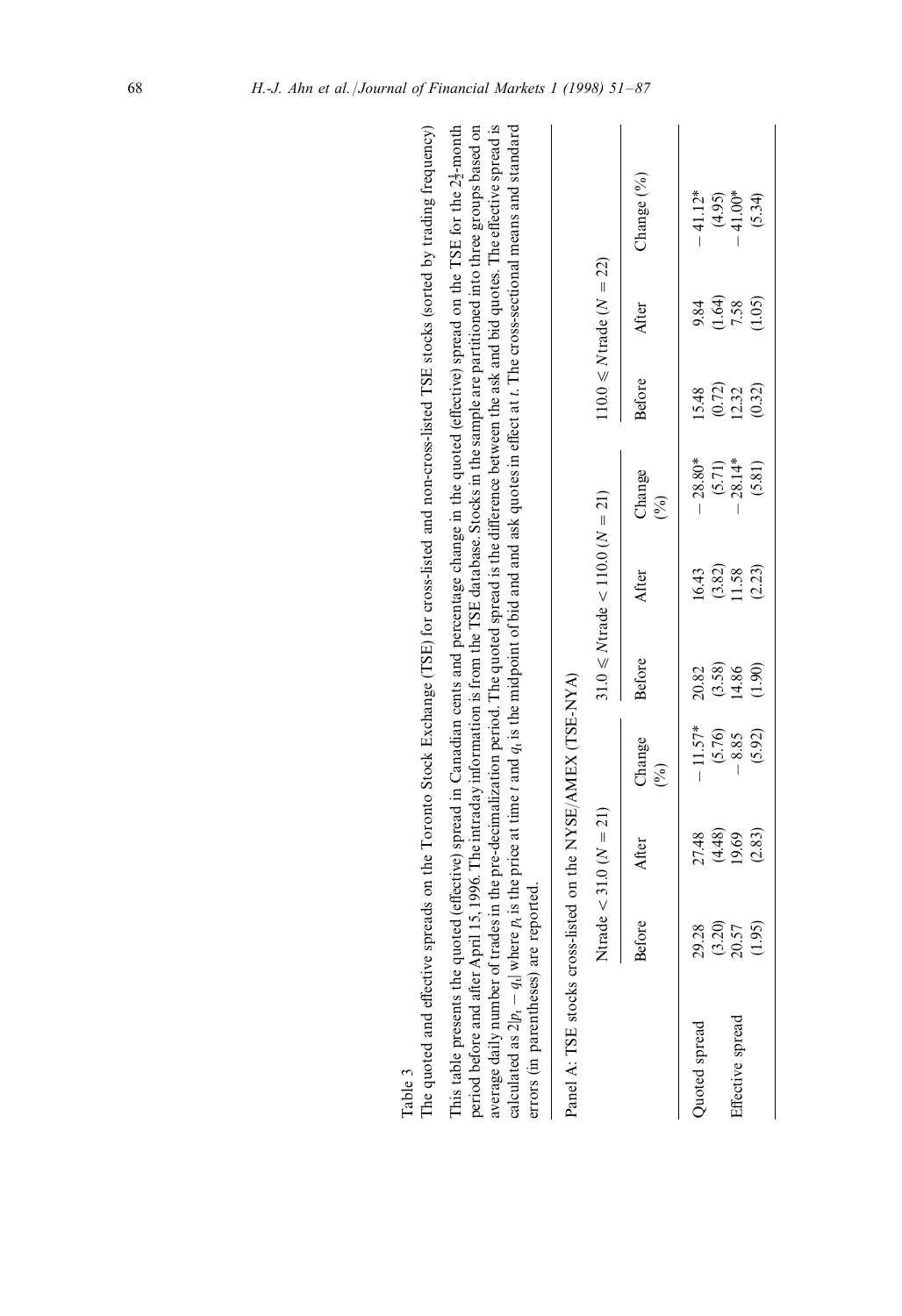|                                                                            |                                     | $N \text{ trade} < 11.0 (N = 21)$   |                                              |                                    |                                     | $11.0 \leq N$ trade < 46.0 ( $N = 22$ )   |                                                               |                                                                                                                                                                                                     | $46.0 \leq N$ trade ( $N = 22$ )             |  |
|----------------------------------------------------------------------------|-------------------------------------|-------------------------------------|----------------------------------------------|------------------------------------|-------------------------------------|-------------------------------------------|---------------------------------------------------------------|-----------------------------------------------------------------------------------------------------------------------------------------------------------------------------------------------------|----------------------------------------------|--|
| Effective spread<br>Quoted spread                                          | 59.93<br>14.17)<br>17.87<br>(7.90)  | 57.17<br>(13.51)<br>37.43<br>(7.90) | $-1.25$<br>(6.36)<br>(6.36)<br>(5.60)        | 24.15<br>(2.21)<br>18.10<br>(1.48) | 19.79<br>(2.18)<br>(1.51)<br>(1.51) | $-19.90*$<br>$(3.88)$<br>19.67*<br>(4.21) | $(1.45)$<br>$(1.03)$<br>17.57                                 | $13.43\n13.31\n13.21\n13.21\n13.21\n13.21\n13.22\n13.23\n14.24\n15.25\n16.26\n17.27\n18.29\n19.20\n19.20\n19.21\n19.22\n19.23\n19.24\n19.25\n19.26\n19.27\n19.29\n19.20\n19.20\n19.21\n19.22\n19.2$ | 27.00*<br>(4.87)<br>26.60*<br>(5.10)         |  |
| Panel C: TSE stocks not cross-listed in the U.S. (TSE-pure)                |                                     | $N$ trade < 6.2 ( $N = 128$ )       |                                              |                                    |                                     | $6.2 \leq N$ trade < 17.0 ( $N = 128$ )   |                                                               |                                                                                                                                                                                                     | $17.0 \leq N$ trade ( $N = 128$ )            |  |
| Effective spread<br>Quoted spread                                          | 38.21<br>(1.46)<br>(1.20)<br>(1.20) | 35.72<br>(1.80)<br>(1.47)<br>(1.47) | $-7.38*$<br>$(2.76)$<br>$-5.17*$<br>$(2.68)$ | 27.10<br>(1.01)<br>20.86<br>(0.76) | 23.40<br>(1.26)<br>18.43<br>(0.95)  | $-16.46*$<br>$(2.28)$<br>14.25*<br>(2.20) | $\begin{array}{c} 18.42 \\ 0.72 \\ 14.50 \\ 0.50 \end{array}$ | $14.5$<br>$1.62$<br>$1.67$<br>$1.67$<br>$1.67$                                                                                                                                                      | $26.57*$<br>$(2.08)$<br>$26.45*$<br>$(2.22)$ |  |
|                                                                            |                                     |                                     |                                              |                                    |                                     |                                           |                                                               |                                                                                                                                                                                                     |                                              |  |
| * Indicates significance at the 5% level using nonparametric Wilcoxon test |                                     |                                     |                                              |                                    |                                     |                                           |                                                               |                                                                                                                                                                                                     |                                              |  |

Panel B: TSE stocks cross-listed on Nasdaq (TSE-NAS)

Panel B: TSE stocks cross-listed on Nasdaq (TSE-NAS)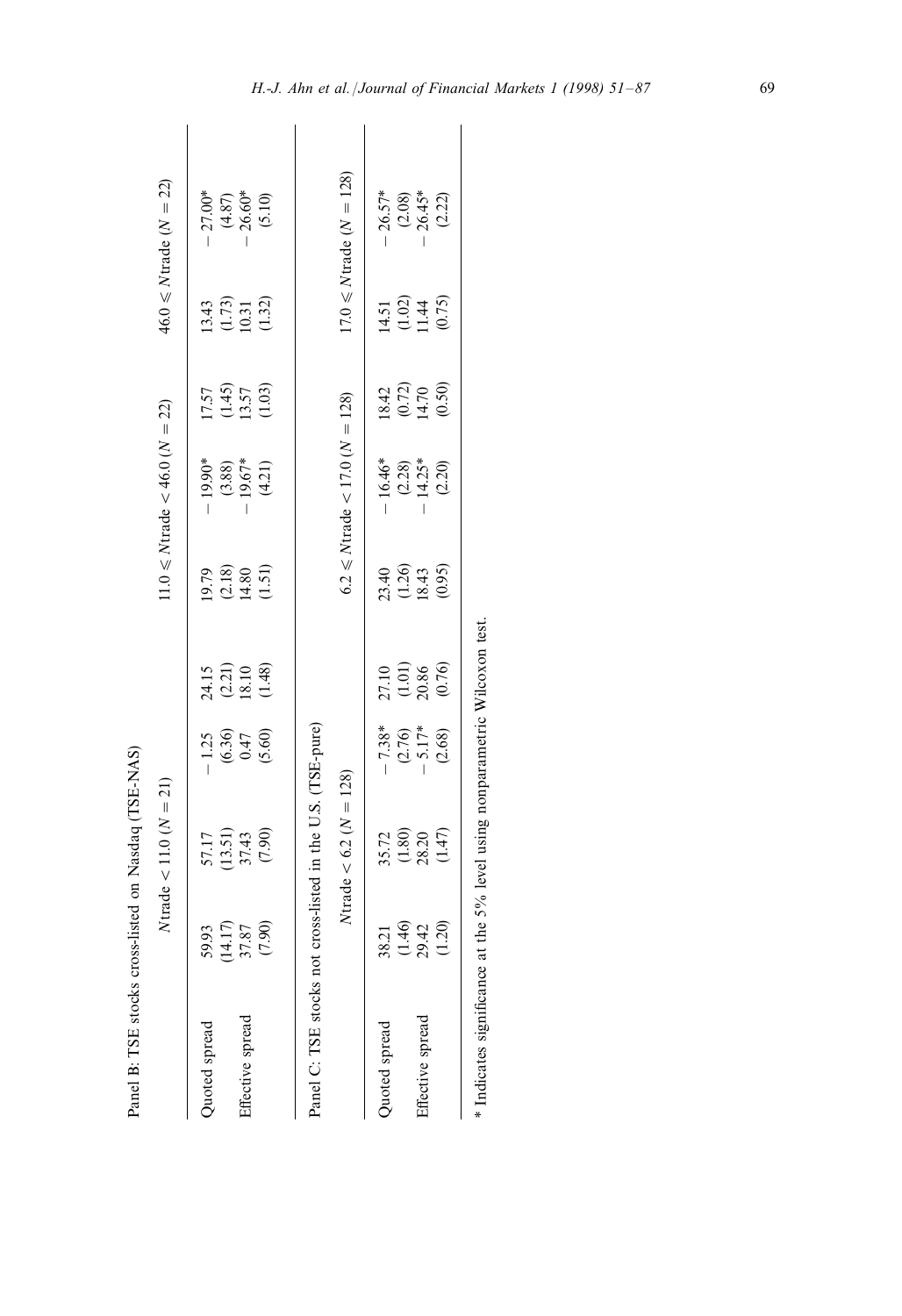| t TOT                                                                          |
|--------------------------------------------------------------------------------|
| The anoted and effective spreads on the NYSE/AMEX or Nasdaq for cross-listed." |
|                                                                                |
|                                                                                |
|                                                                                |
|                                                                                |
|                                                                                |
|                                                                                |
|                                                                                |
|                                                                                |
|                                                                                |
|                                                                                |
|                                                                                |
|                                                                                |

variables on the NYSE/AMEX or Nasdaq for the 23-month period before and after April 15, 1996. Summary statistics are reported for TSE stocks NYSE/AMEX or Nasdaq) that share similar characteristics as stocks in the primary samples. The intraday information is from the TAQ database. The This table presents the quoted (effective) spread in cents, the proportional quoted (effective) spread in percent, and percentage change in each of these This table presents the quoted (effective) spread in cents, the proportional quoted (effective) spread in percent, and percentage change in each of these variables on the NYSE/AMEX or Nasdaq for the 2<sub>2</sub>-month period before and after April 15, 1996. Summary statistics are reported for TSE stocks cross-listed on the NYSE/AMEX, or Nasdaq (primary samples). The control samples are constructed by selecting stocks from the same exchange cross-listed on the NYSE/AMEX, or Nasdaq (primary samples). The control samples are constructed by selecting stocks from the same exchange (NYSE/AMEX or Nasdaq) that share similar characteristics as stocks in the primary samples. The intraday information is from the TAQ database. The quoted spread is the difference between the ask and bid quotes. The effective spread is calculated as  $2|p_1 - q_1|$  where  $p_i$  is the price at time t and  $q_i$  is the quoted spread is the difference between the ask and bid quotes. The effective spread is calculated as 2|*p*<sub>1</sub>  $q_1$  where *p*<sub>1</sub> is the price at time *t* and *q*<sub>5</sub> is the price at time *t* and *q*<sub>5</sub> is the midpoint of bid and ask quotes in effect at t. The proportional quoted (effective) spread is the quoted (effective) spread divided by quote midpoint. The midpoint of bid and ask quotes in effect at *t*. The proportional quoted (effective) spread is the quoted (effective) spread divided by quote midpoint. The cross-sectional means, standard errors (in parentheses), and medians are reported. cross-sectional means, standard errors (in parentheses), and medians are reported.

| Panel A: TSE stocks cross-listed on the NYSE/AMEX |                                       |                               |                            |                               |                            |                                                      |                             |                               |                                                                                  |                               |
|---------------------------------------------------|---------------------------------------|-------------------------------|----------------------------|-------------------------------|----------------------------|------------------------------------------------------|-----------------------------|-------------------------------|----------------------------------------------------------------------------------|-------------------------------|
|                                                   |                                       | $NYA (N = 64)$                |                            | Cross-listed on the NYSE/AMEX | <b>NYSE/AMEX</b>           | Control sample from the<br>$NYA$ -control $(N = 64)$ |                             | Tests                         | H <sub>o</sub> : No difference in % spread change<br>between NYA and NYA-control |                               |
|                                                   |                                       | Before                        | After                      | Change<br>(° <sub>0</sub> )   | Before                     | After                                                | Change<br>(° <sub>0</sub> ) | Difference<br>$\mathcal{S}_0$ | $[p$ -value $]$<br>T-test                                                        | Wilcoxon<br>$\{p$ -value $\}$ |
| Quoted<br>spread                                  | (S.E.)<br>Median<br>Mean              | $(1.82)$<br>25.38<br>30.55    | $(1.85)$<br>25.75<br>30.54 | 13<br>0.62<br>10.62           | $(1.92)$<br>30.27<br>32.79 | $(1.98)$<br>29.11<br>33.11                           | (1.46)<br>0.92<br>1.25      | (2.35)<br>$-2.78$<br>$-0.21$  | (0.92)                                                                           | (0.56)                        |
| Effective<br>spread                               | Median<br>Mean<br>(S.E.)              | $(4.16)$<br>$(0.60)$<br>12.30 | $(0.60)$<br>12.58<br>14.22 | (1.63)<br>0.92<br>1.31        | 14.94<br>(0.96)<br>13.52   | $(0.73)$<br>$(2.90)$<br>14.72                        | (1.31)<br>0.66<br>0.81      | (1.94)<br>0.26<br>$-1.08$     | $\{0.89\}$                                                                       | (0.51)                        |
| Proporational<br>sprerad<br>quoted                | Median<br>Mean<br>$\mathrm{(S.E.)}$   | 235<br>0.210<br>2.10          | $(0.21)$<br>1.83<br>2.27   | (2.18)<br>2.86                | 234<br>0.21<br>2.00        | $2.46$<br>$(0.25)$<br>$1.98$                         | (2.83)<br>3.42<br>3.02      | (2.59)<br>0.56<br>$-0.04$     | (0.83)                                                                           | $\{0.96\}$                    |
| Proporational<br>effective<br>spread              | Median<br>Mean<br>$\left( $ .8\right) | (0.08)<br>1.10<br>0.96        | (0.08)<br>1.07<br>0.91     | (1.60)<br>$-1.59$<br>1.94     | (0.08)<br>1.14<br>1.00     | (0.08)<br>1.10<br>0.96                               | $(1.51)$<br>-1.71<br>2.11   | (2.10)<br>0.17<br>1.89        | $\{0.91\}$                                                                       | (0.55)                        |

 $\overline{1}$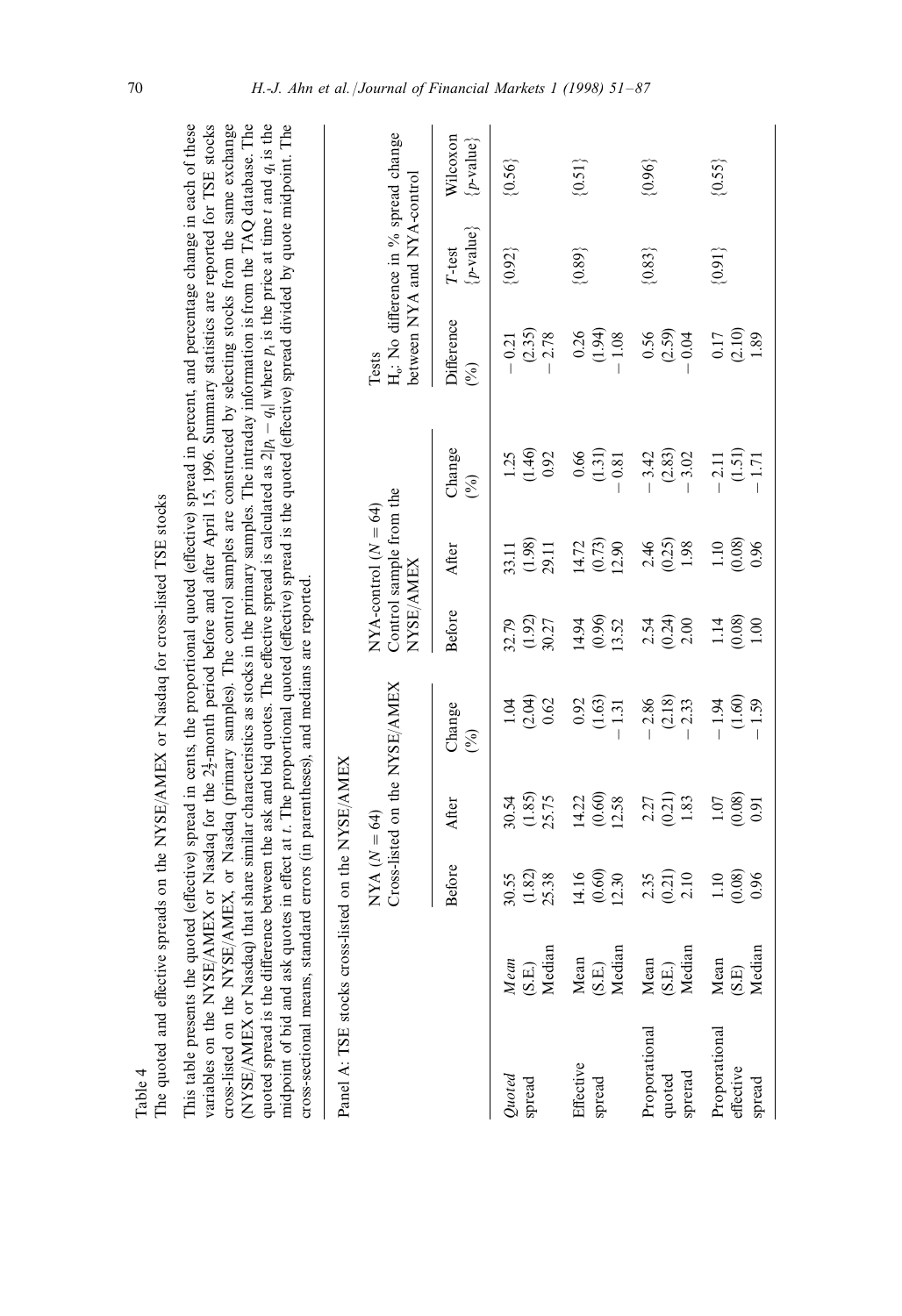|                                                                            |                                     | $NAS (N = 65)$               | Cross-listed on Nasdaq       |                                  |                              | Control sample from Nasdaq<br>$NAS$ -control $(N = 65)$ |                              | Tests                       | H <sub>0</sub> : No difference in % spread change<br>between NAS and NAS-control |                               |
|----------------------------------------------------------------------------|-------------------------------------|------------------------------|------------------------------|----------------------------------|------------------------------|---------------------------------------------------------|------------------------------|-----------------------------|----------------------------------------------------------------------------------|-------------------------------|
|                                                                            |                                     | Before                       | After                        | Change<br>(° <sub>0</sub> )      | Before                       | After                                                   | Change<br>$(\%)$             | <b>Difference</b><br>$(\%)$ | $\{p$ -value $\}$<br>T-test                                                      | Wilcoxon<br>$\{p$ -value $\}$ |
| $\mathcal Q$ uoted<br>spread                                               | (S.E.)<br>Median<br>Mean            | 34.40<br>(2.48)<br>26.53     | $(1.95)$<br>26.28<br>30.37   | $7.80*$<br>$\frac{(2.11)}{8.13}$ | $(5.65)$<br>33.00<br>46.81   | $(5.44)$<br>33.70<br>47.93                              | 295<br>0.32<br>2.22          | (3.30)<br>10.75<br>$-9.61$  | (0.00)                                                                           | $\{0.00\}$                    |
| Effective<br>spread                                                        | Median<br>Mean<br>$\rm (S.E.)$      | 26.73<br>(1.82)<br>22.74     | 24.40<br>(1.55)<br>21.68     | $6.10*$<br>(2.36)                | 37.31<br>(4.72)<br>25.92     | $(4.07)$<br>$26.68$<br>37.82                            | $4.11$<br>$(2.67)$<br>$1.24$ | (3.73)<br>8.44<br>10.21     | $\{0.01\}$                                                                       | $\{0.01\}$                    |
| Proportional<br>quoted<br>spread                                           | Median<br>Mean<br>$\mathrm{(S.E.)}$ | $4.05$<br>$(0.34)$<br>$3.41$ | $3.45$<br>$(0.28)$<br>$2.68$ | $-11.85*$<br>$-12.47$            | $\frac{5.56}{0.60}$          | 5.42<br>0.50)<br>3.77                                   | (2.50)<br>$-2.47$            | (3.66)<br>$-9.38$           | $\{0.00\}$                                                                       | $[0.00]$                      |
| Proportional<br>effiective<br>spread                                       | Median<br>Mean<br>$\mathrm{(S.E.)}$ | $(0.25)$<br>2.65)<br>3.11    | 2.73<br>0.23<br>2.33         | $-12.68*$<br>(2.84)<br>12.60     | $4.46$<br>$(0.51)$<br>$3.07$ | $4.28$<br>$0.42$<br>$2.97$                              | (2.97)<br>$-3.45$<br>3.20    | $-9.23$<br>(4.01)<br>8.76   | $\{0.02\}$                                                                       | $\{0.02\}$                    |
| * Indicates significance at the 5% level using nonparametric Wilcoxon test |                                     |                              |                              |                                  |                              |                                                         |                              |                             |                                                                                  |                               |

Panel B: TSE stocks cross-listed on Nasdaq

Panel B: TSE stocks cross-listed on Nasdaq

*H.-J. Ahn et al.* /*Journal of Financial Markets 1 (1998) 51 —87* 71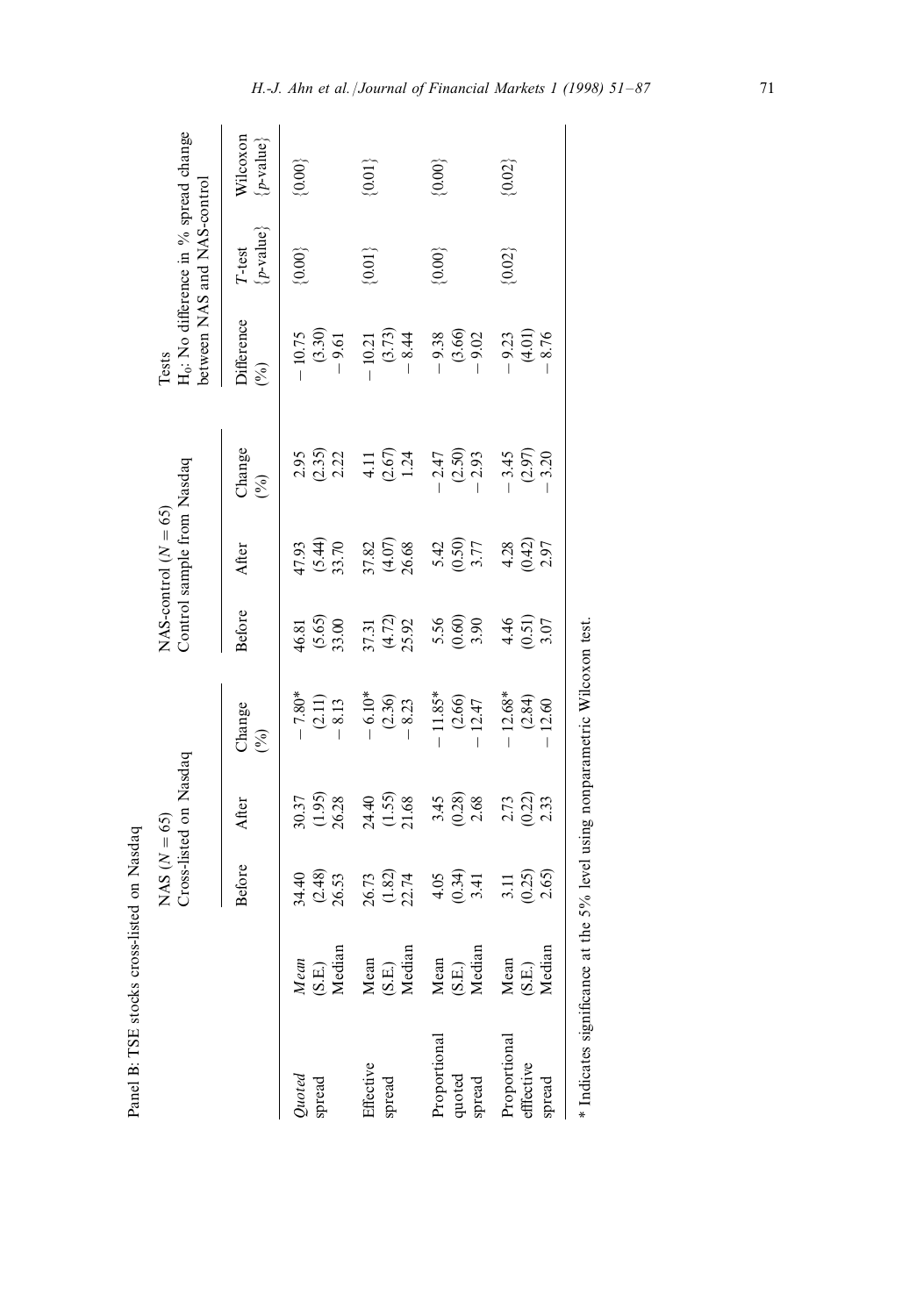





Day in Relation to Tick Size Change





Day in Relation to Tick Size Change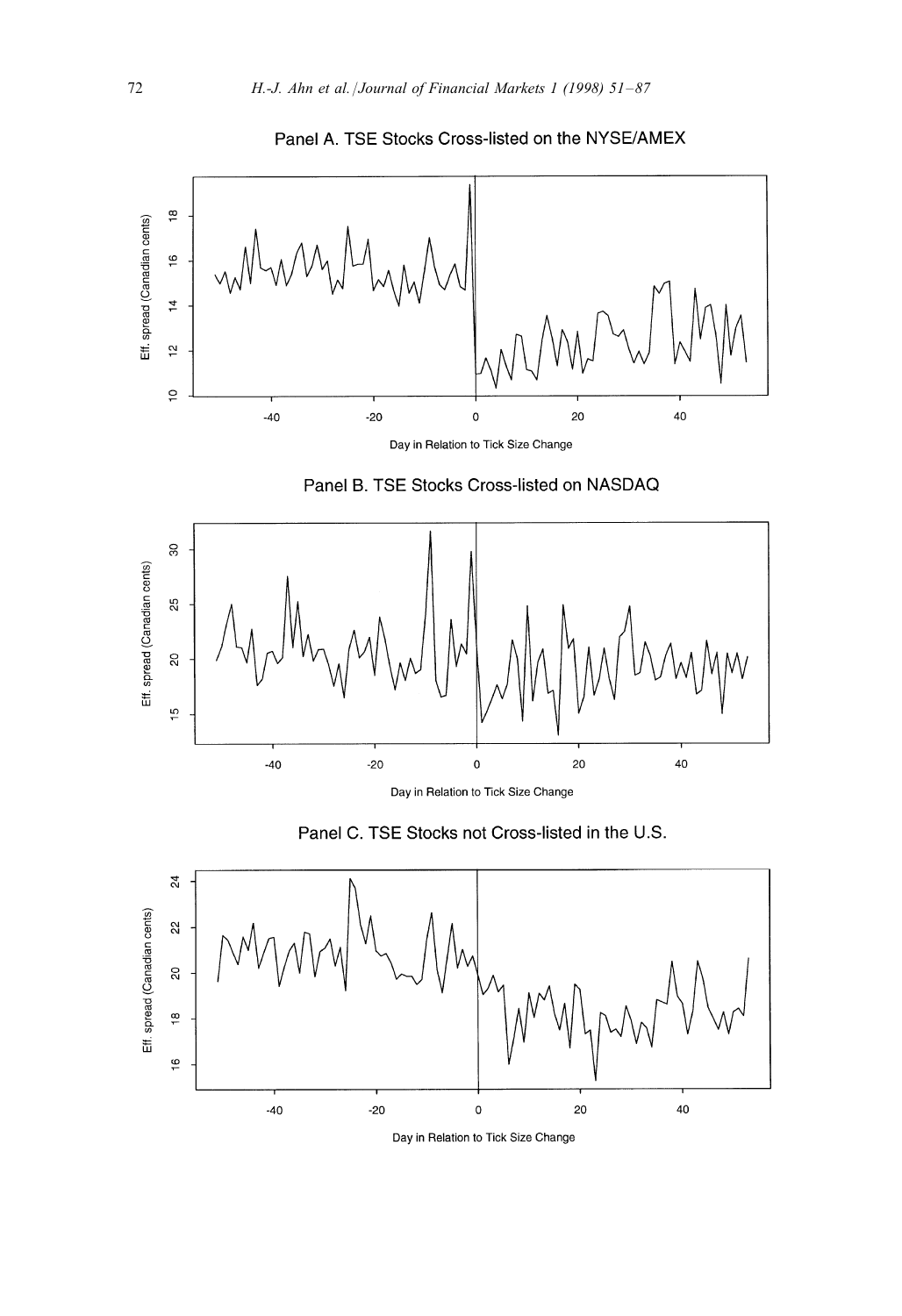To better understand the impact of the decimalization on volume, we draw time-series plots of daily average dollar volumes in Fig. 2. These figures do not reveal any significant structural changes in dollar volume for all three samples surrounding the TSE decimalization. One noticeable observation is that trading volume is higher during the first month of the sample period (e.g., February, 1996) relative to those during other months for TSE stocks cross-listed on the NYSE/AMEX (Fig. 2, Panel A). This plot indicates that the decrease in average volume from pre- to post-decimalization period is due to high volume in February, but not due to any significant volume change surrounding TSE's decimalization.16 For other two measures of volume, daily average share volume and daily average number of trades, the time series plots show similar pattern and are not reported. We provide a formal test, using sample stocks from U.S. markets in the following section.

Another measure of market liquidity, the ask size or bid size per quote, declines significantly for all three samples. The reduction in the ask size is 51% for TSE stocks cross-listed on the NYSE/AMEX, down from 12,863 to 6344 shares. For TSE stocks cross-listed on Nasdaq, the average ask sizes are 5611 and 3565 shares for the pre- and post-decimalization periods, approximately, an 27.7% decrease. TSE stocks not cross-listed in the U.S. show a similar reduction in ask sizes (25.7%). All reductions are economically and statistically significant. Bid sizes also show a similar pattern. The time-series plots in Figs. 3 and 4 confirm that the TSE decimalization has a significant impact on market depths.

# *5.3.2. Volumes and depths on U.S. markets for cross-listed TSE stocks*

In this section, we analyze volumes and depths on the NYSE, AMEX and Nasdaq for cross-listed TSE stocks. As noted earlier, we use two samples, *N*½*A* and *NAS*, and the corresponding matched samples, *N*½*A*-*control* and *NAScontrol*.

Table 6 presents a summary of the test results. Panel A shows that for the TSE cross-listed stocks traded on the NYSE/AMEX, there is a significant reduction in all three measures of volume. The reduction in the daily number of trades,

<sup>&</sup>lt;sup>16</sup> According to official TSE statistics, the aggregated monthly dollar volumes for 300 component stocks of the TSE 300 index are 20,892, 20,628, 16,988, 19,378, 18,751, and 14,596 million Canadian dollars, respectively, for the first six months of 1996. These figures also show a declining pattern in volume for large stocks during the sample period.

b&&&&&&&&&&&&&&&&&&&&&&&&&&&&&&&&&&&&&&&&&& Fig. 1. Daily average effective spreads on the TSE for cross-listed and non-cross-listed stocks.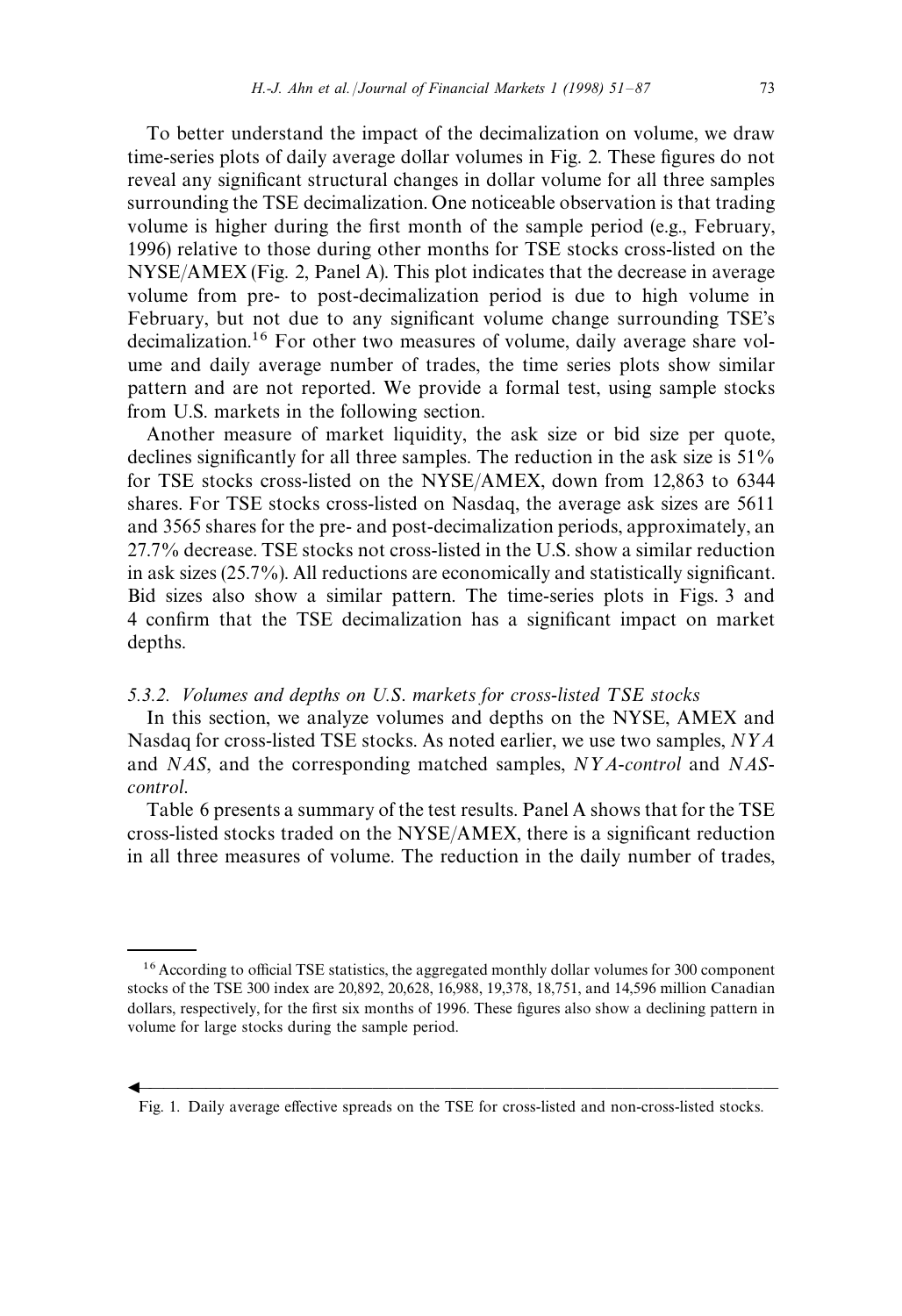Table 5

The impact of the decimalization on trading volume and market depth on the Toronto Stock Exchange (TSE) for cross-listed and non-cross-listed TSE The impact of the decimalization on trading volume and market depth on the Toronto Stock Exchange (TSE) for cross-listed and non-cross-listed TSE stocks This table presents daily number of trades, daily share volume, daily dollar volume, ask size, bid size per quote, and logarithmic change (Log diff. in %) in This table presents daily number of trades, daily share volume, daily dollar volume, ask size, bid size per quote, and logarithmic change (Log diff. in %) in each of these variables on the TSE for the 2<sub>2</sub>-month period before and after April 15, 1996. Summary statistics are reported for TSE stocks cross-listed on each of these variables on the TSE for the  $2\frac{1}{2}$ -month period before and after April 15, 1996. Summary statistics are reported for TSE stocks cross-listed on the NYSE/AMEX or Nasdaq, and for TSE stocks not cross-listed in the U.S. These figures are obtained from trading on the TSE only. The cross-sectional the NYSE/AMEX or Nasdaq, and for TSE stocks not cross-listed in the U.S. These figures are obtained from trading on the TSE only. The cross-sectional means, standard errors (in parentheses) and medians are reported. means, standard errors (in parentheses) and medians are reported.

|                                |                                                | $TSE-NYA (N = 64)$                                            | Cross-listed on the NYSE/AMEX          |                                                                                                                                  | $TSE-NAS(N = 65)$             | Cross-listed on Nasdaq           |                                | $TSE$ -pure $(N = 384)$          | Not cross-listed in the U.S.     |                                  |
|--------------------------------|------------------------------------------------|---------------------------------------------------------------|----------------------------------------|----------------------------------------------------------------------------------------------------------------------------------|-------------------------------|----------------------------------|--------------------------------|----------------------------------|----------------------------------|----------------------------------|
|                                |                                                | Before                                                        | After                                  | $\operatorname*{Log}\operatorname*{diff.}\nolimits_{\left(\begin{smallmatrix} 0 & & \\ & 0 & \\ & & 0 \end{smallmatrix}\right)}$ | Before                        | After                            | Log diff.<br>(° <sub>0</sub> ) | Before                           | After                            | Log diff.<br>$\binom{96}{9}$     |
| Ntrade                         | Mean<br>(S.E.)<br>Median                       | $(13.32)$<br>71.06<br>103.35                                  | 85.21<br>(12.75)<br>51.14              | 19.05*<br>$(4.30)$<br>19.72                                                                                                      | 52.84<br>(8.06)<br>24.90      | 50.34<br>(8.08)<br>23.35         | $(6.26)$<br>$3.38$<br>0.60     | 28.23<br>(2.94)<br>10.39         | $(3.16)$<br>9.66<br>24.47        | $9.42*$<br>(2.58)                |
| Share Volume<br>in 1000's      | Median<br>Mean<br>$\rm (S.E)$                  | 296.13<br>(39.54)<br>148.71                                   | 235.87<br>(30.91)<br>140.16            | 19.86*<br>$(6.13)$<br>23.08                                                                                                      | 93.70<br>(16.21)<br>43.54     | $(16.67)$<br>45.29<br>98.09      | 9.3<br>6.953                   | $67.90$<br>$(6.64)$<br>$19.86$   | 59.46<br>(5.70)<br>20.53         | $3.06$<br>$(4.16)$<br>$3.72$     |
| Dollar volume<br>in C\$1000's  | Median<br>Mean<br>$\mathrm{(S.E.)}$            | $(1193.84)$<br>$3800.07$<br>7420.53                           | $\frac{6177.02}{(1028.67)}$<br>3331.11 | $16.81*$<br>$(6.34)$<br>- 18.97                                                                                                  | 1263.95<br>(209.07)<br>414.32 | $(284.45)$<br>$507.67$<br>537.37 | 13.29<br>(7.64)<br>10.05       | $(183.40)$<br>$277.55$<br>207.50 | $(152.46)$<br>$245.62$<br>108.38 | (4.19)<br>0.95                   |
| quote in 100's<br>Ask size per | Median<br>Mean<br>$\left( \text{S.E}\right)$   | $128.63$<br>$(16.54)$<br>75.16                                | 63.44<br>(6.42)<br>43.44               | $51.00*$<br>$(5.21)$<br>$57.63$                                                                                                  | 56.11<br>(7.05)<br>35.00      | 35.65<br>(3.35)<br>24.45         | 27.70*<br>$(6.53)$<br>31.00    | 58.68<br>(4.00)<br>33.38         | 38.88<br>(2.64)<br>27.48         | $25.67*$<br>$(2.72)$<br>$-26.54$ |
| quote in 100's<br>Bid size per | Median<br>Mean<br>$\left( \text{S.E.} \right)$ | $\begin{array}{c} (138.80) \\ (17.34) \\ (17.34) \end{array}$ | 67.76<br>(7.28)<br>47.62               | 51.05*<br>(5.21)<br>50.27                                                                                                        | 54.52<br>(7.84)<br>30.90      | 36.91<br>(4.44)<br>24.80         | 24.60*<br>$(6.27)$<br>$27.10$  | 56.90<br>(3.85)<br>34.30         | 39.24<br>(2.38)<br>26.90         | 26.08*<br>$(2.65)$<br>29.00      |

<sup>\*</sup> Indicates significance at the 5% level using nonparametric Wilcoxon test. Indicates significance at the 5% level using nonparametric Wilcoxon test.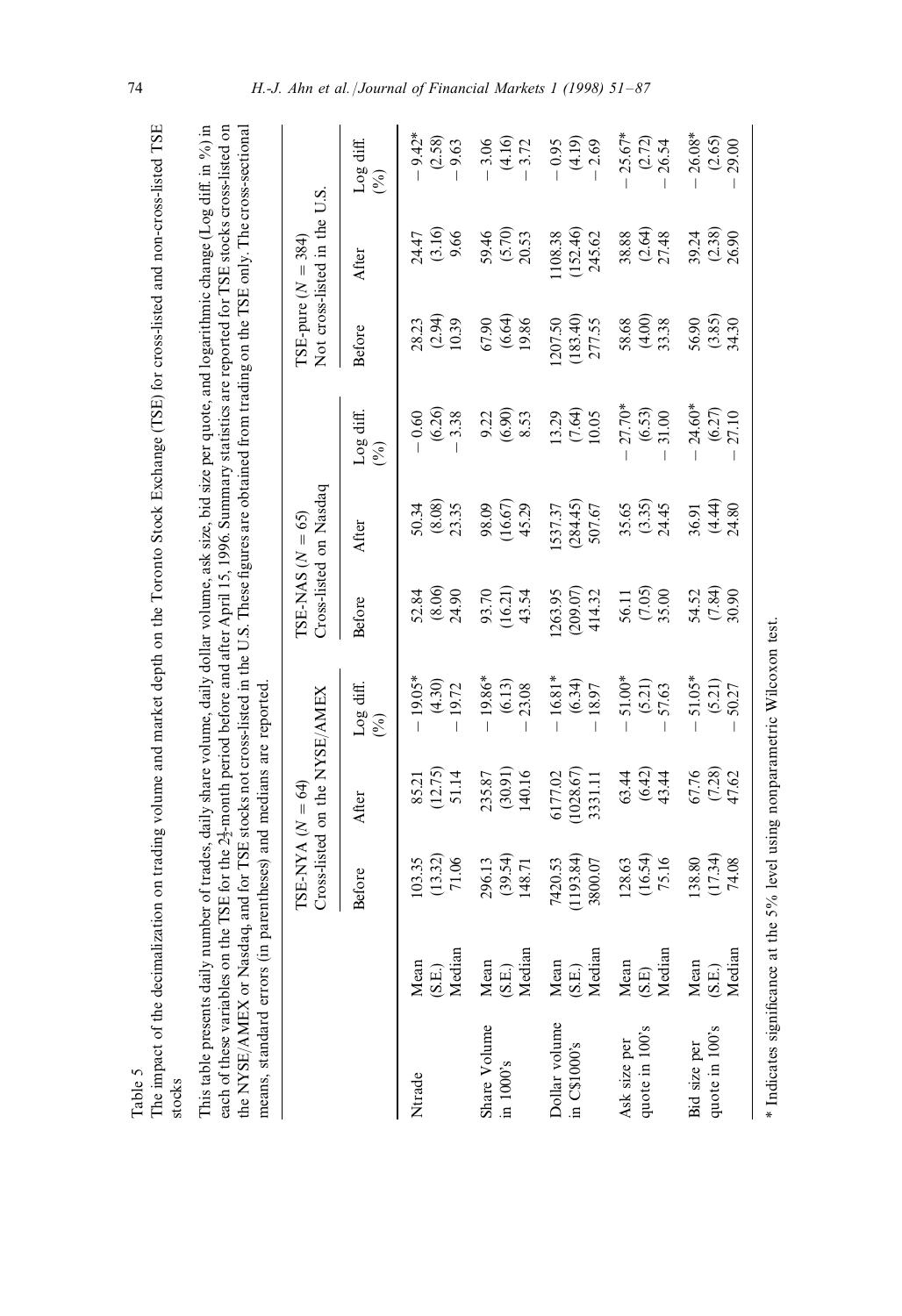share volume, and dollar volume are 17.8%, 18.8%, and 14.8%, respectively. To further test whether the change in volume is due to the decimalization in Canada, we compare the change in volume for the cross-listed stocks traded on the NYSE/AMEX to stocks in our control sample. For stocks in the *N*½*Acontrol* sample, there is also a decrease in trading volume, although the decrease is insignificant. The decreases in number of trade, share volume, and dollar volume are 4.9%, 6.6%, and 1.5%, respectively. The difference in the change in share (or dollar) volume between the two samples, *N*½*A* and *N*½*A*-*control*, is not significant. For example, the difference is  $-12.3\%$  ( $-13.3\%$ ) for share (dollar) volume, and the associated standard error is 8.3% (8.8%). Thus, after taking into account the reduction in volume of the control sample, the volume reduction on the NYSE/AMEX for TSE cross-listed stocks does not appear to be caused by the TSE decimalization.

This result helps explain the volume reductions on the TSE for those stocks cross-listed on the NYSE/AMEX. In Table 5, we show that the reductions in the three volume measures on the TSE are 19.0%, 19.9%, and 16.8%, respectively. These numbers are similar to volume reductions on the NYSE/AMEX (i.e., 17.8%, 18.8%, and 14.8%, respectively, in Table 6). The difference in the change of each of these three volume measures is statistically insignificant between two samples, TSE-NYA and NYA. In other words, the volume reduction on the TSE is similar to that on the NYSE/AMEX in magnitude. This simultaneous reduction in volume is mainly due to high trading volume in the first two months of the year, and not related to TSE decimalization which was effective on April 15, 1996. Tables 5 and 6 together suggest that there is no *net* increase in trading volume on the TSE following the decimalization, and that order flows do not migrate from the NYSE/AMEX to the TSE in the post-decimalization period.

For both measures of market depth, the ask and bid sizes, there is no significant change for both samples of stocks, *N*½*A* and *N*½*A*-*control*. Therefore, the evidence strongly suggests that the significant reduction in ask and bid sizes on the TSE is indeed due to the TSE decimalization.

Panel B shows that trading volumes increase for TSE stocks cross-listed on Nasdaq. However, the rising volume appears to be a general phenomenon on Nasdaq because Nasdaq stocks in the control sample also experienced a significant increase in volume in the absence of spread reduction. For each of the three volume measures, the change from the pre- to the post-event period is insignificantly different between TSE stocks (*NAS*) and their matched sample stocks (*NAS*-*control*). For example, increases in dollar volume on Nasdaq are 29.3% and 19.1%, respectively, for cross-listed stocks and stocks in the control sample. The difference is 10.2% and the standard deviation is 12.4%. The evidence presented in Tables 5 and 6 together shows that there is no *net* increase in volume on the TSE and no order flow migration from Nasdaq to the TSE.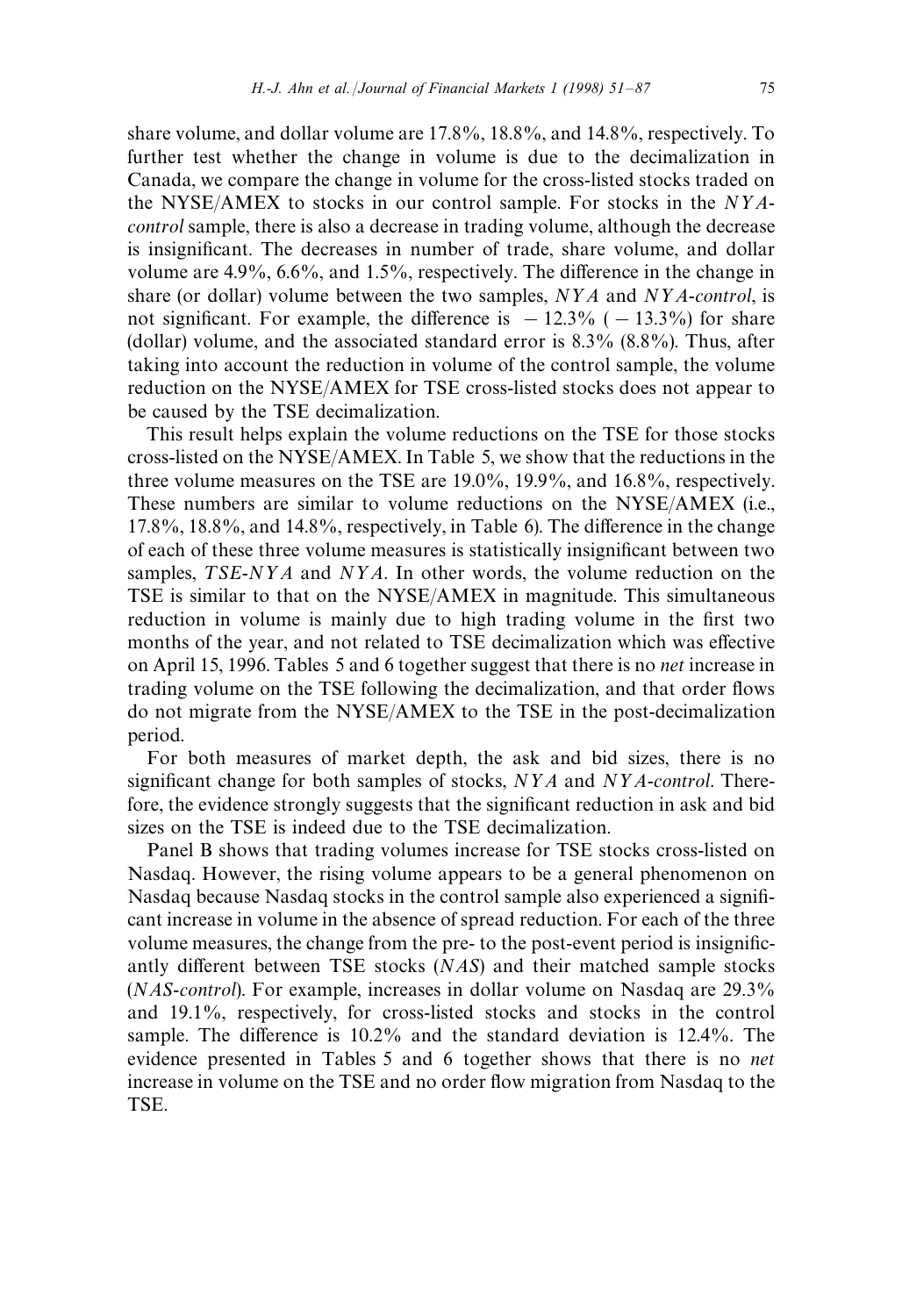







Day in Relation to Tick Size Change





Day in Relation to Tick Size Change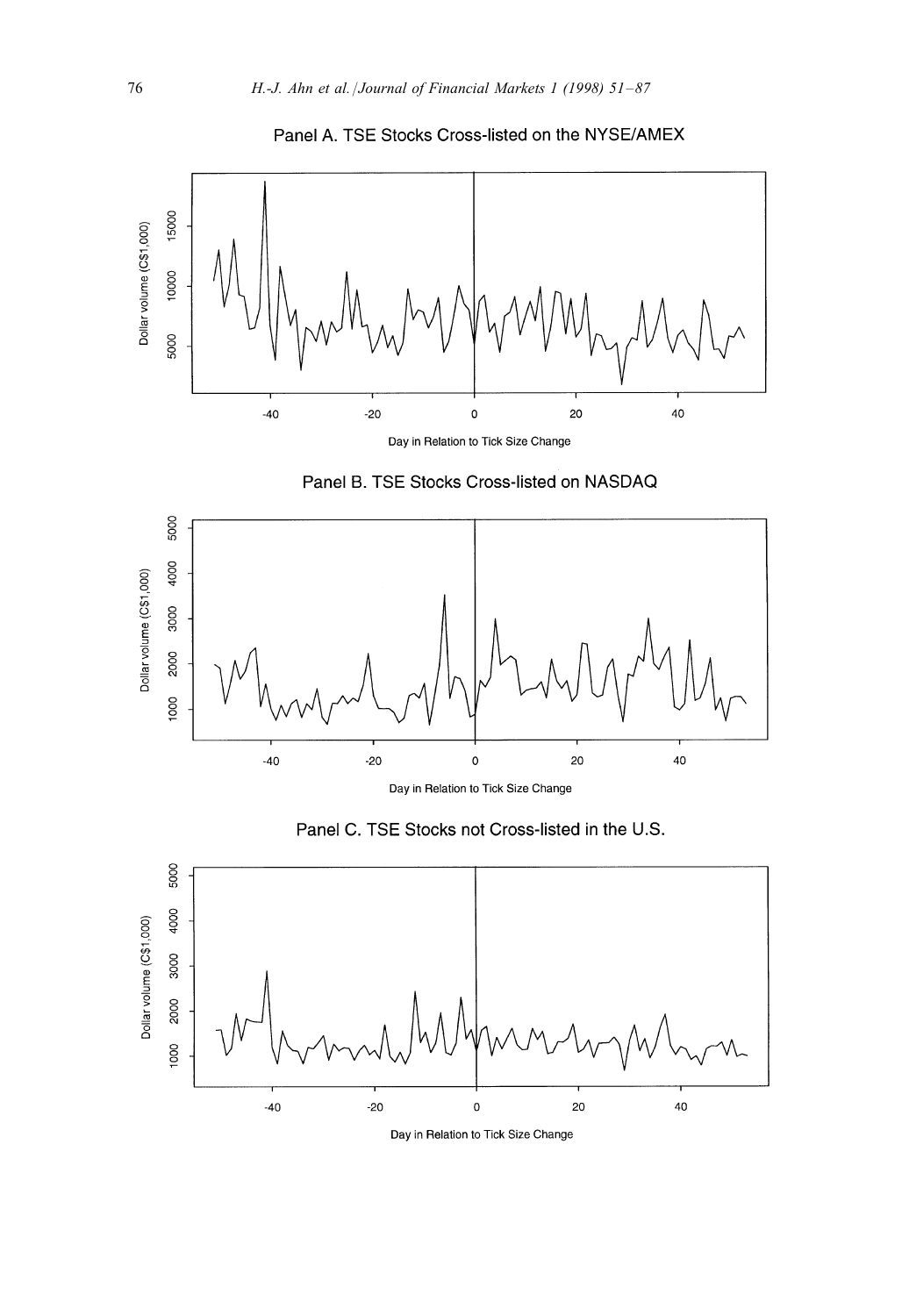#### *5.4. The net impact of the TSE decimalization on trading costs*

Until now, we have examined spreads and depths separately. The spread on the TSE decreases significantly. However, there is a simultaneous decrease in the depth on the TSE. Given that tighter spreads and smaller depths have opposite implications for market liquidity, a question that remains unanswered is 'What is the net impact of the TSE decimalization on trading costs?' Alternatively, 'Does it cost less to execute the same quantity of shares after the decimalization?' We address this issue in two ways. First, we examine the change in the depth-to-spread ratio, which measures the tradeoff between the spread and the depth. According to Harris (1997), the depth-to-spread ratio can be used to approximate the size of an order that would move prices one percent if the relationship between total size and price is linear. Intuitively, this ratio measures whether the decrease in depth is larger or smaller than the decrease in the spread. In calculating the depth-to-spread ratio for each quote, we use the sum of bid size and ask size divided by the quoted spread. Second, we examine the change in the effective spread on the TSE for each trade size category. This measure quantifies how much less (or more) it costs to execute a given number shares in the post-decimalization period. We partition trade size into five categories: 100*—*500; 600*—*1000; 1100*—*5000; 5100*—*10,000; and above 10,000 shares, and report the change in the effective spread on the TSE for each trade-size category.

The percentage change in the depth-to-spread ratio is reported in Panel A of Table 7. The increase in the depth-to-spread ratio for TSE stocks cross-listed on the NYSE/AMEX is 4.7%, for TSE stocks cross-listed on Nasdaq is 20.0%, and for TSE stocks not cross-listed in the U.S. is 16.1%. For the first sample, *TSE-NYA*, the depth-to-spread ratio increase is not significant. However, for the latter two samples, *TSE-NAS* and *TSE-pure*, the increases are significant at the 5% level. Panel B of Table 7 reports the percentage change in the effective spread on the TSE by trade size. For all three samples,  $TSE\text{-}NYA$ ,  $TSE\text{-}NAS$ , and *TSE-pure*, across all trade size categories, there is a significant reduction in effective spreads. Take the *TSE-NYA* sample as an example, the reduction in the effective spread is 27.7% when the trade size is between 100 and 500 shares, and the reduction is 31.2% when the trade size is above 10,000 shares. The effective spread results suggest that, for any given trade size, execution costs are lower in the post-decimalization period. Overall, the increase in the depth-tospread ratio and the decrease in effective spreads suggest that the TSE decimalization results in a net decrease in trading costs for TSE stocks.

b&&&&&&&&&&&&&&&&&&&&&&&&&&&&&&&&&&&&&&&&&& Fig. 2. Daily average dollar volumes on the TSE for cross-listed and non-cross-listed stocks.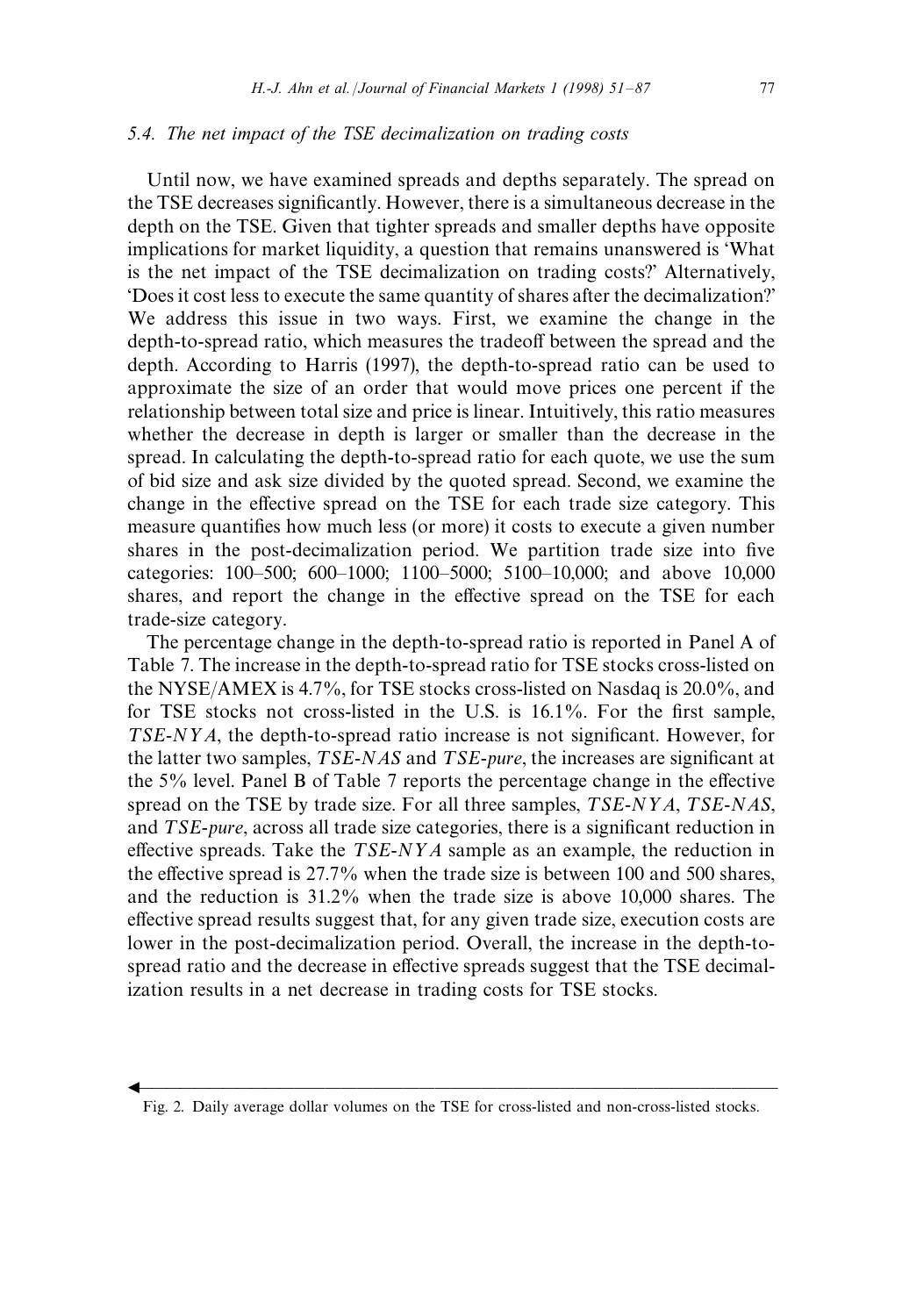







Day in Relation to Tick Size Change





Day in Relation to Tick Size Change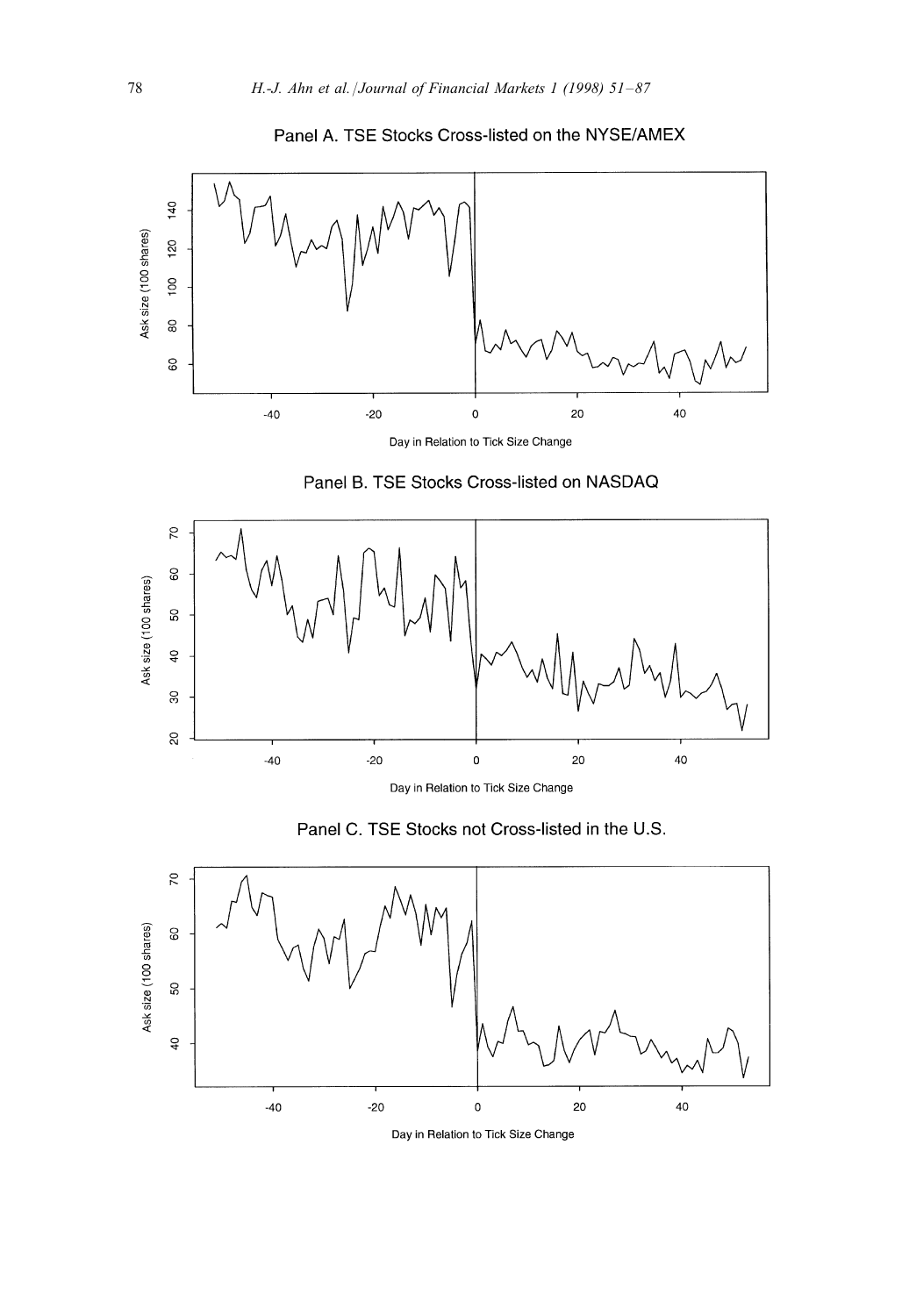#### 6. Discussion of results

We have documented a significant reduction in both quoted and effective spreads on the TSE for cross-listed stocks following the tick-size change. For the same stocks traded in the U.S., spreads on the NYSE/AMEX do not change, while spreads on Nasdaq decline significantly. Intuitively, these results imply that trading volume should increase on the TSE for two reasons: First, a simple demand-supply theory (Harris, 1994) suggests that both domestic and foreign investors should trade more frequently than before, because the trading costs are lower on the TSE after the decimalization. Second, if there is more than one venue on which to trade the same stock, order flows should go to the market on which the trading costs are the lowest. Therefore, the evidence of no increase in order flows on the TSE and no decrease in order flows on the NYSE/AMEX and Nasdaq is puzzling, especially given the ease of cross-border arbitrage for cross-listed stocks. In this section, we provide several possible explanations for the apparent insensitivity of trading volume to the change in trading costs.

First, trading cost is only one of many considerations that investors use to determine whether to trade more. Other factors, such as tax consequences (e.g., realizing capital losses) and investment objectives, are also important in making trading decisions. For example, long-term investors are less sensitive to trading costs. Certain types of traders are more sensitive to trading costs, such as those who have private information. These traders might compare the value of the information and trading costs before they make a trading decision. If the majority of the investors are not sensitive to trading costs, decreases in trading costs will not affect trading volume significantly.

Second, stock exchanges compete with each other on many dimensions, where the bid*—*ask spread (or trading costs) is only one dimension. Despite evidence that the bid*—*ask spread is wider on U.S. markets, these markets, especially the NYSE, might provide better liquidity service than the TSE. For example, the NYSE offers block traders superior execution (LaPlante and Muscarella, 1997). Many market participants, including Canadian market makers, believe that it is easier overall to trade in the U.S. (*The Wall Street Journal*, April 15, 1996). If cost savings due to the decrease in the spread cannot offset the benefits of trading on U.S. markets, order flows will not migrate from the NYSE, AMEX, or Nasdaq to the TSE.

Third, there is an asymmetry in the practice of payment-for-order flow in Canada. This practice is prohibited between Canadian dealers and Canadian brokers. While Canadian brokers can not accept payments from Canadian dealers, they are allowed to accept payments from U.S. dealers. For Canadian

b&&&&&&&&&&&&&&&&&&&&&&&&&&&&&&&&&&&&&&&&&&& Fig. 3. Daily average ask sizes on the TSE for cross-listed and non-cross-listed stocks.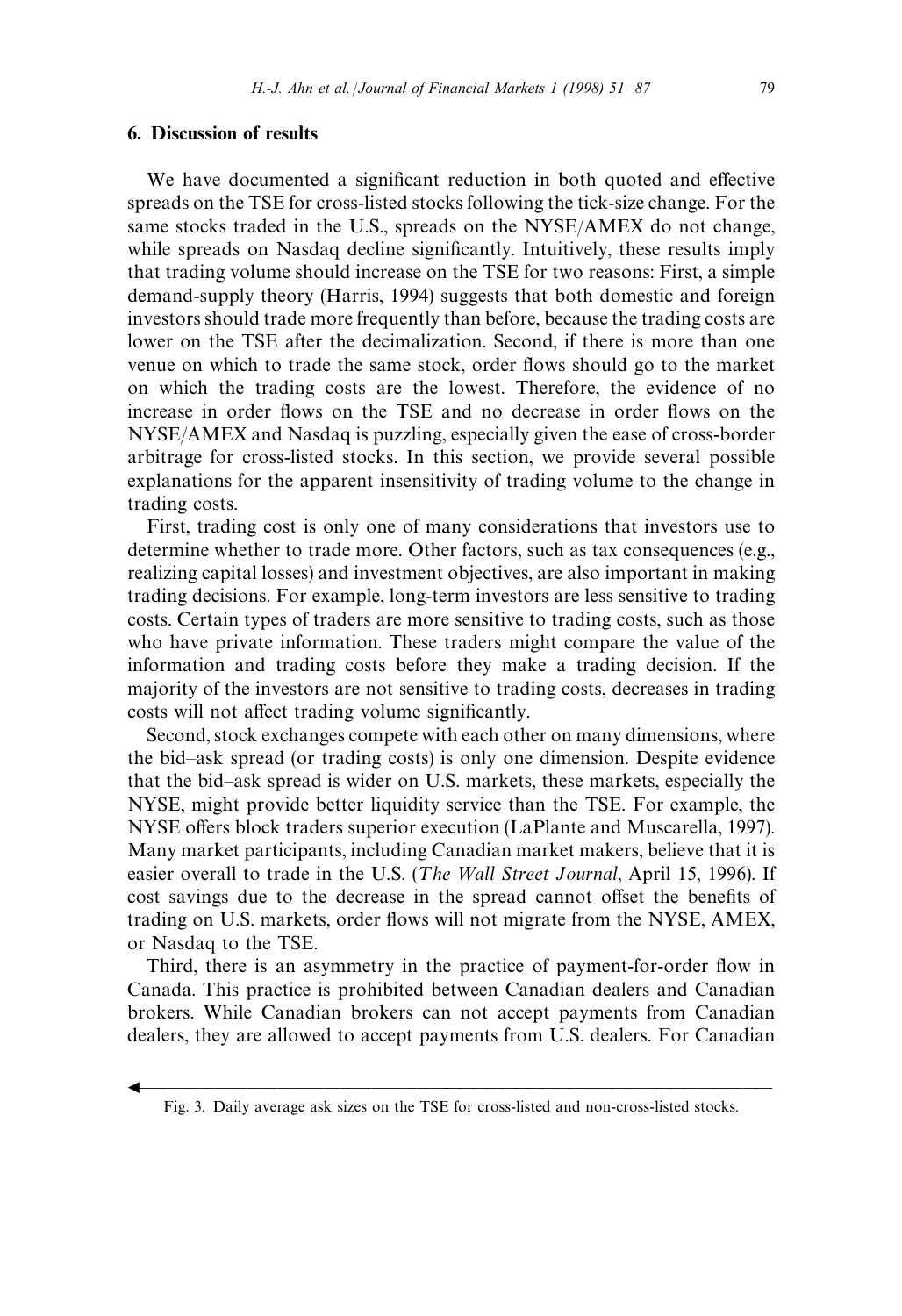

Panel B. TSE Stocks Cross-listed on NASDAQ



Day in Relation to Tick Size Change





Day in Relation to Tick Size Change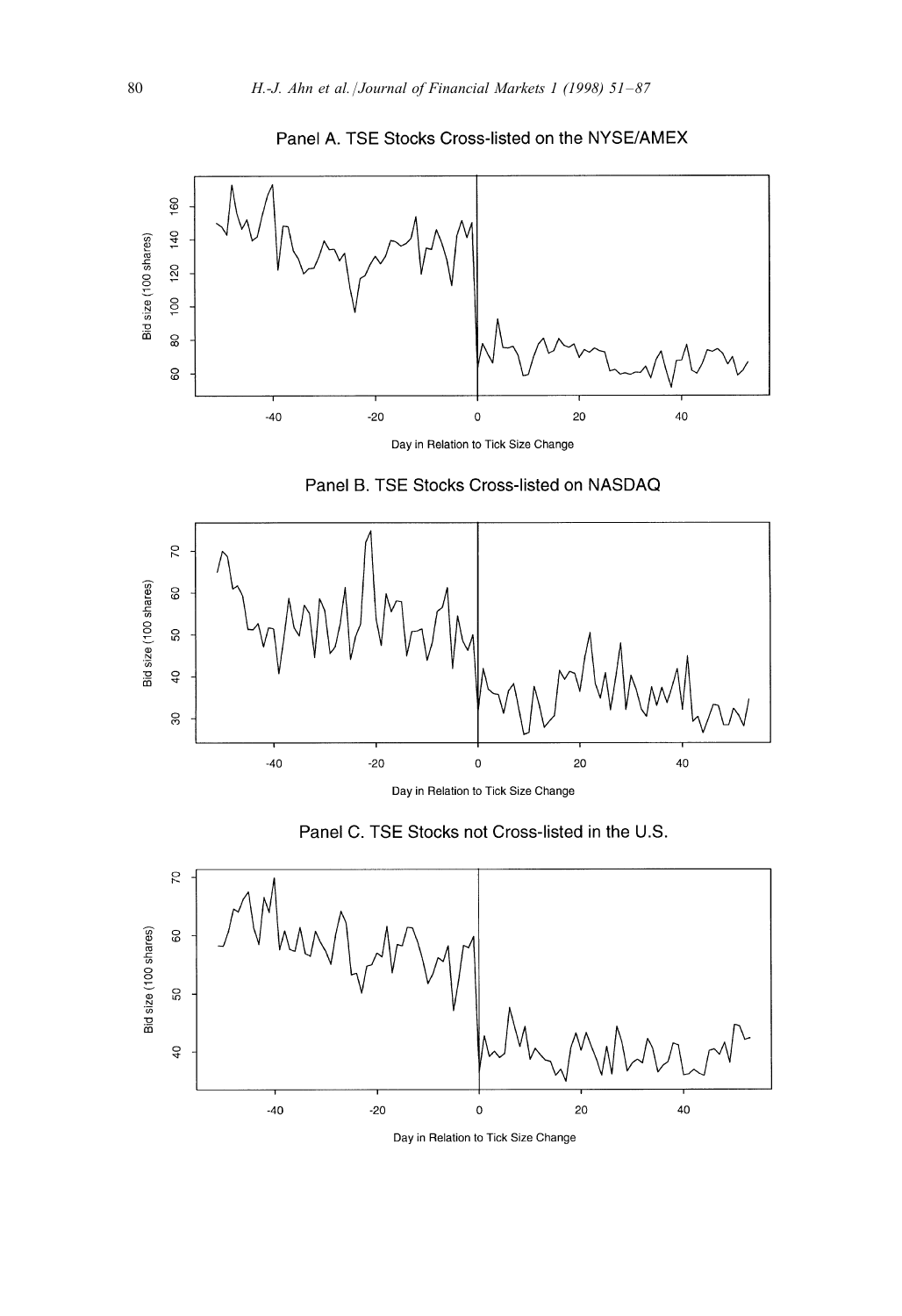brokers, especially discount brokers, this practice reduces incentives to forward an order to the TSE rather than to Nasdaq. For U.S. brokers who are engaged in an order purchase agreement with Nasdaq dealers, there is no incentive to forward an order to the TSE. This could be another reason why the volume on the TSE does not increase even though the spread is much smaller on the TSE in post-decimalization period.

Fourth, according to the TSE Official Trading Statistics (1995), most NYSE specialist firms and Nasdaq member firms are not TSE member firms and do not have direct operations in Canada. Among large U.S. investment/brokerage firms, only Merrill Lynch, Inc. and Morgan Stanley, Inc. are registered as TSE member firms. This lack of both infrastructure and the logistics of trading operations could hinder U.S. brokerage firms from trading directly on the TSE.

Finally, the impact of the TSE decimalization on trading costs might not have been recognized by traders and investors over a short period of time. Our sample includes only a two and half month after the decimalization. It is plausible that the sample period is not long enough for traders and investors to adequately evaluate the change in trading costs and to adjust trading decisions. An important question is whether the TSE market share and order flow increase over a longer period of time. We leave this question for future research.

The results presented in this paper also provide an important implication for the debate on the efficiency of Nasdaq. We find that the TSE decimalization reduces the spread on Nasdaq by 8% (or 4 cents on a per share basis) for TSE stocks, but does not affect those comparable Nasdaq stocks. It implies that decimalization intensifies competition for order flow by putting pressure on Nasdaq dealers. In response, Nasdaq dealers quote smaller spreads and manage to maintain their market shares. Since the reduction in the spread on Nasdaq for cross-listed stocks occurs without a change in the tick size on Nasdaq, the spreads for the other Nasdaq stocks could be smaller if competitions among dealers were perfect. Hence, Nasdaq dealers do not seem to operate as efficiently as perfect competition warrants. Otherwise, we should not observe a significant reduction in the spread on Nasdaq for cross-listed stocks. Our empirical results support the recent conclusion by SEC that 'Nasdaq market has not always operated in an open and freely competitive manner' (SEC, 1996).

b&&&&&&&&&&&&&&&&&&&&&&&&&&&&&&&&&&&&&&&&&& Fig. 4. Daily average bid sizes on the TSE for cross-listed and non-cross-listed stocks.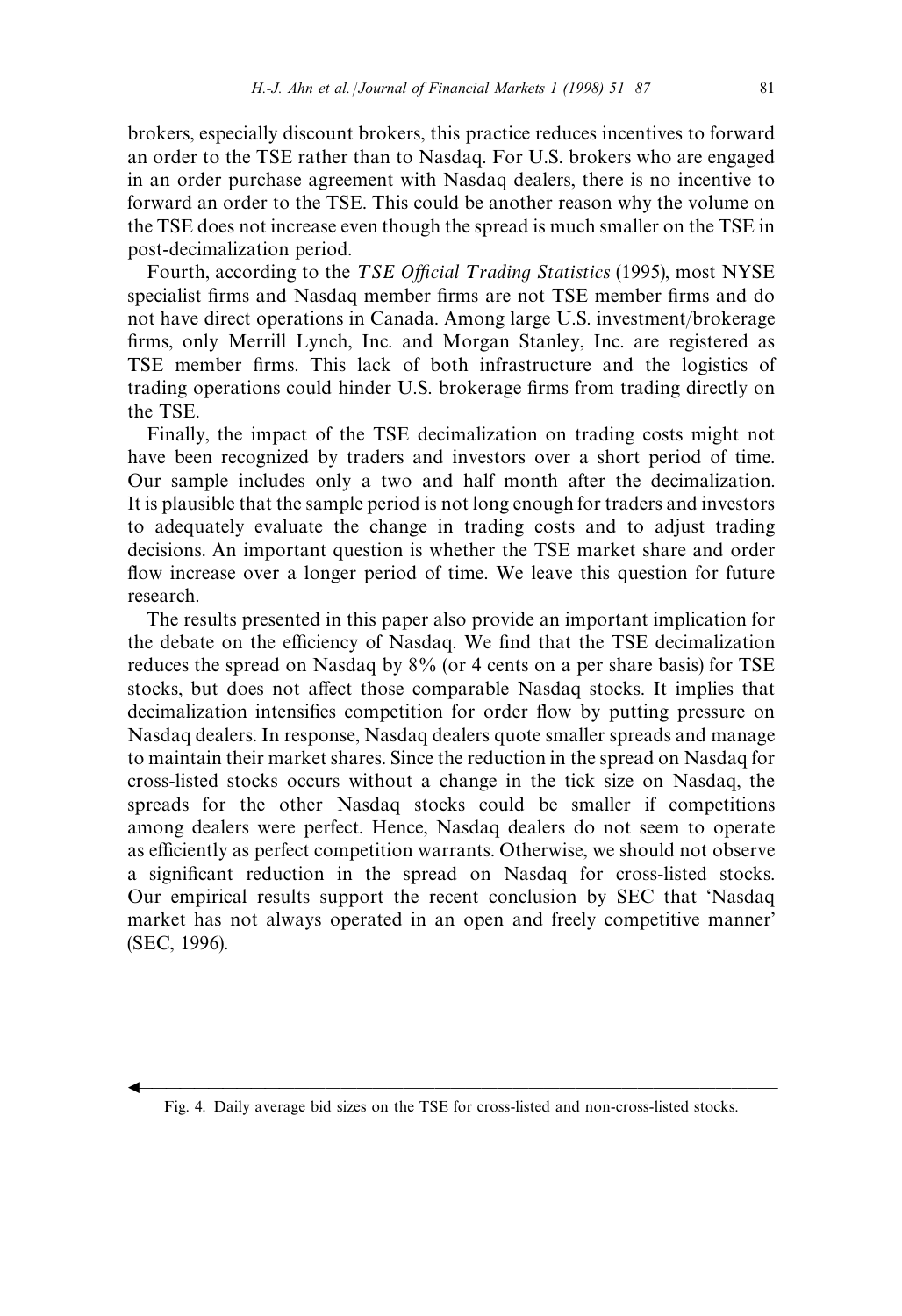|             | ļ                               |
|-------------|---------------------------------|
|             |                                 |
|             |                                 |
|             |                                 |
|             |                                 |
|             |                                 |
|             |                                 |
|             | j                               |
|             |                                 |
|             |                                 |
|             |                                 |
|             | ĺ                               |
|             |                                 |
|             | Į<br>ł                          |
|             |                                 |
|             |                                 |
|             |                                 |
|             |                                 |
|             |                                 |
|             | ;                               |
|             |                                 |
|             | j                               |
|             |                                 |
|             | .<br>.<br>.                     |
|             |                                 |
|             |                                 |
|             |                                 |
|             | $\frac{1}{2}$                   |
|             |                                 |
|             | $-1$ and $-1$ and $-1$ and $-1$ |
|             |                                 |
|             |                                 |
|             |                                 |
|             |                                 |
|             |                                 |
|             |                                 |
|             |                                 |
|             | j                               |
|             | i                               |
| ł           | نمیش دیا<br>$\frac{1}{2}$       |
| ¢<br>ŀ<br>i | Ē                               |

stocks cross-listed on the NYSE/AMEX or Nasdaq (primary samples). The control samples are constructed by selecting stocks from the same exchange (NYSE/AMEX or Nasdaq) that share similar characteristics as stocks in the primary samples. These figures are obtained from U.S. trading only. The each of these variables on the NYSE/AMEX or Nasdaq for the 23-month period before and after April 15, 1996. Summary statistics are reported for TSE This table presents daily number of trades, daily share volume, daily dollar volume, ask size, bid size per quote, and logarithmic change (Log diff. in %) in This table presents daily number of trades, daily share volume, daily dollar volume, ask size, bid size per quote, and logarithmic change (Log diff. in %) in each of these variables on the NYSE/AMEX or Nasdaq for the 23-month period before and after April 15, 1996. Summary statistics are reported for TSE stocks cross-listed on the NYSE/AMEX or Nasdaq (primary samples). The control samples are constructed by selecting stocks from the same exchange (NYSE/AMEX or Nasdaq) that share similar characteristics as stocks in the primary samples. These figures are obtained from U.S. trading only. The cross-sectional means, standard errors (in parentheses), and medians are reported. cross-sectional means, standard errors (in parentheses), and medians are reported.

| ţ<br>١<br>ł                                  |
|----------------------------------------------|
| $\ddot{\phantom{a}}$<br>í                    |
| $\frac{1}{2}$<br>I                           |
| ļ<br>ļ<br>$\ddot{\phantom{0}}$               |
| I<br>i<br>$\overline{\phantom{a}}$<br>I<br>í |
| ļ<br>ì<br>ı                                  |
| ĺ<br>֚֚֬<br> <br> <br> <br>۱<br>ı            |

| Panel A: TSE stocks cross-listed on the NYSE/AMEX |                               |                               |                                |                                 |                               |                                                     |                                                       |                                |                                                                        |                                  |
|---------------------------------------------------|-------------------------------|-------------------------------|--------------------------------|---------------------------------|-------------------------------|-----------------------------------------------------|-------------------------------------------------------|--------------------------------|------------------------------------------------------------------------|----------------------------------|
|                                                   |                               | $NYA (N = 64)$                | Cross listed on the NYSE/AMEX  |                                 | NYSE/AMEX                     | Control sample from the<br>$NYA$ control $(N = 64)$ |                                                       | NYA-control<br>Tests           | (or depth) change between NYA and<br>$H_o$ : No difference in % volume |                                  |
|                                                   |                               | Before                        | After                          | Log diff<br>(%)                 | Before                        | After                                               | Log dif.<br>(° <sub>0</sub> )                         | Difference<br>(2)              | $\{p\text{-value}\}$<br>T-test                                         | Wilcoxon<br>$\{p\text{-value}\}$ |
| Ntrade                                            | Median<br>Mean<br>(S.E.)      | (14.74)<br>7.72<br>26.80      | (10.60)<br>59.14<br>23.80      | 17.76*<br>$(4.77)$<br>21.12     | 29.00)<br>(15.00)<br>76.45    | (12.74)<br>26.44<br>69.10                           | (4.23)<br>4.85<br>5.50                                | $-19.46$<br>$-12.91$           | (0.04)                                                                 | (0.02)                           |
| Share volume<br>in 1,000's                        | Median<br>Mean<br>$\rm (S.E)$ | $(42.08)$<br>67.31<br>209.74  | $(31.40)$<br>$58.28$<br>165.73 | $-18.82*$<br>(5.90)<br>19.72    | (46.15)<br>197.95<br>66.20    | (37.85)<br>180.43<br>73.34                          | (5.88)<br>6.56<br>8.12                                | $-12.26$<br>(8.33)<br>$-10.57$ | (0.15)                                                                 | $\{0.18\}$                       |
| in U.S.\$1,000's<br>Dollar volume                 | Median<br>Mean<br>(S.E.)      | 1330.43)<br>5256.92<br>825.54 | 1058.46)<br>4303.70<br>797.10  | $-14.78*$<br>(6.32)<br>$-14.06$ | 1529.80)<br>5335.37<br>537.94 | 1407.26)<br>5144.33<br>898.50                       | (6.01)<br>9.62<br>$-1.48$                             | (8.80)<br>$-13.30$<br>$-13.34$ | $\{0.20\}$                                                             | (0.21)                           |
| quote in 100's<br>Ask size per                    | Median<br>Mean<br>$(S.E.)$    | (10.38)<br>38.75<br>$70.00$   | (9.80)<br>69.59<br>35.20       | $(6.07)$<br>2.52<br>$-1.04$     | $(9.42)$<br>21.76<br>50.40    | $(12.92)$<br>24.82<br>54.86                         | $\begin{array}{c} (8.02) \\ 8.53 \end{array}$<br>7.56 | (9.24)<br>8.60<br>0.90         | (0.35)                                                                 | (0.60)                           |
| quote in 100's<br>Bid size per                    | Mediar<br>Mean<br>$(S.E.)$    | (10.35)<br>69.38<br>33.22     | (10.15)<br>73.52<br>36.18      | $(6.30)$<br>5.81<br>3.61        | $(9.90)$<br>$22.52$<br>53.40  | $(12.42)$<br>25.67<br>55.87                         | $(6.35)$<br>8.37<br>43.8                              | 0.76<br>$(7.41)$<br>2.87       | $\{16.0\}$                                                             | (0.92)                           |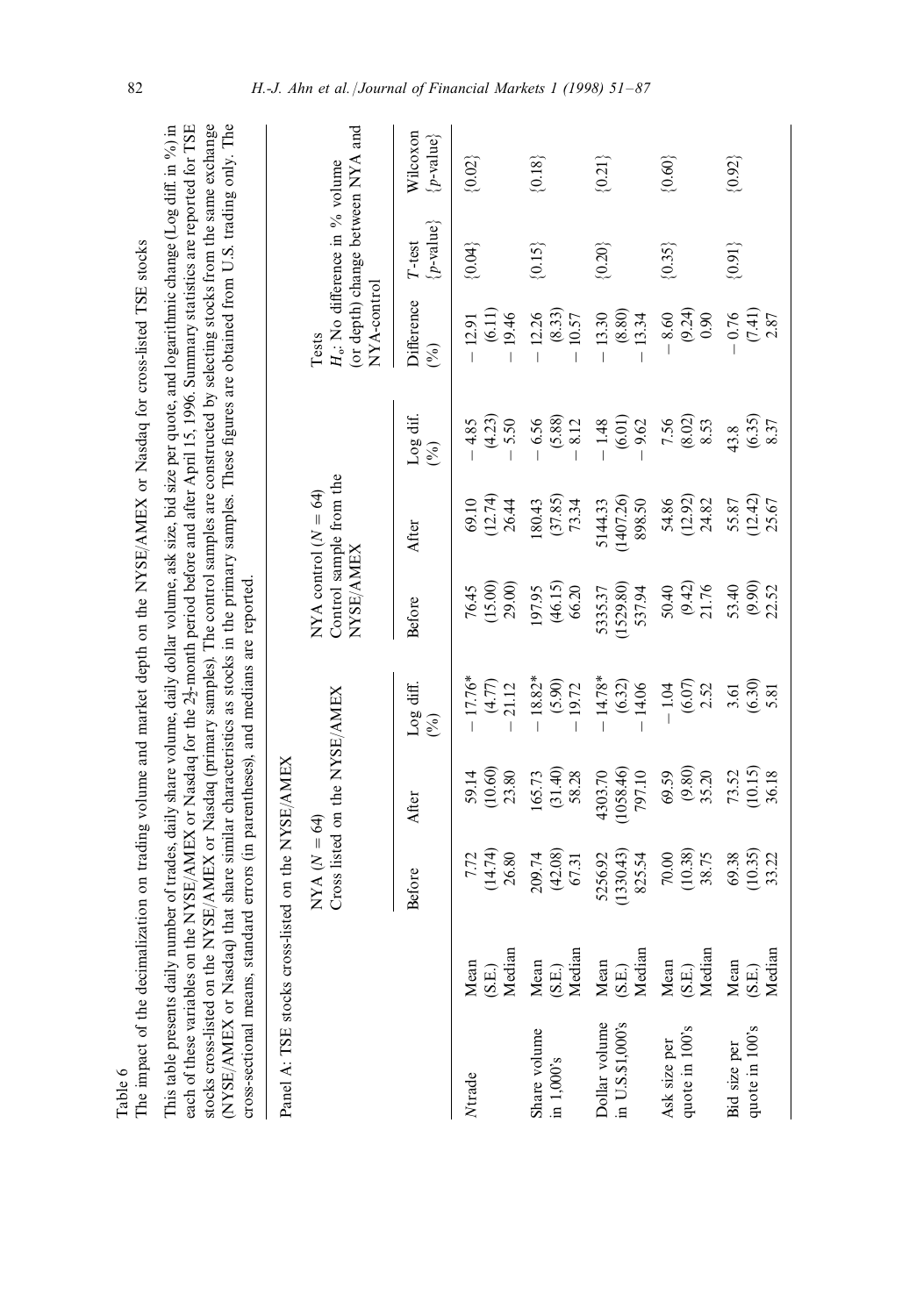|                                 |                                                | Cross listed on Nasdaq<br>$NAS (N = 65)$ |                               |                              | $NAS$ -control $(N = 65)$     | Control sample from Nasdaq    |                             | NAS-control<br>Tests            | or (depth) change between NAS and<br>$H_0$ : No difference in % volume |                               |
|---------------------------------|------------------------------------------------|------------------------------------------|-------------------------------|------------------------------|-------------------------------|-------------------------------|-----------------------------|---------------------------------|------------------------------------------------------------------------|-------------------------------|
|                                 |                                                | Before                                   | After                         | Change (%)                   | Before                        | After                         | Change (%)                  | Difference<br>(° <sub>0</sub> ) | $\{p$ -value $\}$<br>T-test                                            | Wilcoxon<br>$\{p$ -value $\}$ |
| Ntrade                          | Median<br>Mean<br>$\mathrm{(S.E.)}$            | (12.15)<br>51.34<br>17.92                | $(14.64)$<br>25.96<br>62.35   | $20.31*$<br>(7.44)<br>7.50   | (12.56)<br>17.78<br>53.00     | (12.94)<br>19.18<br>62.40     | 16.09*<br>$(6.33)$<br>7.80  | (10.03)<br>3.64<br>4.22         | $\{0.67\}$                                                             | $\{0.80\}$                    |
| Share volume<br>in 1,000's      | Median<br>Mean<br>$(S.E.)$                     | (21.27)<br>89.30<br>33.65                | $(24.67)$<br>43.37<br>112.65  | 24.51*<br>(9.44)<br>8.56     | (20.60)<br>87.85<br>34.00     | (20.72)<br>26.56<br>97.71     | $(6.53)$<br>12.37<br>8.90   | (11.80)<br>15.62<br>1.13        | $\{0.19\}$                                                             | (0.38)                        |
| Dollar volume<br>in US\$1,000's | Median<br>Mean<br>$\rm (S.E)$                  | (639.14)<br>226.28<br>1592.81            | (566.67)<br>1860.16<br>325.00 | $29.37*$<br>(10.15)<br>10.48 | (635.48)<br>1567.50<br>226.93 | (561.62)<br>1660.34<br>304.20 | 19.15*<br>$(7.40)$<br>13.75 | (12.40)<br>$-8.07$<br>10.21     | $\{0.41\}$                                                             | (0.67)                        |
| quote in 100's<br>Ask size per  | Median<br>Mean<br>$(S.E.)$                     | Ź                                        |                               |                              |                               |                               |                             |                                 |                                                                        |                               |
| quote in 100's<br>Bid size per  | Median<br>Mean<br>$\left( \text{S.E.} \right)$ | $\mathbb{X}^{\mathbb{X}}$                |                               |                              |                               |                               |                             |                                 |                                                                        |                               |

Panel B: TSE stocks cross-listed and traded on Nasdaq

Panel B: TSE stocks cross-listed and traded on Nasdaq

\* Indicates significance at the 5% level using nonparametric Wilcoxon test. Indicates significance at the 5% level using nonparametric Wilcoxon test.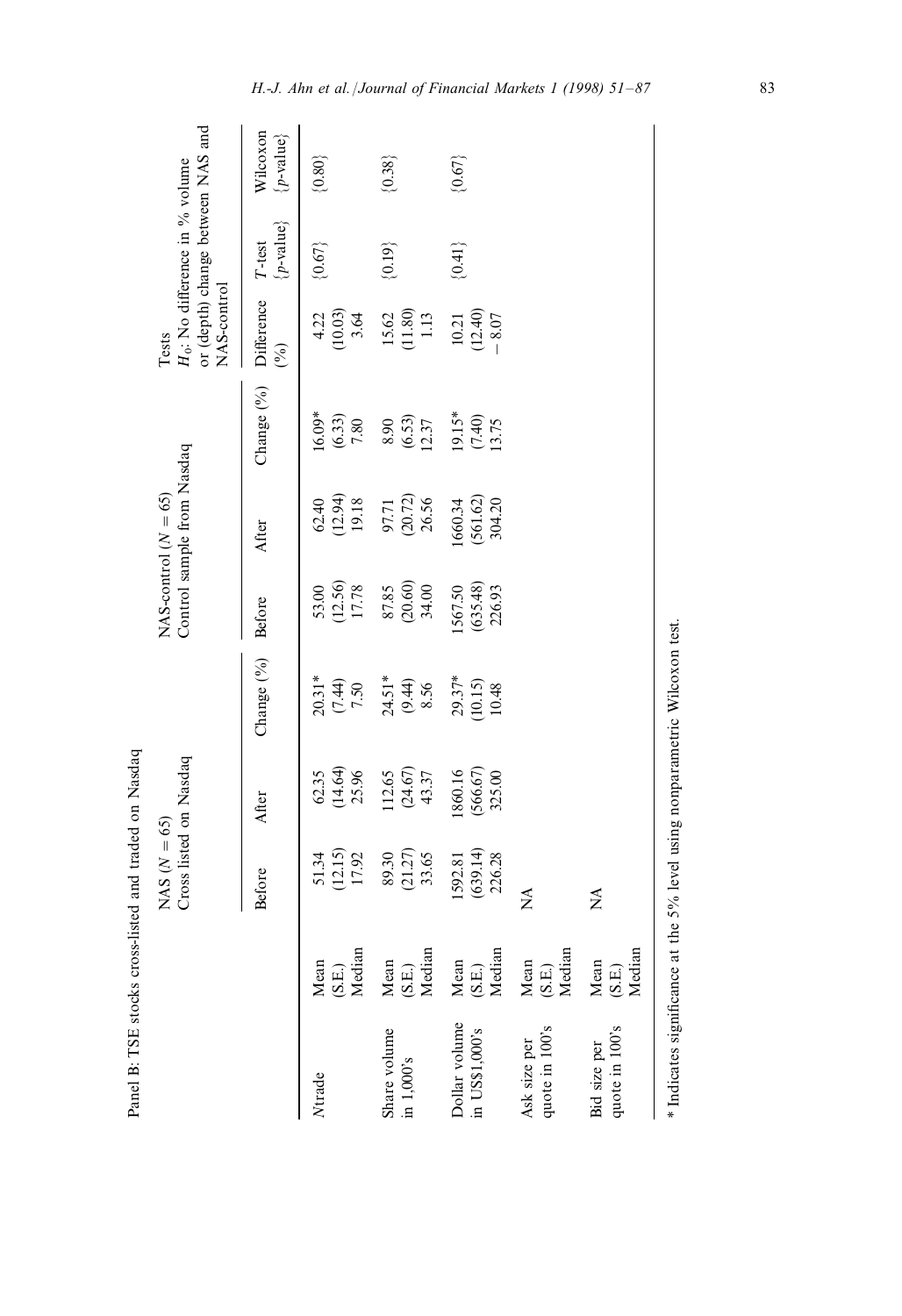#### Table 7

The net impact of the TSE decimalization on trading costs

Panel A reports the percentage change in the depth-to-spread ratio on the TSE for the  $2\frac{1}{2}$ -month period before and after April 15, 1996. Panel B presents, for each trade size category, the percentage change in the effective spread on the TSE for the  $2\frac{1}{2}$ -month period before and after April 15, 1996. For each quote, the depth-to-spread ratio is calculated as (ask size  $+$  bid size)/(quoted spread). The effective spread is calculated as  $2|p_t - q_t|$  where  $p_t$  is the price at time  $t$  and  $q_t$  is the midpoint of bid and ask quotes in effect at *t*. Summary statistics are reported for TSE stocks cross-listed on the NYSE/AMEX or Nasdaq, and for TSE stocks not cross-listed in the U.S.

|                       |                | <b>TSE-NYA</b><br>Cross-listed on the<br>NYSE/AMEX<br>Change $(\% )$   | <b>TSE-NAS</b><br>Cross-listed on<br>Nasdaq<br>Change $(\% )$ | TSE-pure<br>Not cross-listed<br>in the U.S.<br>Change $(\% )$ |
|-----------------------|----------------|------------------------------------------------------------------------|---------------------------------------------------------------|---------------------------------------------------------------|
|                       |                | Panel A: The percentage change in the depth-to-spread ratio on the TSE |                                                               |                                                               |
| Depth-to-spread ratio | Mean<br>(S.E.) | 4.75<br>(5.50)                                                         | $20.05*$<br>(7.52)                                            | 16.18*<br>(3.20)                                              |
|                       |                | Panel B: The percentage change in the effective spread on the TSE      |                                                               |                                                               |
| Trade size in shares  |                |                                                                        |                                                               |                                                               |
| $100 - 500$           | Mean           | $-27.70*$                                                              | $-14.86*$                                                     | $-13.15*$                                                     |
|                       | (S.E.)         | (4.06)                                                                 | (3.87)                                                        | (1.85)                                                        |
| $600 - 1000$          | Mean           | $-27.31*$                                                              | $-18.00*$                                                     | $-16.03*$                                                     |
|                       | (S.E.)         | (3.81)                                                                 | (3.70)                                                        | (2.09)                                                        |
| 1100-5000             | Mean           | $-22.75*$                                                              | $-10.61*$                                                     | $-15.83*$                                                     |
|                       | (S.E.)         | (4.23)                                                                 | (3.75)                                                        | (2.62)                                                        |
| 5100-10000            | Mean           | $-42.21*$                                                              | $-30.07*$                                                     | $-33.66*$                                                     |
|                       | (S.E.)         | (3.38)                                                                 | (11.88)                                                       | (4.83)                                                        |
| Above 10.000          | Mean           | $-31.23*$                                                              | $-26.63*$                                                     | $-31.26*$                                                     |

(S.E.)  $(6.70)$   $(9.32)$   $(4.18)$ 

*\** Indicates significance at the 5% level using nonparametric Wilcoxon test.

# 7. Conclusions

Focusing on TSE stocks cross-listed on the NYSE, AMEX or Nasdaq, this paper examines the impact of decimalization in Canada on transaction costs, market liquidity, and trading activity in both Canada and the U.S. We find a significant reduction in the spread and quotation depth on the TSE and a significant reduction in the spread on Nasdaq for TSE stocks. However, the decimalization does not affect the spread on the NYSE and AMEX for TSE cross-listed stocks. The most important finding is that despite an economically significant reduction in the spread on the TSE, orders for the cross-listed stocks do not migrate from U.S. markets to the TSE. This result contrasts with the TSE's objective to attract order flows from the U.S. markets and to increase the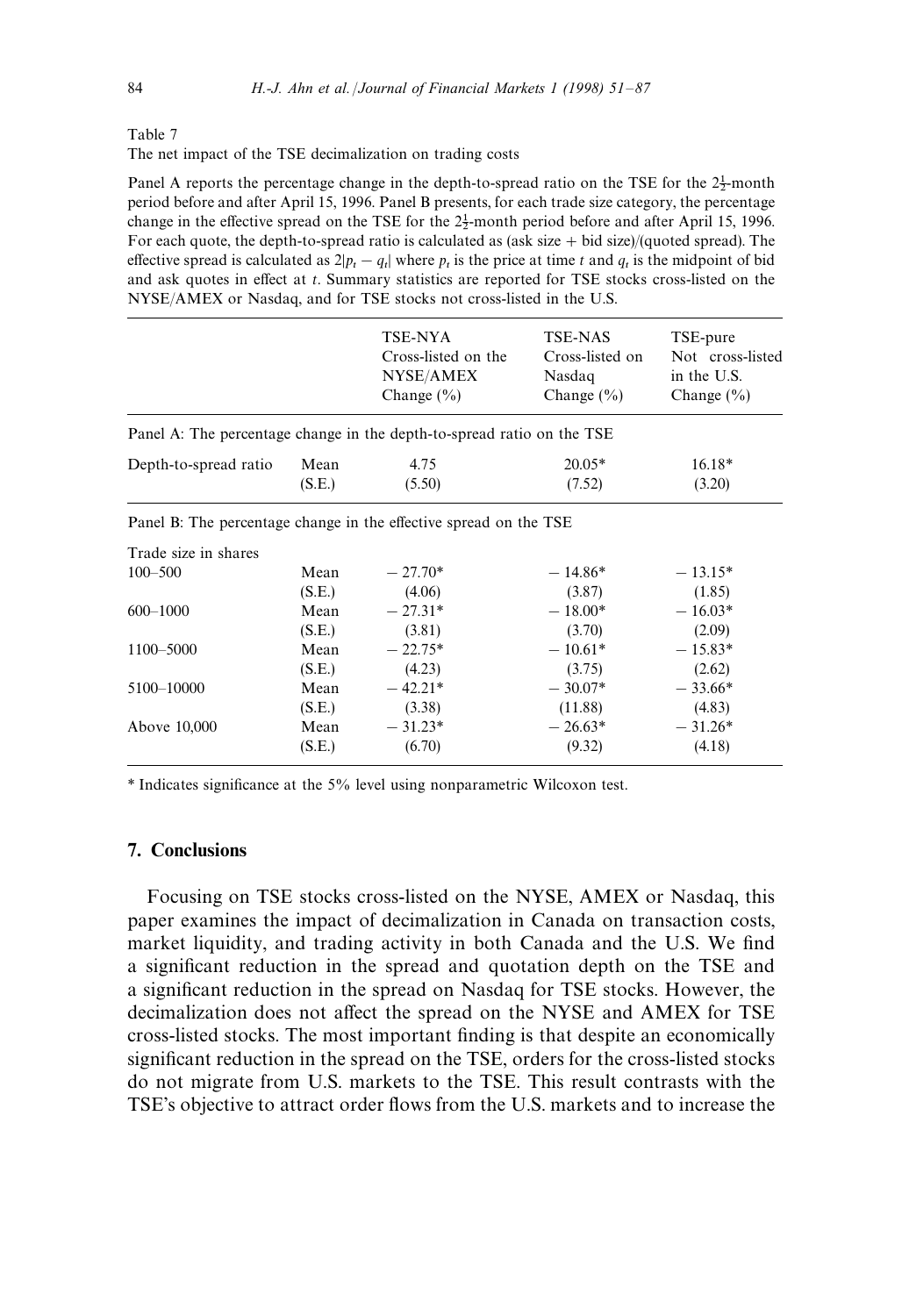market share of the TSE in cross-listed stocks. Our results are consistent with the view that the savings in transaction costs on the TSE are not sufficient to offset the benefits of trading on the NYSE and AMEX, and that Nasdaq dealers might not operate as efficiently as perfect competition warrants.

Our results have several implications. First, competition among exchanges exists in many dimensions; the bid*—*ask spread is only one of them. Other factors, including the quality of liquidity service, are also important. Second, our finding that the quoted spread on Nasdaq declines by 4 cents on a per share basis for cross-listed stocks but does not change for other comparable Nasdaq stocks suggests that Nasdaq dealers could quote narrower spreads without any rule change on Nasdaq. The total excess cost per year is estimated to be \$8.5 million for investors who trade 65 cross-listed TSE stocks on Nasdaq. This estimate is based on the reduction in the effective half-spread after the decimalization and the average daily share volume in the pre-decimalization period.<sup>17</sup> If a similar reduction in the effective spread were applied to other Nasdaq stocks, the estimated excess costs would be much larger. Finally, the practice of payments for order flow goes beyond borders. This practice has existed between Canadian brokers and U.S. dealers for years. Given the restriction that a Canadian broker cannot accept payments for the purchased order from a Canadian dealer but can accept payments from a U.S. dealer, there is little incentive to direct the order to the TSE for execution, even though the TSE offers lower trading costs. Existing studies of market quality and execution costs focus exclusively on the practice of payments for order flow within the U.S. Given that an increasing number of foreign stocks have been cross-listed on the U.S. markets, and that U.S. markets intend to attract more foreign issues, the consequence of this practice for both foreign and domestic investors deserves the attention of both academics and policy makers.

## Acknowledgements

We are grateful to Jim Angel, Michael Barclay, David Becher, Jinwan Cho, John Cole, Laura Field, Lawrence Glosten, Frank Hatheway, Lawrence Harris, Eugene Kandel, Yacov Amihud, Harold Mulherin, Avanidhar Subrahmanyam, participants at the 1998 American Finance Association Annual Meetings, the NYSE Conference on Global Equity Issuance and Trading and the Third International Finance Conference, and seminar participants at the City University of Hong Kong for helpful comments. We thank George Sofianos of the New York Stock Exchange, Alex Xu of the Toronto Stock Exchange, and Robert Seijas of Merrill Lynch Specialist, Inc. for their descriptions of the working of the NYSE and TSE. All errors are our own.

<sup>&</sup>lt;sup>17</sup> 1.165 cents  $\times$  89,300 shares/day  $\times$  252 days  $\times$  65 stocks  $\times$  50% = \$8,520,425, assuming 50% of reported Nasdaq volume is due to the dealer effect on reported volume.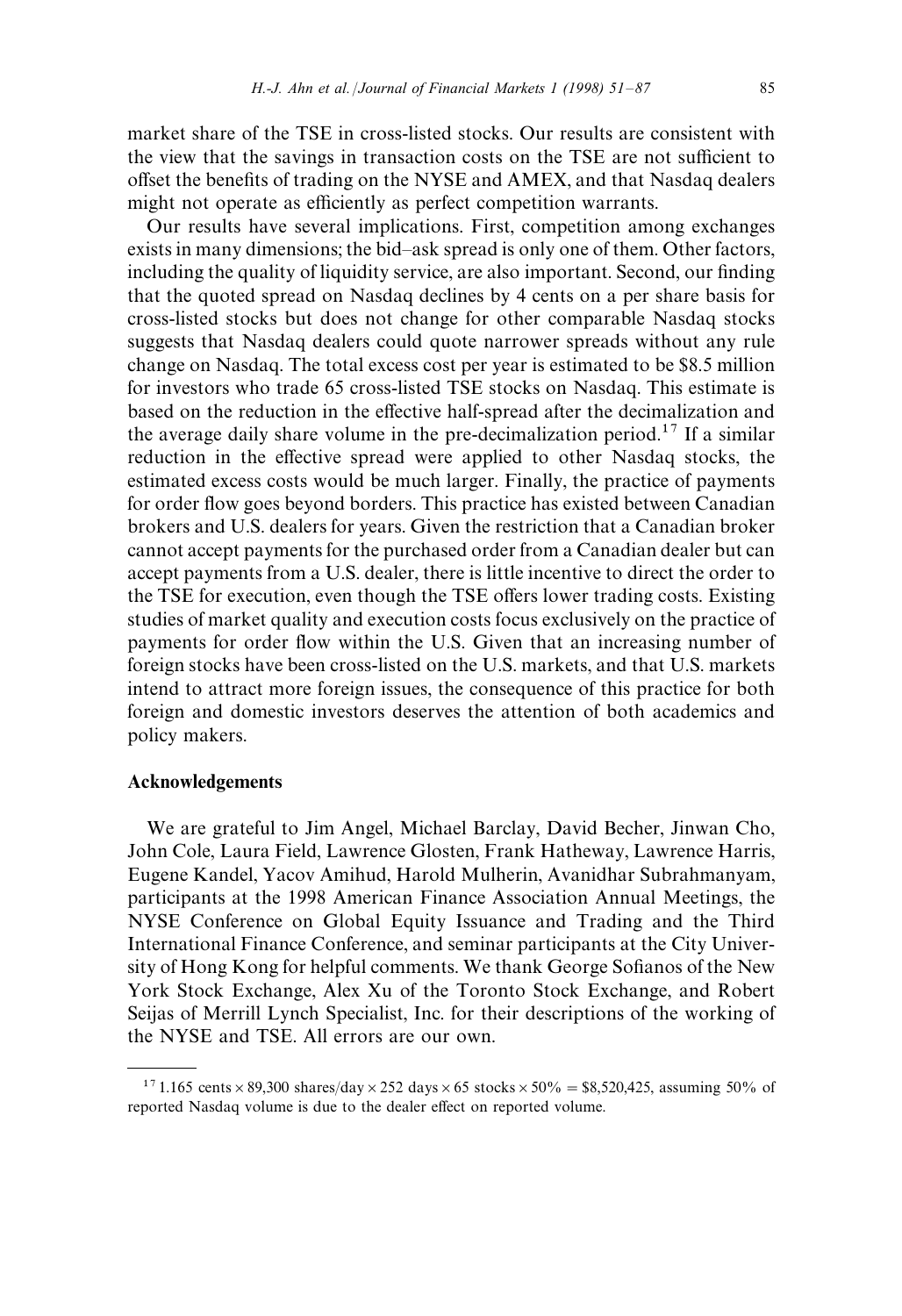# References

- Ahn, H., Cao, C., Choe, H., 1996. Tick size, spread, and volume. Journal of Financial Intermediation 5, 2*—*22.
- Atkins, A., Dyl, E., 1996. Market structure and reported trading volume: Nasdaq versus NYSE. Journal of Financial Research, forthcoming.
- Anshuman, R., Kalay, A., 1997. Market making with discrete prices. Review of Financial Studies, forthcoming.
- Barclay, M., 1997. Bid*—*ask spreads and the avoidance of odd-eighth quotes on Nasdaq: an Examination of exchange listings. Journal of Financial Economics 45, 35*—*60.
- Bacidore, J., 1997. The impact of decimalization on market quality: An empirical investigation of the Toronto Stock Exchange. Journal of Financial Intermediation 6, 92*—*120.
- Bessembinder, H., 1997. The degree of price resolution and equity trading costs. Journal of Financial Economics 45, 9*—*34.
- Cao, C., Choe, H., Hatheway, F., 1997. Does the specialist matter? Differential execution costs and inter-security subsidization on the NYSE. Journal of Finance 52, 1615*—*1640.
- Chordia, T., Subrahmanyam, A., 1995. Market making, the tick size, and payment-for-order flow: Theory and evidence. Journal of Business 68, 543*—*576.
- Christie, W., Harris, J., Schultz, P., 1994. Why did Nasdaq market makers stop avoiding odd-eighth quotes. Journal of Finance 49, 1841*—*1860.
- Christie, W., Schultz, P., 1994. Why do Nasdaq market makers avoid odd-eighth quotes? Journal of Finance 49, 1813-1840.
- Foerster, S., Karolyi, A., 1993. International listings of stocks: the case of Canada and the U.S. Journal of International Business Studies, Fourth Quarter, 763-784.
- Freedman, R., 1989. A theory of the impact of international cross-listing. Working paper, Stanford University, Stanford, CA.
- Godek, P., 1996. Why Nasdaq market makers avoid odd eighth quotes. Journal of Financial Economics 41, 465*—*474.
- Gould, F., Kleidon, A., 1994. Market maker activity on Nasdaq: implications for trading volume. Stanford Journal of Law, Business and Finance 1, 1*—*17.
- Harris, L., 1994. Minimum price variations, discrete bid-ask spread, and quotation sizes. Review of Financial Studies 7, 149*—*178.
- Harris, L., 1996. Does a large minimum price variation encourage order exposure? Working paper, University of Southern California, Los Angeles, CA.
- Harris, L., 1997. Decimalization: a review of the argument and evidence. Working paper, University of Southern California, Los Angeles, CA.
- Huang, R., Stoll, H., 1991. Major world equity markets: current structure and prospects for change. The Salomon Brothers Institute Monograph Series in Finance and Economics, 1991*—*1993, New York University.
- Huang, R., Stoll, H., 1996. Dealer versus auction markets: a paired comparison of execution costs on Nasdaq and the NYSE. Journal of Financial Economics 41, 313*—*358.
- Kandel, E., Marx, L., 1997. Nasdaq market structure and spread patterns. Journal of Financial Economics 45, 61*—*90.
- LaPlante, M., Muscarella, C., 1997. Do institutions receive comparable execution in the NYSE and Nasdaq markets? A transaction study of block trades. Journal of Financial Economics 45, 97*—*134.
- Lee, C., 1993. Market integration and price execution for NYSE-listed securities. Journal of Finance 48, 1009*—*1038.
- Lee, C., Ready, M., 1991. Inferring trade direction from intraday data. Journal of Finance 46, 733*—*746.
- McInish, T., Wood, R., 1995. Hidden limit orders on the NYSE. Journal of Portfolio Management 21, 19*—*26.